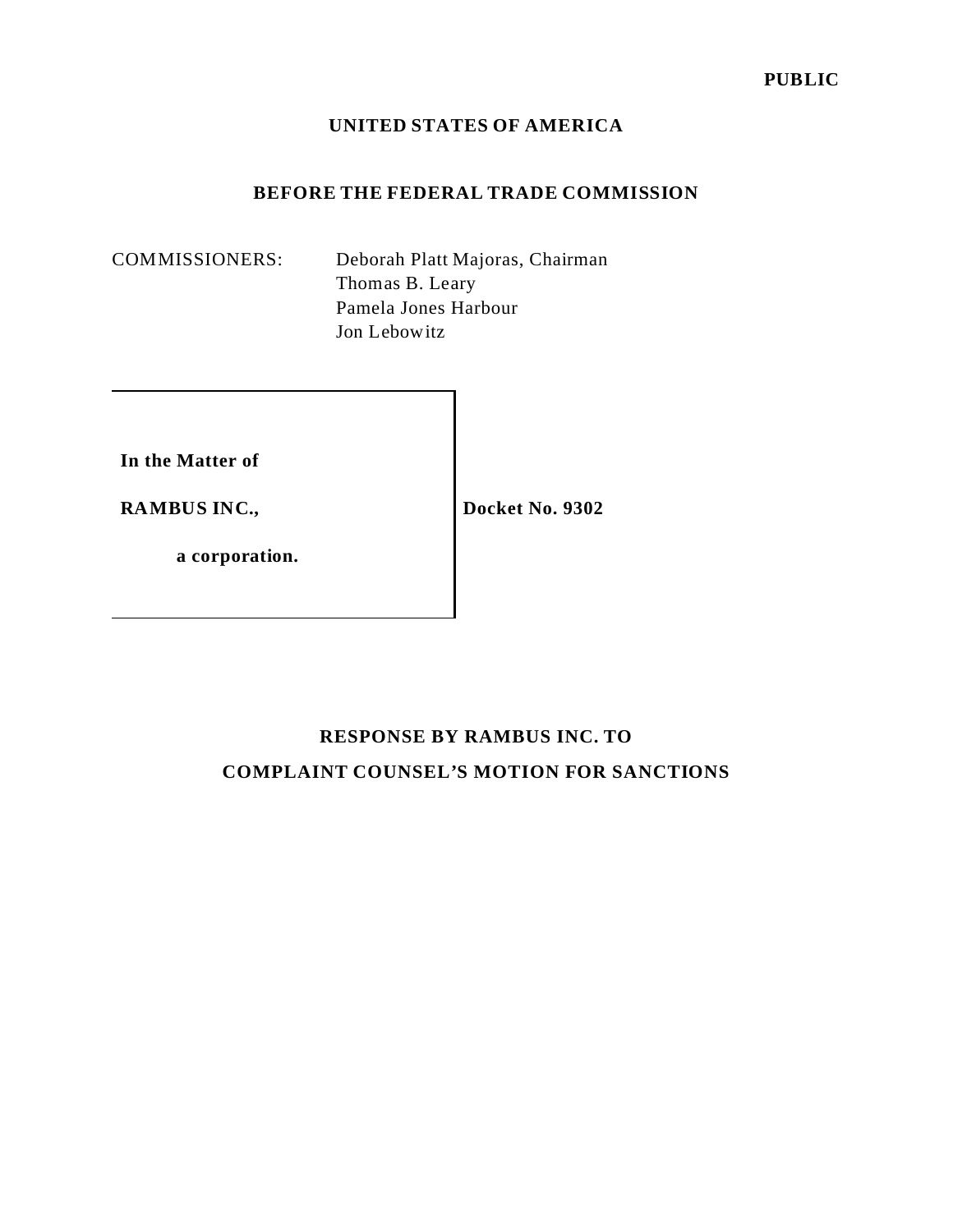#### **I. INTRODUCTION AND SUMMARY ARGUMENT**

Respondent Rambus Inc. ("Rambus") submits this brief in response to Complaint Counsel's "Motion for Sanctions Due to Rambus's Spoliation of Documents," filed on August 10, 2005. Complaint Counsel's motion has no basis in fact or law and seeks draconian relief whose imposition on this record, in this proceeding, would violate basic principles of due process and administrative law. For the reasons set out in this brief, in Rambus's Amended Proposed Findings of Fact ("RSF") and in Rambus's Responses to Complaint Counsel's Supplemental Proposed Findings of Fact ("RRSF"), the motion should be denied.

Complaint Counsel's motion purports to seek a default judgment against Rambus to punish it for its alleged destruction of documents in anticipation of litigation. Motion, pp. 2, 22. But Complaint Counsel do not offer – or even profess to offer – the clear and convincing evidence that the federal courts have held to be necessary for such relief. Complaint Counsel do not, for example, establish that Rambus acted in egregious bad faith when in 1998 it adopted – on the recommendation and with the close guidance of experienced outside counsel – a document retention policy similar to policies in place at many public companies. Nor do Complaint Counsel show that the effect of Rambus's document retention policy has been to deprive Complaint Counsel of the ability to obtain a full and fair adjudication of their case. In short, Complaint Counsel have failed to demonstrate that Judge Timony's February 2003 determination that a default judgment was inappropriate, and Judge McGuire's subsequent determination that these proceedings had not been prejudiced by Rambus's alleged document destruction, were in any way incorrect.

In particular, Complaint Counsel have failed to show that the Supplemental Evidence admitted into this record by virtue of the Commission's July 20, 2005 Order

- 1 -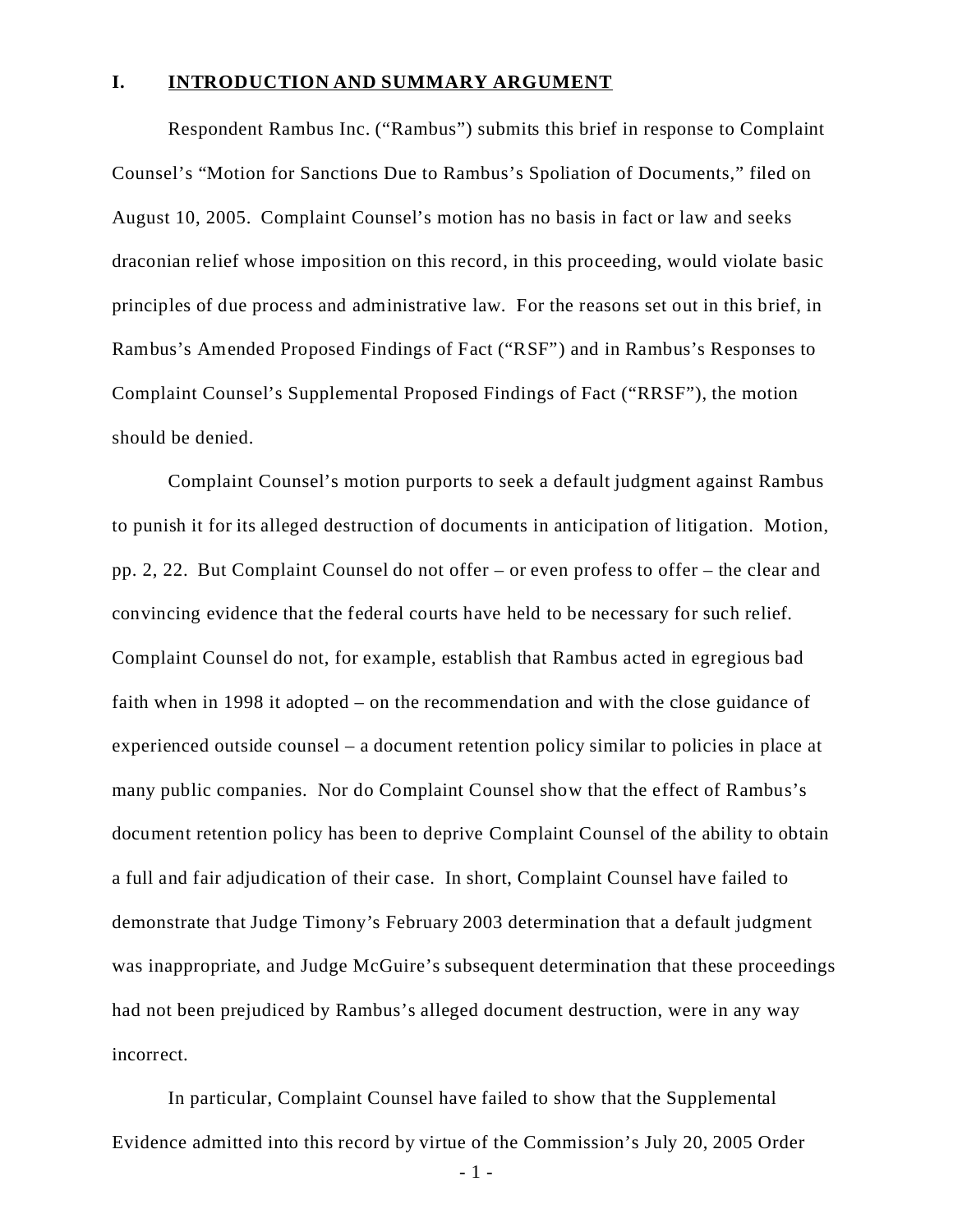(hereinafter "Supplemental Evidence") undermines those prior determinations or any of Judge McGuire's findings on the merits. In fact, Complaint Counsel's brief and their proposed supplemental findings rely in large part on documents that were made available to them *prior* to the trial in this action. Such documents provide no support for the relief sought by this motion, especially given Complaint Counsel's decision not to appeal either Judge Timony's holding that a default judgment was inappropriate or Judge McGuire's determination that no material documents had been shown to have been destroyed. *See* Response of Complaint Counsel to the Commission's Order Regarding Designation of the Record Pertaining to Spoliation of Evidence by Rambus, Dec. 22, 2004.

Complaint Counsel's reluctance to rely on the Supplemental Evidence is understandable. In part because the privilege-piercing orders entered by Judge Payne allowed Rambus to explain the role of its counsel in the adoption and implementation of the document retention policy, the Supplemental Evidence demonstrates conclusively that Rambus adopted that policy in good faith and that it did not target either unfavorable documents or documents material to this case for destruction. For example, the Supplemental Evidence demonstrates that:

- Rambus instituted its document retention policy in 1998 on the advice of outside counsel with acknowledged expertise in the preparation and purpose of such policies. *See* Rambus's Amended Proposed Findings of Fact ("RSF"), ¶¶ 1619-1622; 1623-1632; RRSF ¶¶ 9-32;
- Rambus's outside counsel explained the new policy to Rambus's managers and edited and approved the slides used to describe the policy to Rambus's employees, including many of the slides referenced in

- 2 -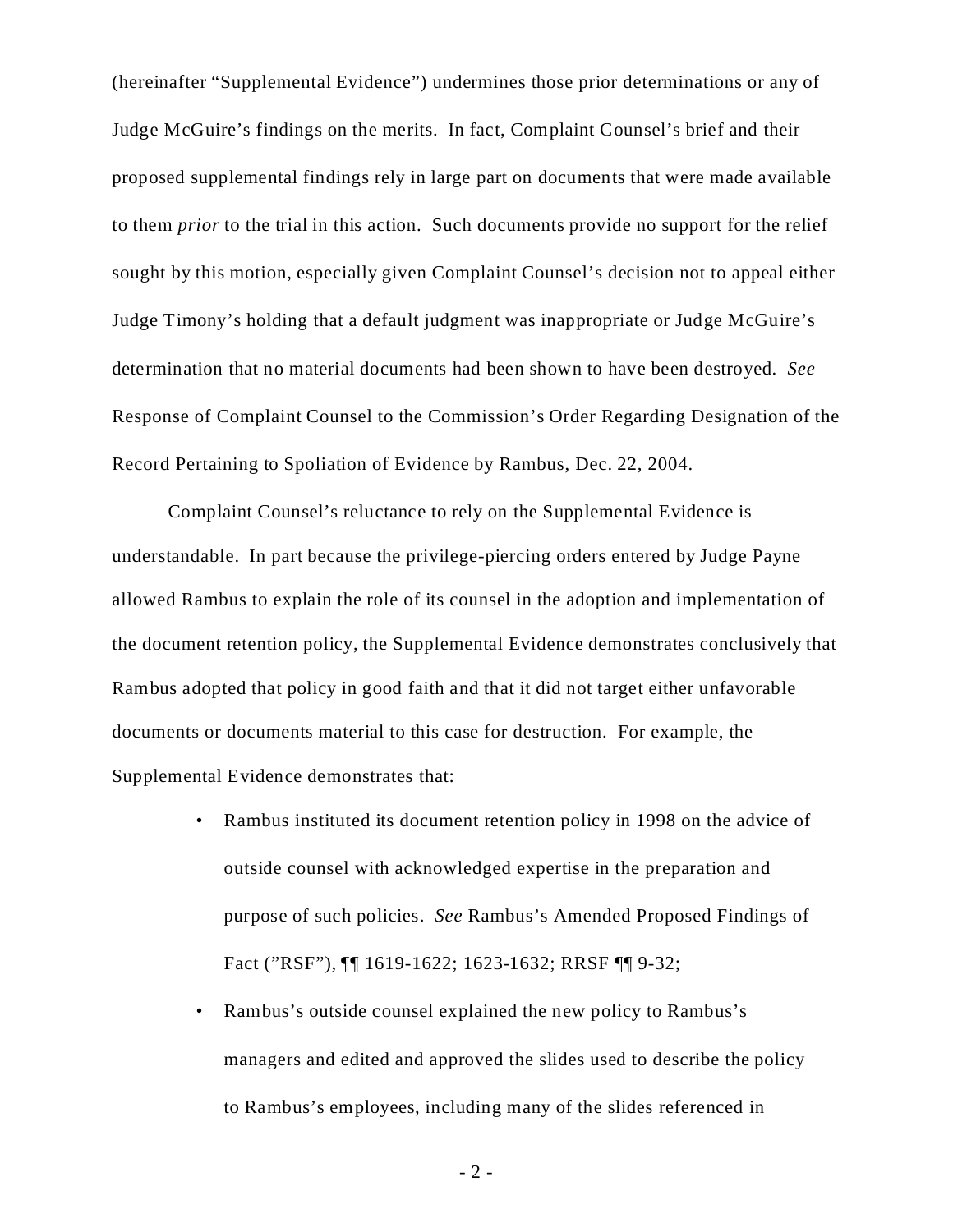Complaint Counsel's motion, RSF ¶¶ 1636-1645;

- Rambus adopted its document retention policy for the same wholly legitimate reasons that other businesses adopt such policies, RSF ¶¶ 1633-1635;
- Rambus's document retention policy did not, in its preparation or implementation, target particular categories of relevant documents for destruction, RSF ¶¶ 1653-1659;
- Rambus's outside counsel was aware of and assisted in preparing documents relating to the future licensing of patents to DRAM manufacturers and others, including many of the documents referred to in Complaint Counsel's motion, and did not at any time suggest that the *possibility* of litigation mentioned in those documents in any way impaired Rambus's ability to adopt a content-neutral document retention policy, RSF ¶¶ 9-32;
- Rambus did not believe that litigation (much less *this* litigation) was likely at the time that it instituted its document retention policy, and it put in place a "litigation hold" as soon as litigation was reasonably foreseeable, RSF ¶¶ 1671-1682**;** and
- There is no evidence that any documents or categories of documents that would have been material to the disposition of this case were destroyed by Rambus, RSF ¶¶ 1683-1692.

The Supplemental Evidence thus demonstrates beyond cavil that Judge McGuire was entirely correct in determining that the process in this case had not been prejudiced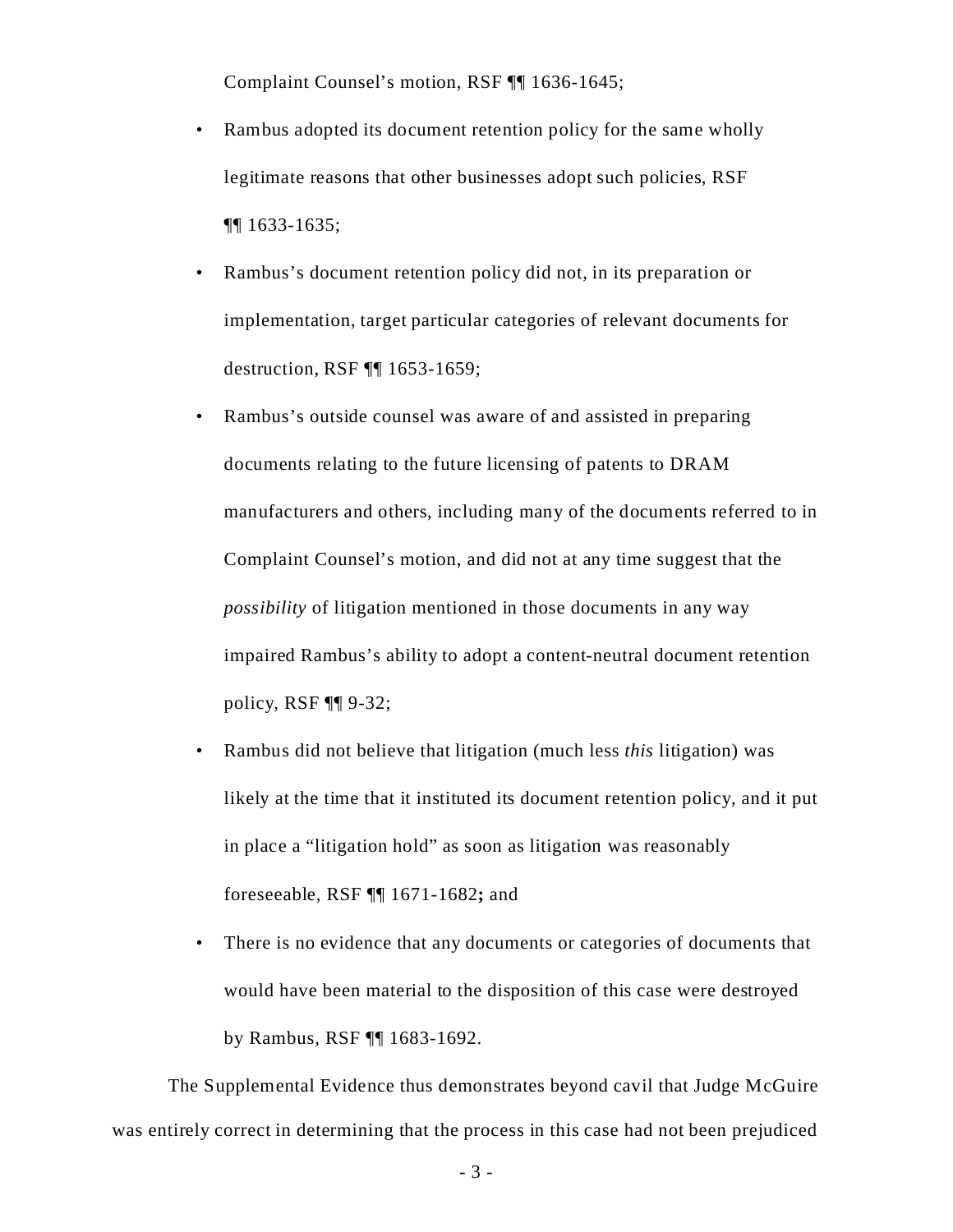by Rambus's alleged destruction of documents. Initial Decision, p. 244. In this regard, Complaint Counsel do not even *contend* that Rambus would be expected to have, or should be penalized for destroying, documents relating to numerous dispositive issues on which Complaint Counsel have the burden of proof. As an example, nothing in the Supplemental Evidence suggests that Rambus destroyed evidence that would have been material to Judge McGuire's determination that JEDEC members were not required to disclose their patent applications or intentions to file or amend patent applications. *Id*., ¶¶ 772-774 and pp. 269-70. That finding rests on what JEDEC's *rules* were – as described in "clear and unambiguous official statements of policy" from JECEC's files – and could not have been affected by documents that Rambus might have once possessed. *Id.* Complaint Counsel do not contend otherwise. Similarly, nothing in the Supplemental Evidence suggests that Rambus could possibly have destroyed evidence material to the question of whether JEDEC had available to it commercially viable, non-infringing alternatives to the technologies covered by Rambus's patents. Again, Complaint Counsel do not contend otherwise. There are numerous other case-dispositive findings by Judge McGuire that are necessarily unaffected by any decision by Rambus to retain or destroy documents. *See* section III.E, *infra.*

The proof is in the pudding. The five additional adverse inferences that Complaint Counsel ask the Commission to impose as a result of the Supplemental Evidence *all* go to Rambus's "hopes" and to Rambus's "beliefs." *See* CCSF 168-172. But Rambus's hopes and beliefs are irrelevant to Judge McGuire's findings that Complaint Counsel failed to meet their burden of proof on the essential elements of their claims. Indeed, Judge McGuire held – as had the Federal Circuit – that even *assuming* that Rambus had believed "that it had pending claims covering the standard," a JEDEC member's "subjective beliefs, hopes and desires [were] irrelevant" to the question of whether it was

- 4 -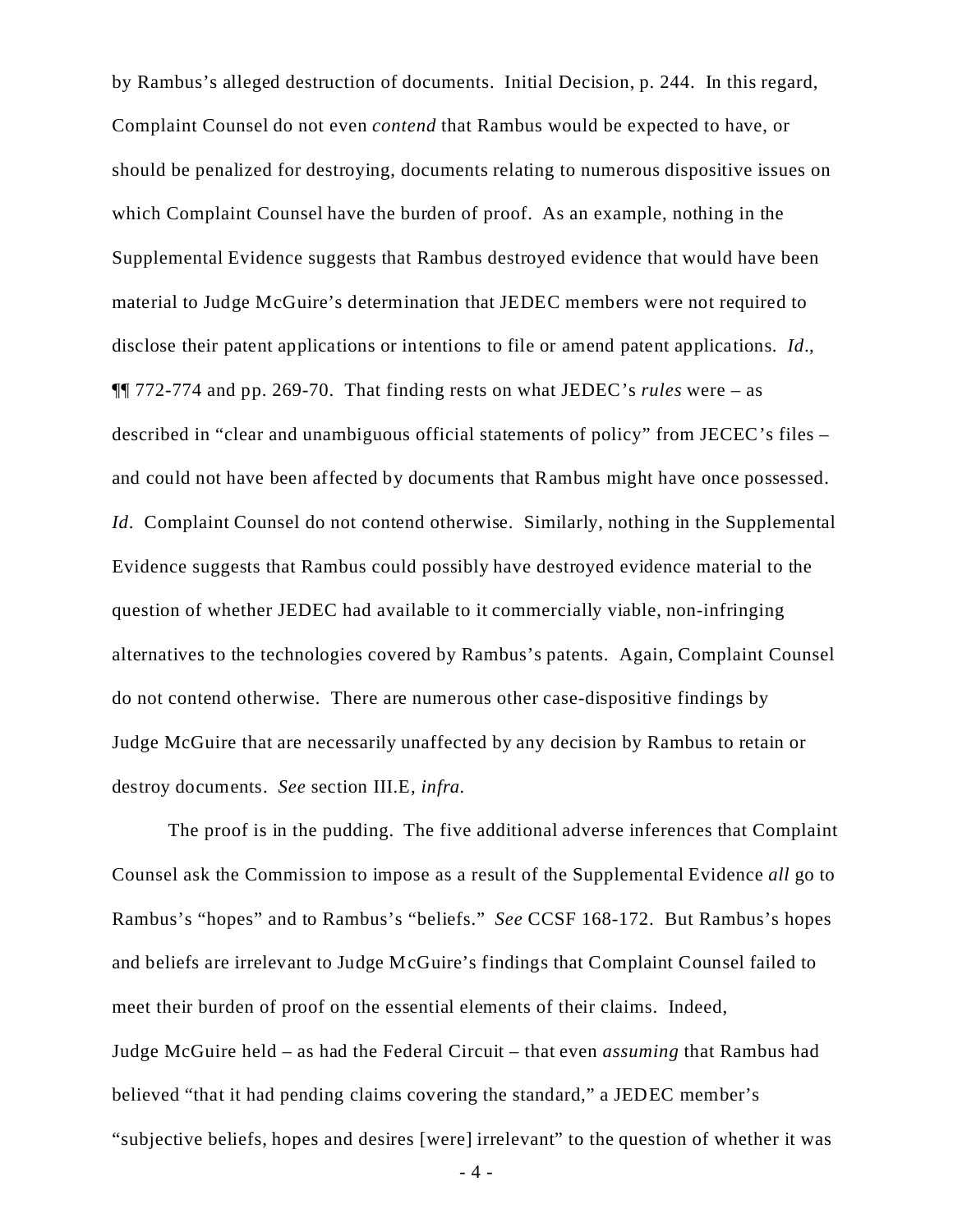obligated to make any disclosure to JEDEC. Initial Decision, p. 277, *quoting Infineon Technologies AG v. Rambus Inc.*, 318 F.3d 1081, 1104 (Fed. Cir. 2003). *See also id*. at p. 244 (holding that because the evidence showed that because JEDEC disclosure was voluntary, Rambus's presumed belief that future DRAM standards would require the use of patents applied for by Rambus was irrelevant); *id*. at p. 282 (holding that an intent to broaden patent claims "for the specific purpose of covering technologies features that were adopted" by JEDEC was "entirely legitimate" under the patent laws and JEDEC policy).

In other words, because Judge McGuire did not base any of his findings or conclusions on the proposition that Rambus was *not*, while a JEDEC member, seeking to obtain intellectual property rights covering technologies being considered for standardization, or on the proposition that Rambus officers or employees did *not* at times believe that they had succeeded in these efforts, any allegedly missing evidence that would buttress Complaint Counsel's showing on these issues would be both irrelevant and merely cumulative. This simple fact distinguishes this case from the very few cases cited by Complaint Counsel where a dismissal was ordered based on the destruction of a "central piece of evidence." *Silvestri v. General Motors Corp.*, 271 F.3d 583, 593 (4th Cir. 2001) (affirming dismissal where plaintiff had repaired and sold his car before filing a suit claiming that a defective air bag had injured him). Indeed, as far as the parties can tell, there is no reported case where after a full trial on the merits in which a plaintiff failed to meet its burden of proof on numerous issues, a default judgment is nevertheless entered against the defendant because of pre-suit destruction of documents. When one adds to that mix the failure of the plaintiff to show that the lost documents would have assisted him in meeting his burden of proof and the virtual impossibility that the documents would have ever touched on most of the essential elements of the plaintiff's

- 5 -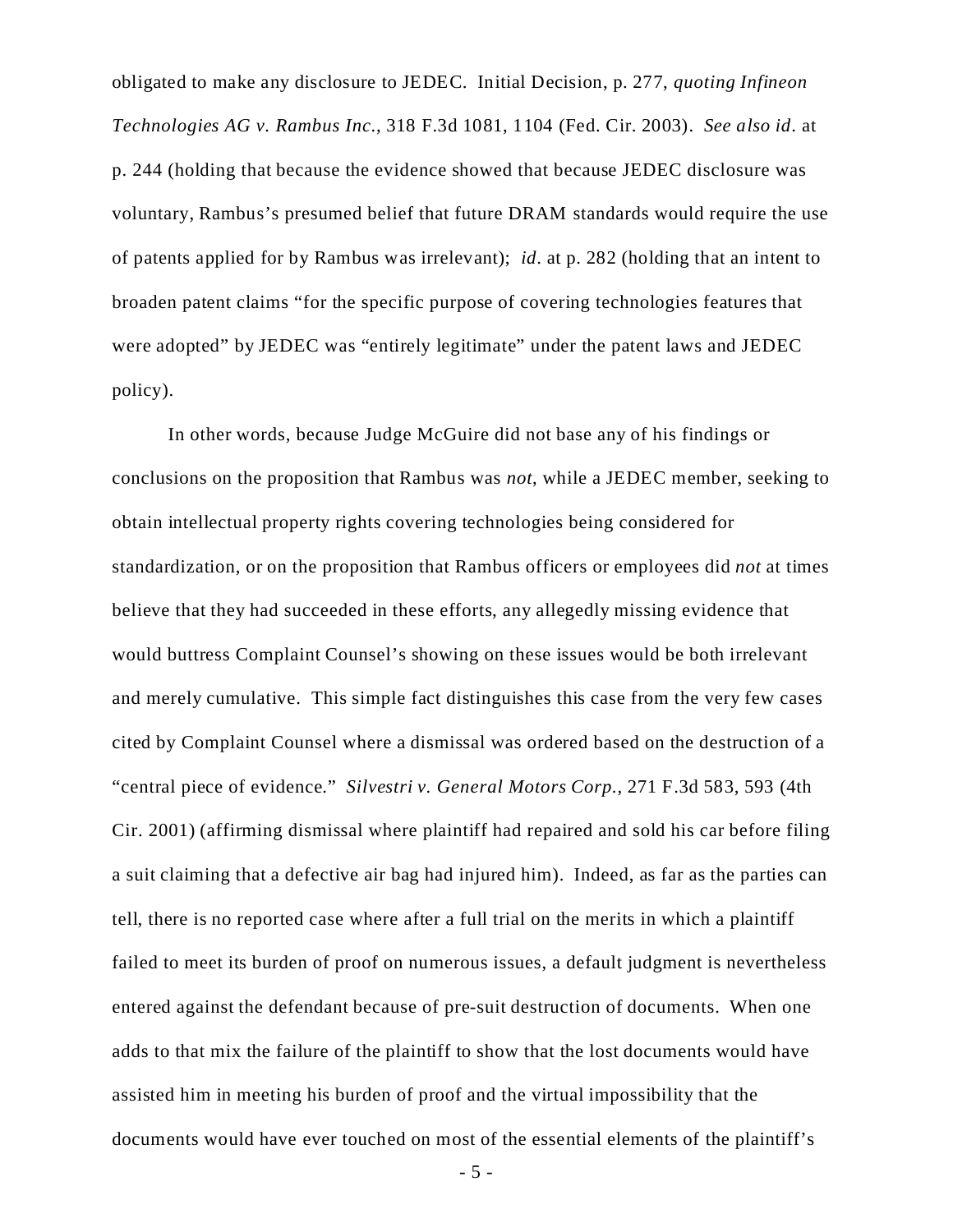case, it is easy to understand why there is no such precedent.

One further word about the proposed remedy. The cases regularly use the word "draconian" to describe the relief sought by Complaint Counsel here. *See Maynard v. Nygren*, 332 F.3d 462, 467 (7th Cir. 2003) (noting that dismissal is a "draconian" sanction that will be reviewed with "vigilan[ce]" on appeal). But "draconian" seems like an understatement when one examines the remedy proposed by Complaint Counsel. The remedy sought here is not just a requirement to pay, or a lost chance to win, a money judgment. The requested order would strip Rambus of its fundamental right of free access to the courts to protect numerous valid patents duly issued by the Patent Office, would strip Rambus of its statutory right to license those patents at a reasonable royalty to those who wish to use Rambus's inventions, and would thus deprive Rambus of its lifeblood and the source of most of its current revenues. Such a result is as unprecedented as it is unwarranted by the record in this case. For these and the reasons set out herein, the motion should be denied.

#### **II. FACTUAL BACKGROUND**

# **A. Rambus's Document Retention Policy Was Neither Adopted Nor Implemented To Destroy Documents That Might Be Harmful To Rambus In Litigation**

# **1. Rambus Adopted Its Document Retention Policy In Good Faith, Based On The Advice Of Counsel**

**1.** Rambus was advised to adopt a document retention policy by outside

counsel, Daniel Johnson, Jr., during his initial meeting with Rambus in early 1998.

RX-2523 at 11-12 (Johnson 11/23/04 *Infineon* Dep.). Mr. Johnson is a highly

accomplished and respected member of the legal community and has practiced law in the

State of California for more than 30 years. For 17 of those years, including during the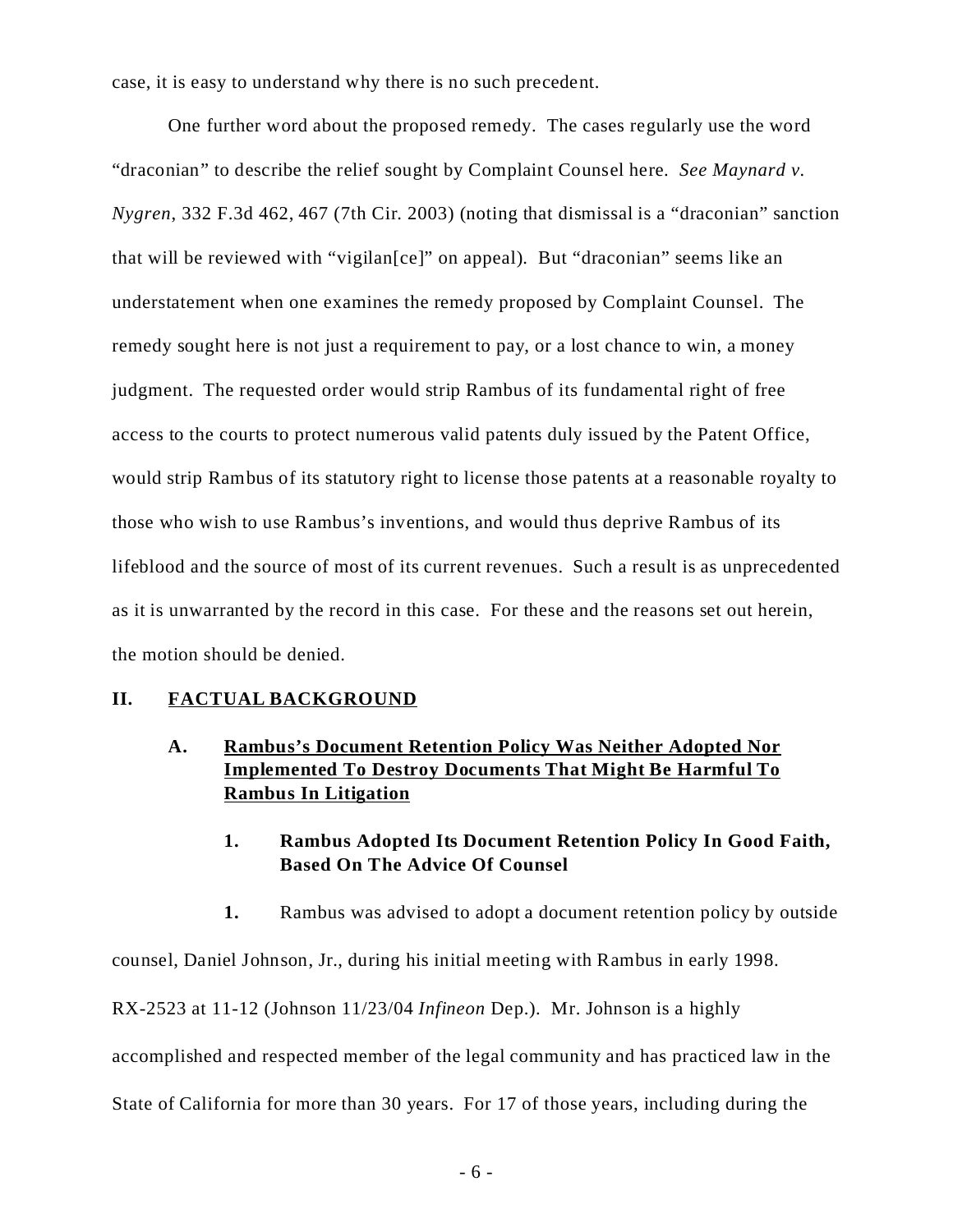time that he first advised Rambus to adopt a document retention policy, Mr. Johnson was a partner in the law firm of Cooley, Godward, Castro, Huddleson & Tatum. *Id*. at 196. Mr. Johnson left Cooley Godward in March of 1998 to join the law firm of Fenwick & West LLP. *Id*.

**2.** Mr. Johnson has extensive knowledge about the legal requirements for document retention policies. Mr. Johnson has advised between 20 and 30 companies about document retention policies, *id*. at 204, and has given presentations and lectured about document retention policies and electronic discovery at ABA and PLI seminars. *Id*. at 198.

**3.** Mr. Johnson testified to three reasons why he advised Rambus to adopt a document retention policy. First, Mr. Johnson advised Rambus to adopt a document retention policy in order to reduce search costs in the event it was someday required to respond to subpoenas or document requests that might possibly be issued in connection with future lawsuits or investigations, including those in which Rambus was not a party. He testified that he told Rambus that "as an IP company, you often are the subject of subpoenas from a variety of organizations. You could be involved in lawsuits. You could be—get government requests. And because of that, and because you're so document intensive, you need to have a policy. You don't need to have one part of your organization doing one thing, and another part doing another....  $[I]$  is standard practice, particularly for startups, and although Rambus was not a startup, in effect it was, that [sic] they needed to have an overall company policy."  $CX5076$  at  $34-35$ .<sup>1</sup>

 $1$  The evidence shows that when the document retention policy was explained to Rambus employees, they were told that Rambus was concerned about the expense of conducting a search for documents and data and how a properly implemented document retention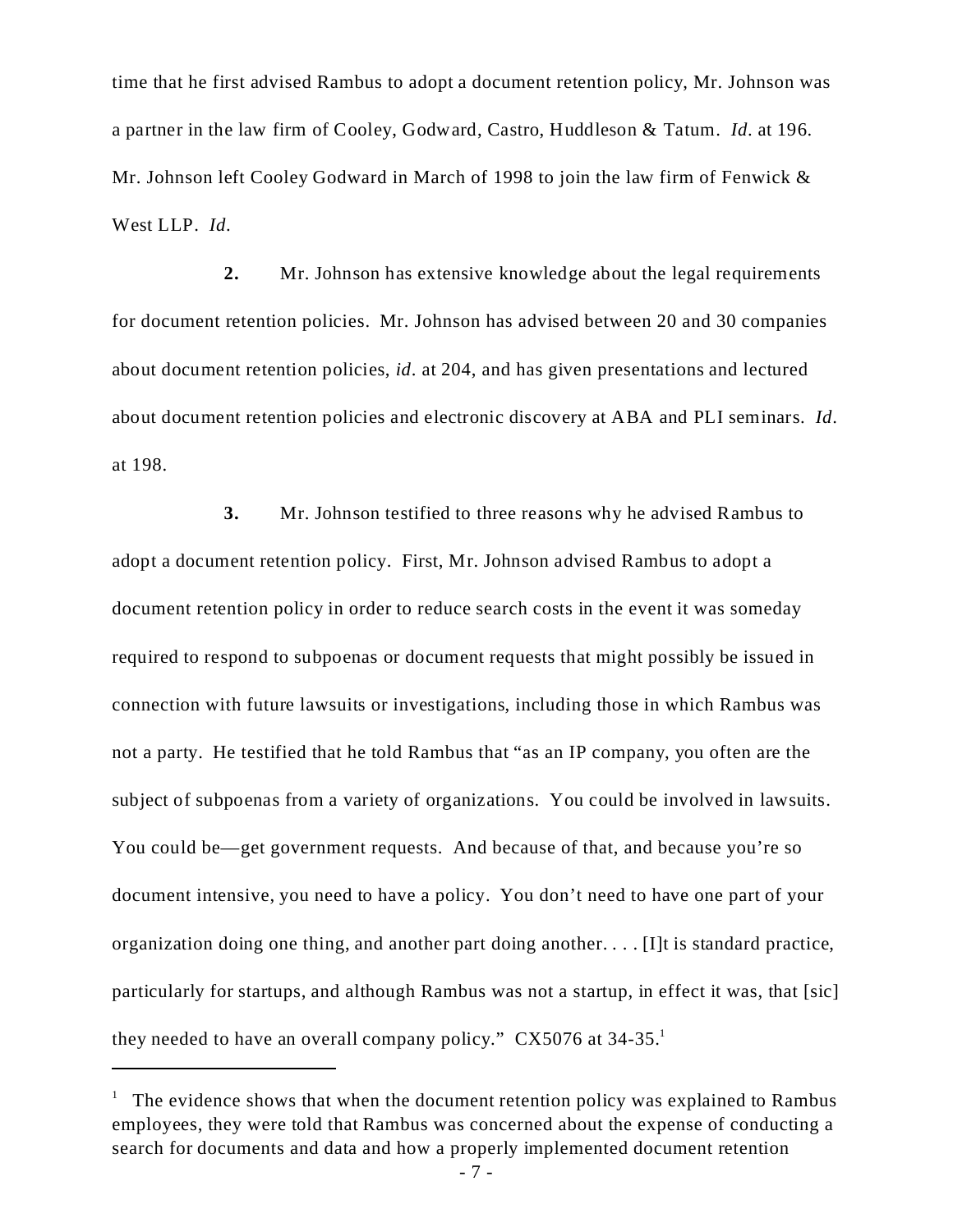**4.** Second, Mr. Johnson advised Rambus to adopt a document retention policy because of expenses that could be incurred from searching backup tapes of computer data. Mr. Johnson testified that, as of the time he advised Rambus to adopt a document retention policy, how to reconcile backup tapes "was a huge problem" in the technology industry, because backup tapes were not always stored well and could have corrupted data, in which case "you're talking about spending hundreds of thousands of dollars to clean up the tapes so maybe you can get data that maybe is relevant." *Id*. at 35-36. In addition, because of "the rapid change in database management tools. . . . within a year, 18 months, two years, you've got a completely new set of software to handle database management, and if you aren't recycling your tapes, now you['ve] got to keep not only backup tapes, or however you're storing, but you also have to keep the old tools, and it's an anathema, particularly for a small company." *Id*. at 36.

**5.** Third, Mr. Johnson advised Rambus that if it did not tell its employees to follow a consistent policy regarding the retention and disposal of documents, then ad hoc decisions by individual employees about what to keep and what to throw away or delete might be used by an opponent in possible future litigation to request an adverse inference or other sanctions based on a charge of "spoliation."

policy could reduce those costs. RX-2529 at 539-40 (Diepenbrock 10/11/04 *Infineon* Dep.) ("I don't recall a discussion where they said e-mails would be ultimately harmful. I don't recall anybody saying something like that. . . . The time it takes for personnel to be diverted from their normal work and finding the e-mails that may be requested, I think that was mentioned as a concern, too. It was just general.") CX2102 at 348 (Karp 8/7/01 *Micron* Dep.) ("[M]y concern was that if I was ever asked to produce those thousands of back-up tapes, regardless of what they concerned – they did not just contain e-mail, they contained everything – that it would be a task that would be beyond the human endurance to have to try to figure out what was on those things.").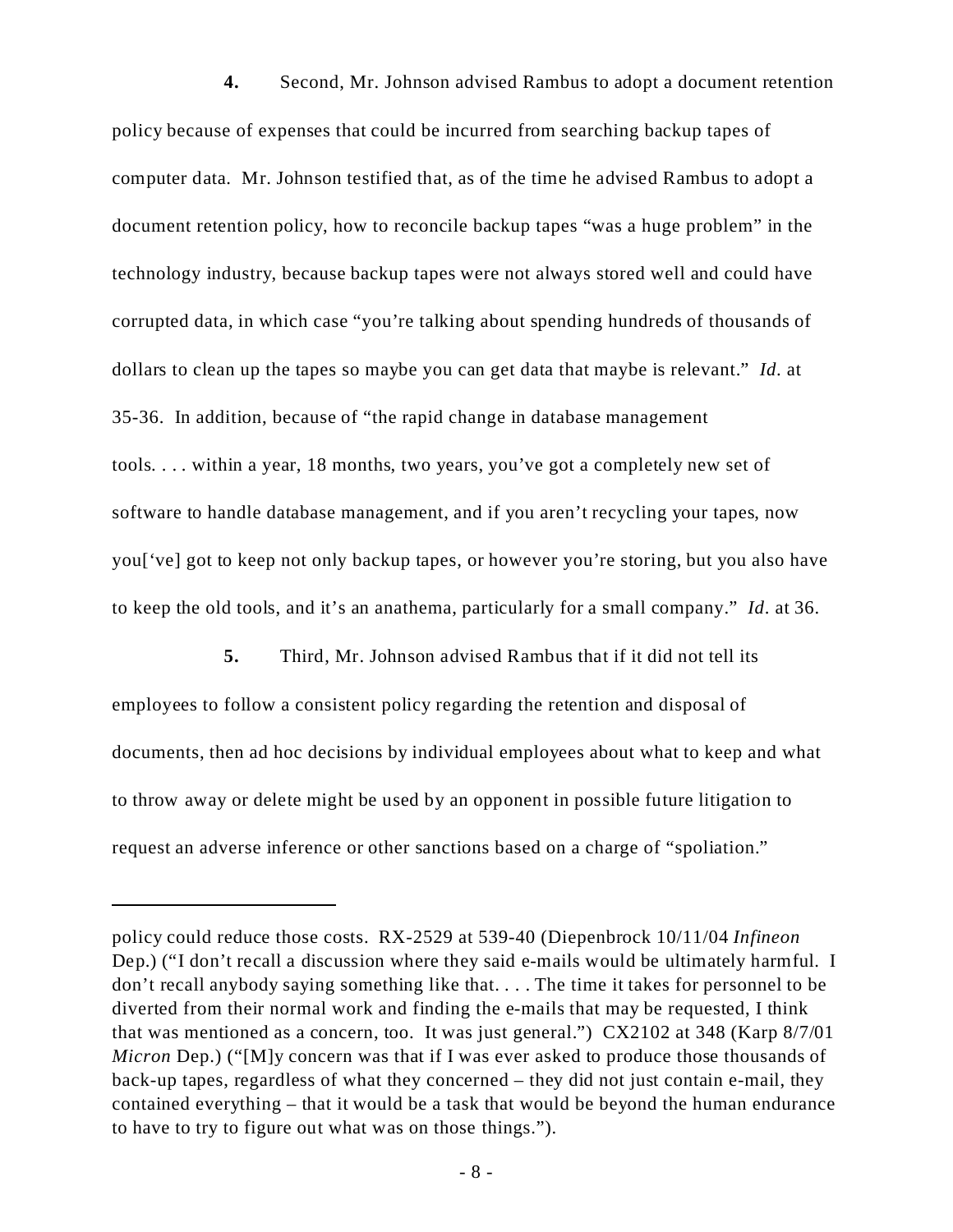CX5076 at 36-37, 221.

**6.** Complaint Counsel have pointed to various memoranda prepared or reviewed by Mr. Johnson or others at the Cooley Godward firm in 1998 about future licensing issues, which documents also refer to the possibility that if future licensing discussions fail, patent infringement litigation was possible. *See*, *e.g.*, CCSF 19-20. Complaint Counsel suggest that these documents show that Rambus adopted its document retention policy in bad faith, for the purpose of destroying harmful evidence. *Id*.

**7.** These documents, however, and the preliminary discussions that they reflect, show that litigation was then considered a far-off contingency, to be considered as an option only if *all* of the following occurred: (1) issued patents; (2) infringing products, as determined by reverse engineering or other infringement analyses; and (3) failed licensing negotiations. It is clear that when the document retention policy was adopted, none of these three events had occurred. *Id*.

**8.** The documents and preliminary discussions that Complaint Counsel rely upon also demonstrate conclusively that Rambus acted in *good* faith in adopting the document retention policy that its outside counsel proposed. It is undisputed that Cooley Godward partner Dan Johnson had, and has, substantial expertise in counseling clients about the legal issues surrounding document retention policies. If Complaint Counsel are correct that the documents they cite refer to discussions in early 1998 with Mr. Johnson and his colleagues about possible future infringement litigation, then it is *also* a fact that Rambus was receiving advice from those very same lawyers at the very same time that Rambus should adopt and implement a document retention policy. Those experienced and reputable lawyers obviously did not feel that their discussion of possible future

- 9 -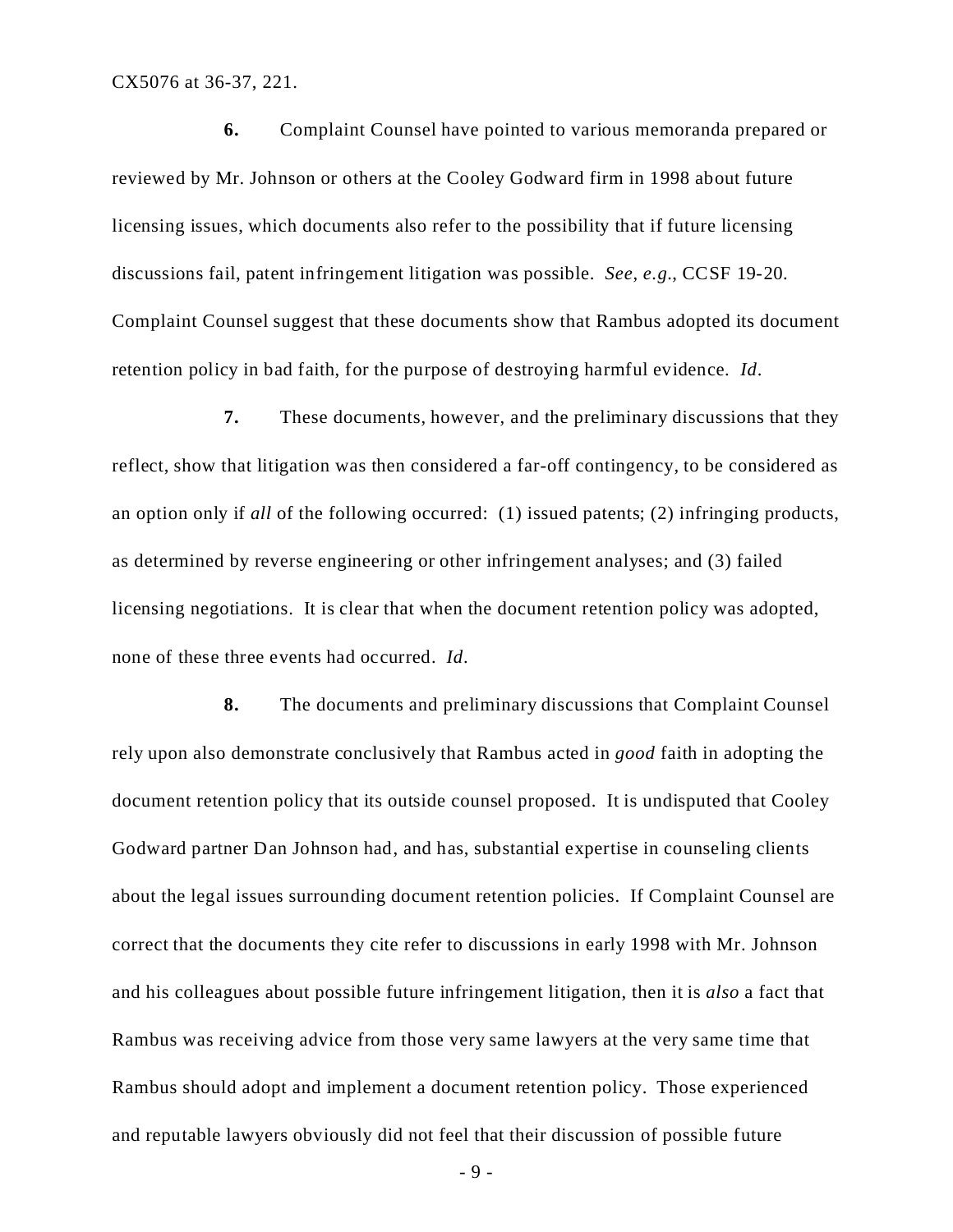lawsuits presented any impediment to Rambus's subsequent adoption of the document retention policy that counsel themselves had proposed. The documents relied upon by Complaint Counsel are, therefore, the strongest possible evidence of Rambus's good faith in adopting its document retention policy. *See, e.g.*, *Lucent Information Management, Inc. v. Lucent Technologies, Inc.*, 186 F.3d 311, 318 (3d Cir. 1999) ("courts have found that reliance on the advice of counsel after conducting a trademark search is sufficient to defeat an inference of bad faith"); *State Farm Mutual Automobile Ins. Co. v. Johnson Kinsey Inc.*, 228 Cal.App.3d 721, 725, 279 Cal.Rptr. 116, 118 (1991) ("[i]n response to a plaintiff's allegations of bad faith and malice, a defendant is entitled to show it acted reasonably and with proper cause based on the advice of its counsel.").

# **2. Rambus's Document Retention Policy Was A Garden Variety Records Retention Policy That Explicitly Told Employees To "Look For Things To Keep"**

**9.** After Mr. Johnson left Cooley Godward in March 1998, one of his partners who remained at that firm, Diane Savage, forwarded to Mr. Karp a detailed memorandum on the subject of document retention policies. RX-2523 at 201 (Johnson 11/23/04 *Infineon* Dep.); CX5069 at 420 (Karp 10/8/04 *Infineon* Dep.); RX-2502.

**10.** The document retention policy that Mr. Karp subsequently prepared largely tracked the categories set forth in the Cooley Godward memorandum regarding document retention policies. CX5069 at 422 (Karp 10/8/04 *Infineon* Dep.). Compare RX-2502 (DTX 3676) (March 19, 1998 Cooley Godward Memorandum Re: Document Retention Policy Guidance) with RX-2053 (DTX 4028) (Rambus's Document Retention Policy). The policy lists specific categories of documents that should be preserved, including "[e]ngineering and development documents . . . ." RX-2503. *See* RSF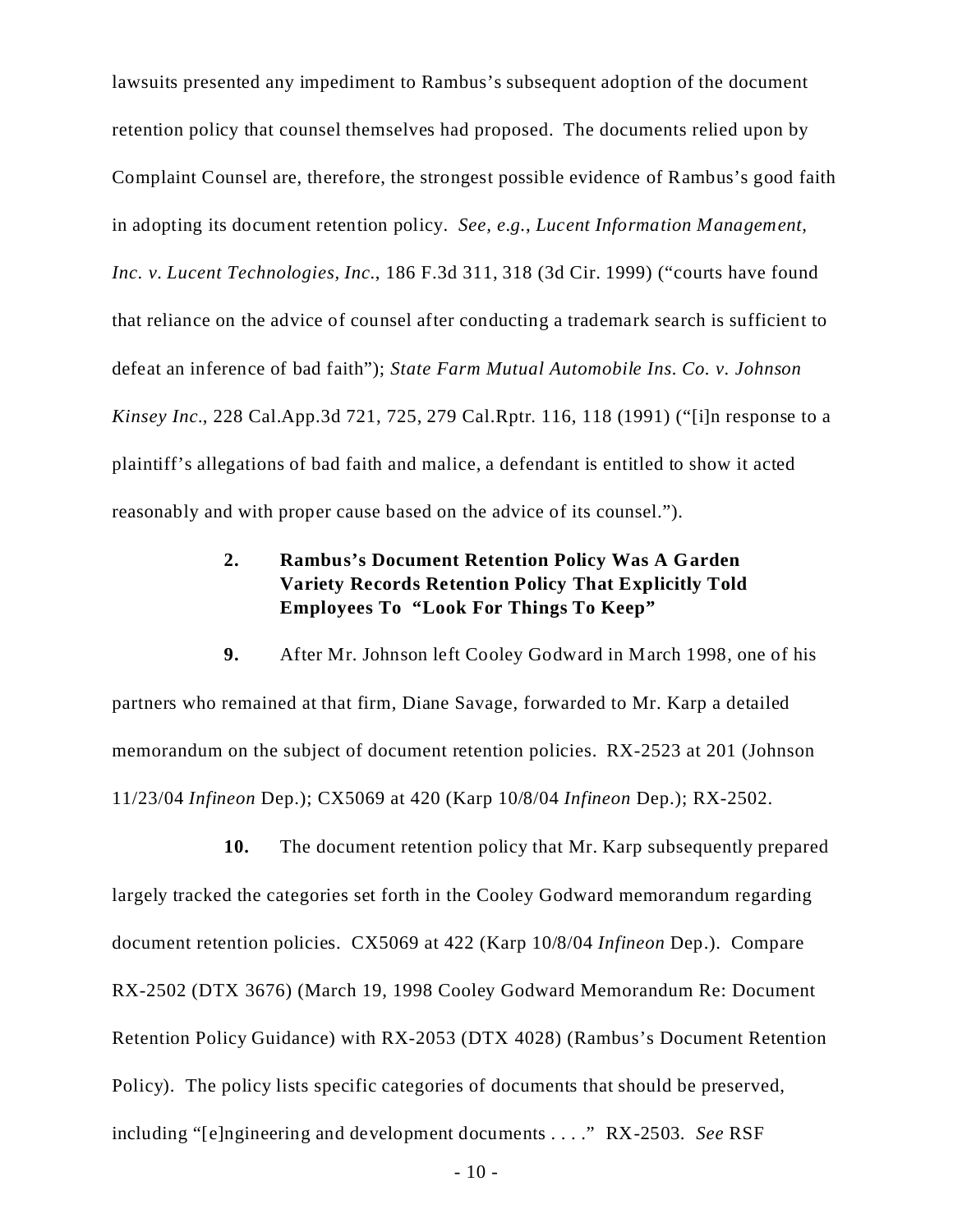1623-1632.

**11.** On July 22, 1998, Mr. Johnson made a presentation to Rambus's managers regarding the document retention policy that he had advised Rambus to adopt. RX-2523 at 211 (Johnson 11/23/04 *Infineon* Dep.); RX-2504. Mr. Johnson's July 22, 1998 presentation to the Rambus managers specifically advised Rambus that "[a] formal document retention policy will likely shield a company from any negative inferences or defaults due to destruction of documents, *unless the policy was instituted in bad faith or exercised in order to limit damaging evidence to potential plaintiffs*." RX-2504 at R401138 (emphasis added).

**12.** Mr. Johnson also testified that, in explaining the document retention policy to Rambus managers, he had recounted (as he had many times before, including on continuing legal education panels) what he referred to as a "horror story" of a client that had incurred \$100,000 in expenses searching corrupted and obsolete backup tapes in response to a subpoena. RX-2523 at 35-36-220-23 (Johnson 11/23/04 *Infineon* Dep.).

**13.** The reasons that Mr. Johnson gave Rambus for adopting a document retention policy are the same justifications that courts and commentators have recognized as motivating businesses to adopt document retention policies. *See Arthur Andersen LLP v. U.S.*, \_\_\_\_ U.S. \_\_\_\_, 125 S.Ct. 2129, 2135 (2005); *Lewy v. Remington Arms Co.*, 836 F.2d 1104, 1112 (8th Cir. 1988) (discussed in Johnson slide presentation, RX-2504 at R401147; Jamie S. Gorelick, Stephen Marzen & Lawrence Solum, *Destruction of Evidence* § 10.2, at 310-11 (1989); John M. Fedders & Lauryn H. Guttenplan, *Document Retention and Destruction: Practical, Legal and Ethical Considerations*, 56 Notre Dame L. Rev. 5, 13 (1980); Christopher V. Cotton, *Document Retention Programs for*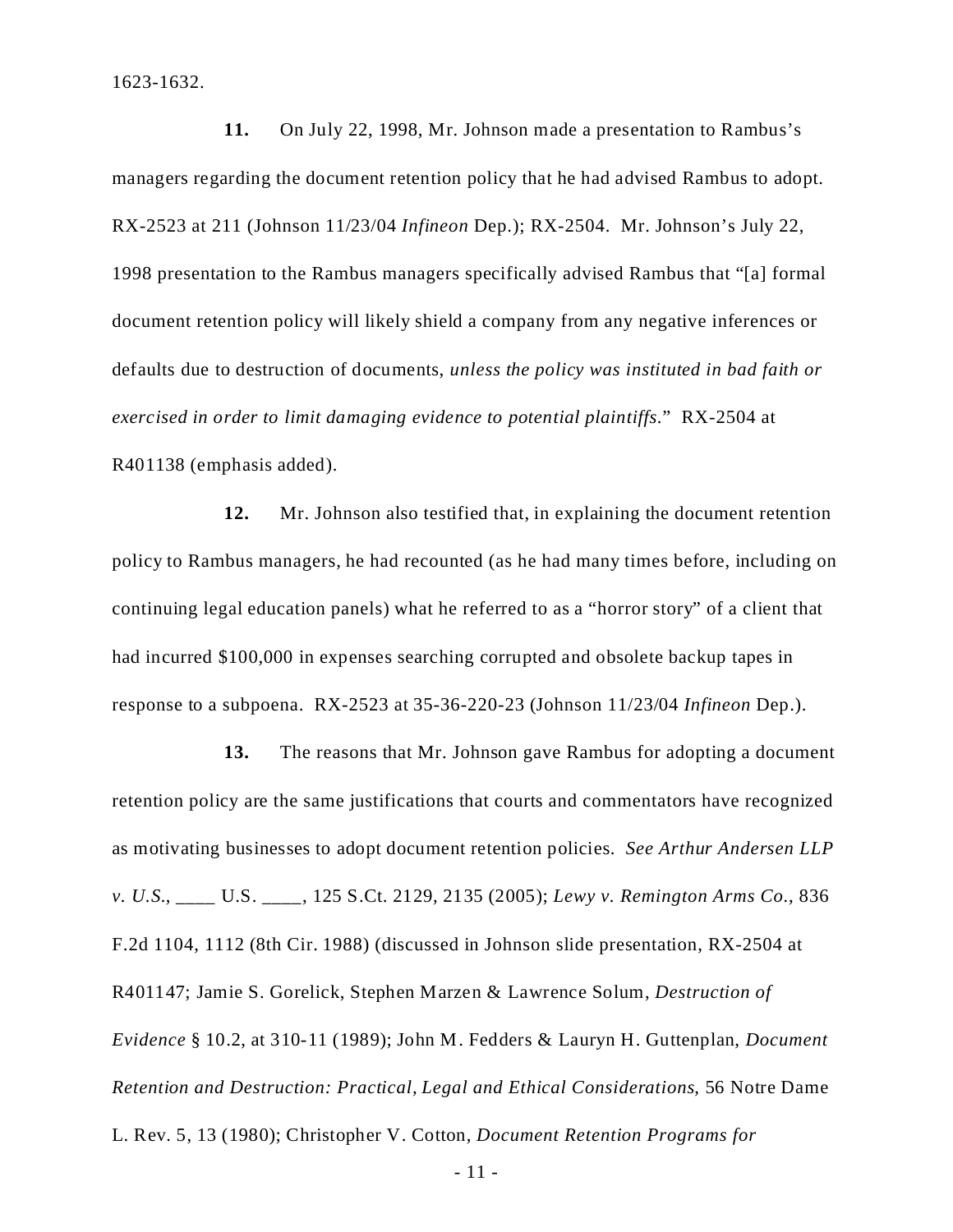*Electronic Records: Applying a Reasonableness Standard to the Electronic Era*, 24 J. Corp. L. 417, 419-20 (1999); Patrick R. Grady, *Discovery of Computer Stored Documents and Computer Based Litigation Support Systems: Why Give Up More Than Necessary*, 14 J. Marshall J. Computer & Info. L. 523, 537-38 (1996); Stephen J. Snyder & Abigail E. Crouse, *Applying Rule 1 in the Information Age*, IV Sedona Conf. J. 165, 168 (2003).

**14.** In and after July, 1998, Mr. Karp made presentations of the document retention policy to various employees within Rambus. He used a set of overhead slides in making these presentations. CX2069 at 464-73 (Karp 10/8/04 *Infineon* Dep.); RX-2505. Mr. Karp's slides provided specific guidance regarding the importance of retaining various kinds of documents relating to multiple aspects of the company's business:

- **Intellectual Property** ("All Documents Designated As Containing Trade Secret Information Should Be Kept For At Least The Life Of The Trade Secret"). RX-2504 at R124532.
- **Human Resources** ("Most Personnel Records Must Be Kept For 3 Years"). *Id*. at R124541.
- **Tax/Legal** ("Audit Period Is 3 Years;" "Inside Counsel Subject To Same Document Retention Policy As Rest of Company"). *Id*. at R124542.
- **Engineering** ("LOOK FOR REASONS TO KEEP IT"). *Id*. at R124534.
- **Marketing and Sales** ("Generally Kept for 3 Years;" "LOOK FOR THINGS TO KEEP"). *Id*. at R124535.
- **Contracts** ("General Rule" to destroy "drafts" "Upon Execution of Contract," except "If You Feel That A Particular Document Would Aid You In Refreshing Your Recollection – Keep It;" "LOOK FOR THINGS TO KEEP"). *Id*. at R124537.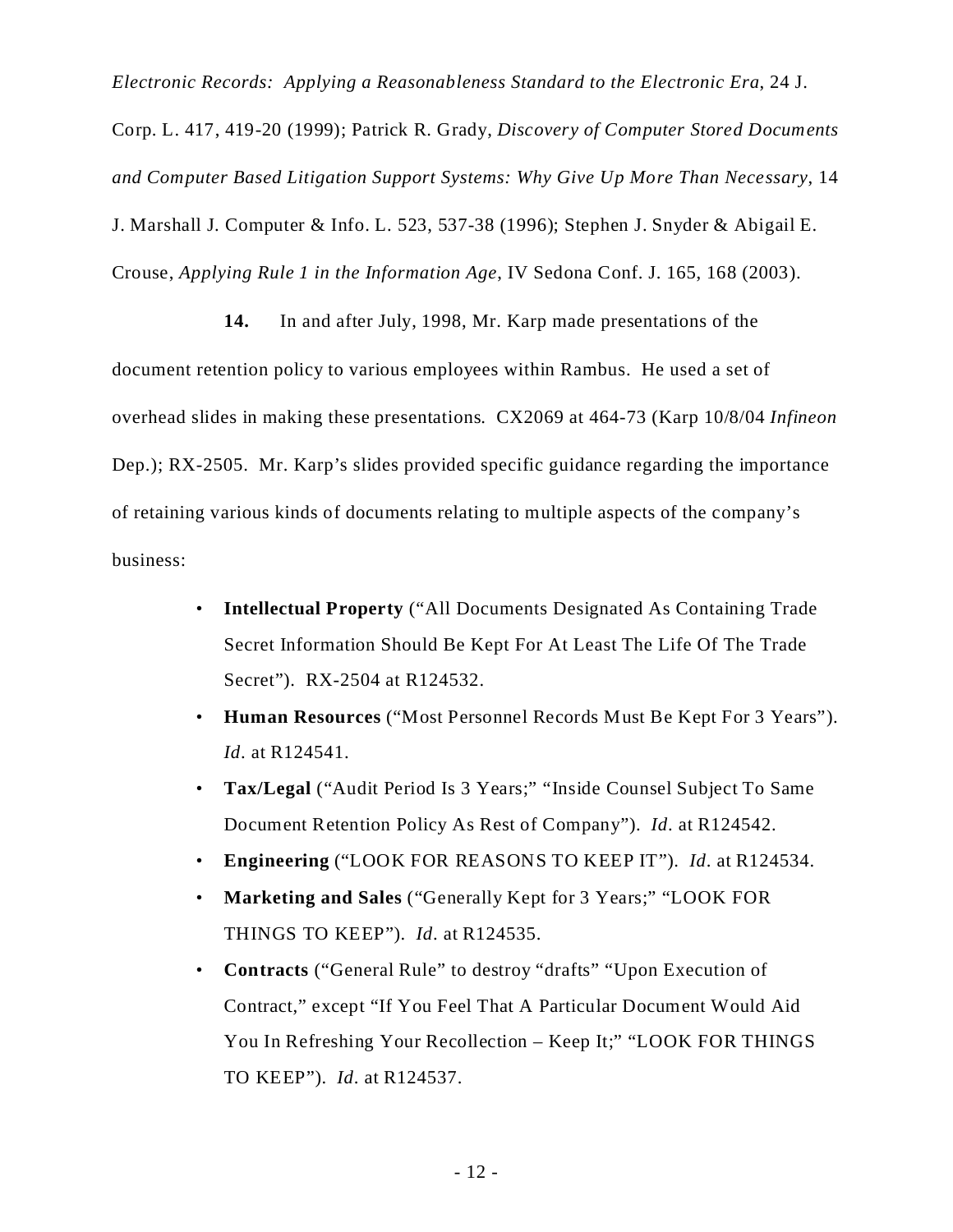**15.** Mr. Johnson testified that he reviewed drafts of Mr. Karp's slides before Mr. Karp presented them to employees in Rambus's operating divisions, and that he told Mr. Karp that in light of the slides, employees were likely "to keep more stuff than they might otherwise," and that Rambus was "going to have a very narrow policy here." RX-2523 at 159 (Johnson 11/23/04 *Infineon* Dep.). He has also testified that the Rambus policy "is the only document retention policy that I'm aware of where there is an explicit directive to the employees to look for things to keep." RX-2523 at 205.

**16.** Rambus employees who were at the company at the time of Mr. Karp's post-July 22, 1998 presentations testified that they followed Mr. Karp's direction to look for things to keep. *See*, *e.g.*, CX2082 at 841 (Crisp 4/13/01 *Infineon* Dep.) ("I definitely made an attempt to go through my files and look for things to keep as . . . [Mr. Karp] had directed us to do."). Moreover, when the document retention policy was introduced, Rambus employees were told to make sure they took steps to archive important e-mails. *See* CX5018 at R200431 (e-mail from Joel Karp informing employees "you can no longer depend on the full system backups for archival purposes. Any valuable data, engineering or otherwise, must be archived separately"); RX-2517 at 343-44 (Karp 8/7/01 *Infineon* Dep.).

# **3. Rambus's Document Retention Policy Is Neither Unusual Nor Untoward Because It Involves Documents Being Shredded Or Placed Into Burlap Sacks**

**17.** Complaint Counsel suggest that because Rambus used shredders and burlap sacks to dispose of unneeded documents, it might be appropriate to infer that Rambus had adopted or implemented its document retention policy for improper purposes. Motion at 7-8. The uncontroverted testimony, however, is that Rambus (like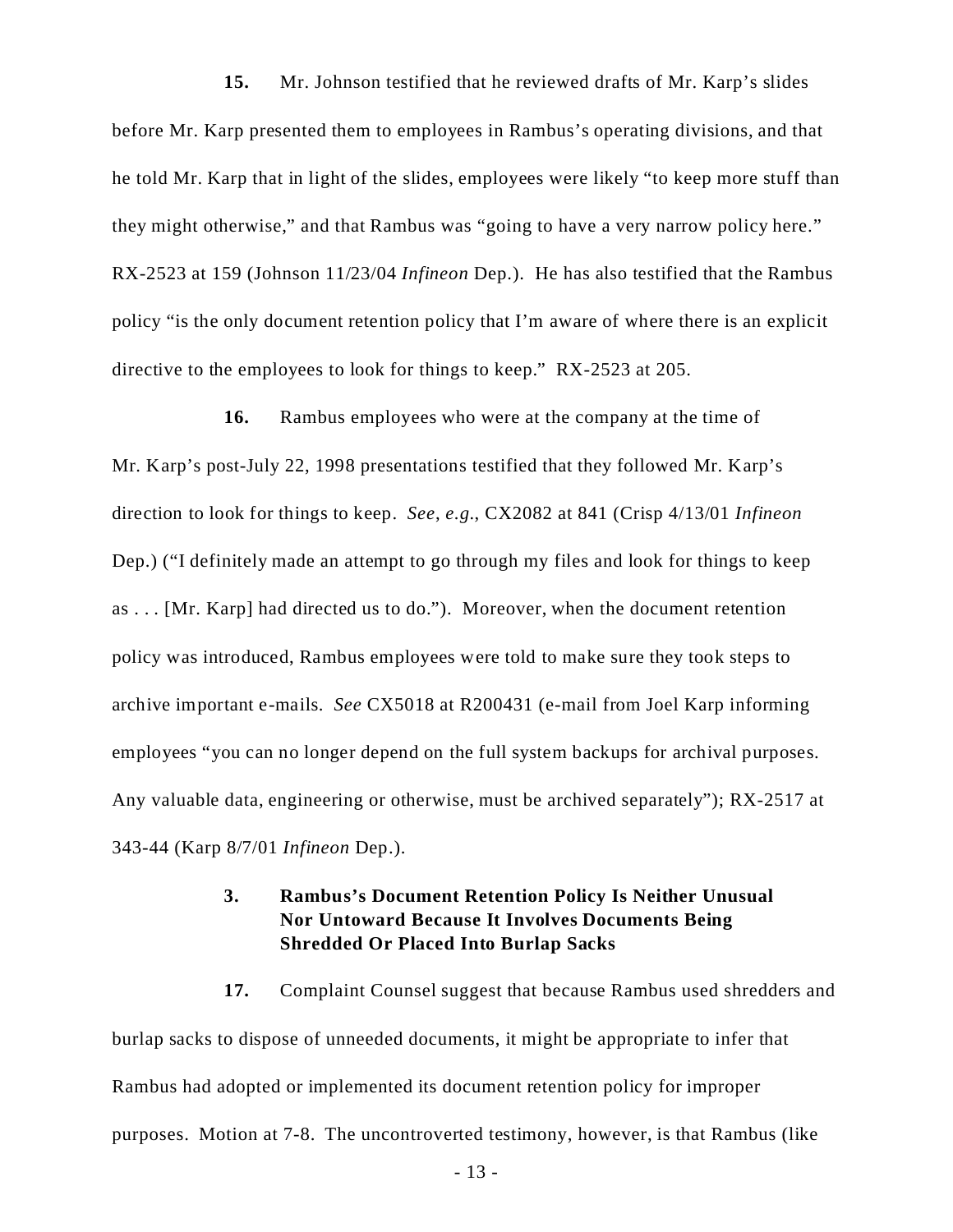many companies and federal agencies) uses shredders rather than mere trash cans because of concerns about confidential documents. CX2114 at 124 (Karp 2/5/03 FTC Dep.) ("Engineers were throwing confidential documents in the trash. I would come in the morning and find people going through my dumpster."). *See also id*. at 135 ("[W]e needed shredders so people . . . could get rid of confidential documents in an easy way rather than taking the chance they would end up in the dumpsters.").

**18.** There is no evidence that shredders are an inappropriate method of destroying confidential material. On the contrary, even federal regulations recognize that confidential business information should be disposed of "by a paper shredder, burning, or other approved method." Department of Agriculture Animal and Plant Inspection Service, Policy Statement on the Protection of Privileged or Confidential Business Information, 50 Fed. Reg. 38561 (Sept. 23, 1985). Indeed, it is well known that many federal agencies use shredders (or "burn bags") to dispose of internal and confidential materials. In short, the fact that Rambus utilized shredders rather than trash cans or some other form of disposal does not suggest that Rambus adopted or implemented its document retention policy for improper purposes.

### **B. Nothing In The Supplemental Evidence Ties Any Equitable Estoppel Issues Or So-Called "Dell Concerns" To The Adoption Or Implementation Of Rambus's Document Retention Policy**

**19.** Complaint Counsel devote two pages of their motion to a discussion of the legal advice that Rambus received between 1992 and 1996 about the doctrine of equitable estoppel and the Commission's proposed consent order in the *Dell* matter. Complaint Counsel do not pretend that the evidence they describe in those pages is newly available, and they do not contend that anything in the Supplemental Evidence links the

- 14 -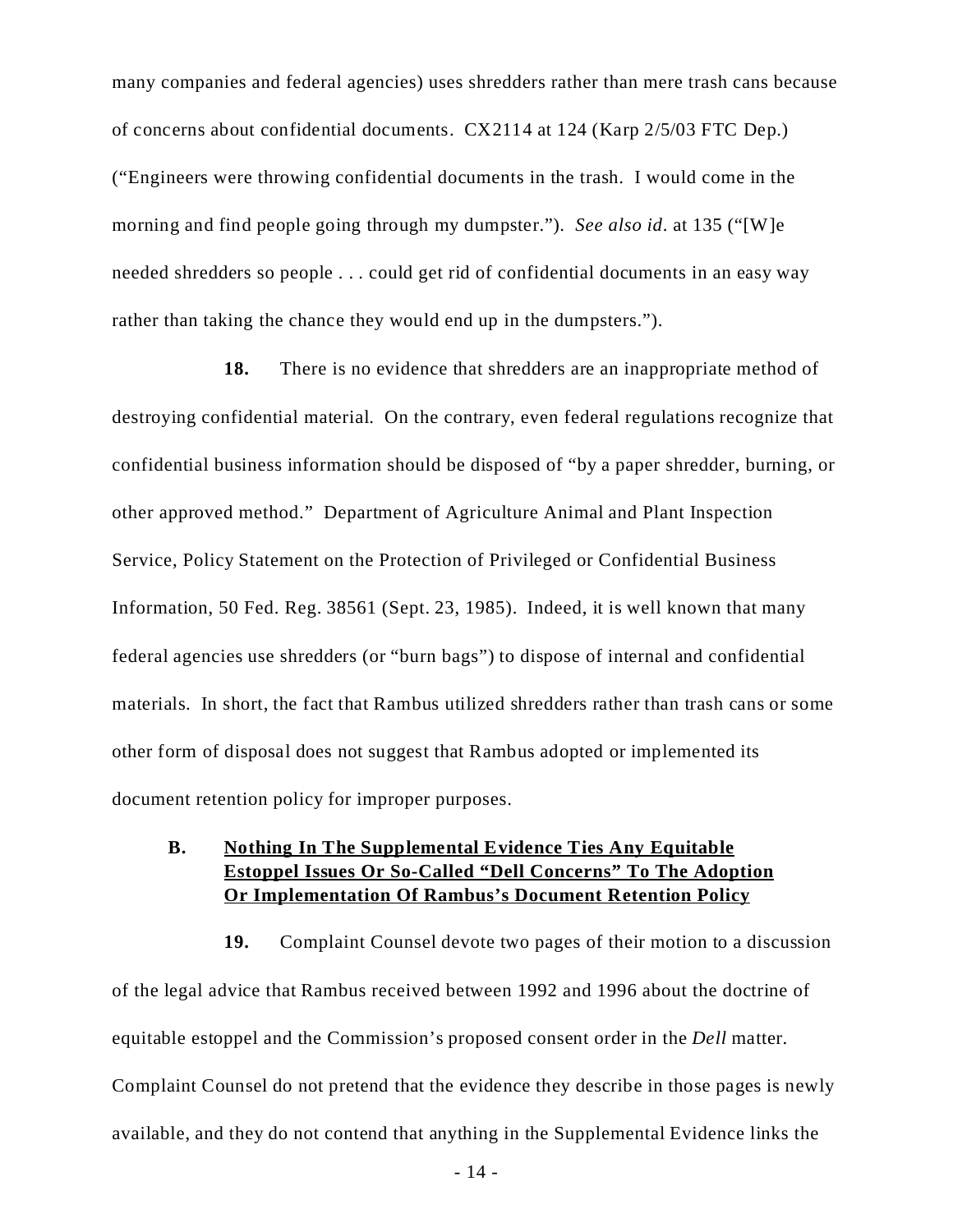adoption or implementation of the document retention policy to any previous equitable estoppel issues or "*Dell* concerns." In fact, there is nothing in the Supplemental Evidence that supports such a linkage, and Complaint Counsel apparently want the Commission simply to speculate that Rambus had a "guilty conscience" about its JEDEC participation when adopting the document retention policy.

**20.** Speculation is, of course, no substitute for evidence and certainly does not rise to the level of the clear and convincing evidence required by the case law. *See Shepherd v. American Broadcasting Cos.*, 62 F.3d 1469, 1475 (D.C. Cir. 1995) (dismissal reversed for failure to apply clear and convincing standard to allegations of misconduct). Moreover, as the trial record showed and as Judge McGuire found, Rambus's JEDEC representatives had followed their counsel's advice at JEDEC meetings and had *avoided* any risk of equitable estoppel. A brief recap of the undisputed evidence on this issue demonstrates that it would be inappropriate to base any order – much less a default sanction – on a speculative assumption that in 1998 Rambus had a guilty conscience about its prior JEDEC conduct.

**21.** The evidence at trial demonstrated that there is no basis for concluding that Rambus's conduct at JEDEC meetings should have led it to expect that litigation involving that conduct was likely to arise in the future. It is undisputed that Rambus sought and obtained the advice of counsel regarding its participation in JEDEC shortly after it began attending JEDEC meetings, that its counsel discussed the doctrine of equitable estoppel with Rambus employees, and that counsel *also* provided guidelines as to appropriate conduct. Outside counsel Lester Vincent informed Mr. Crisp and Mr. Roberts that there could be a risk of equitable estoppel if "Rambus creates impression

- 15 -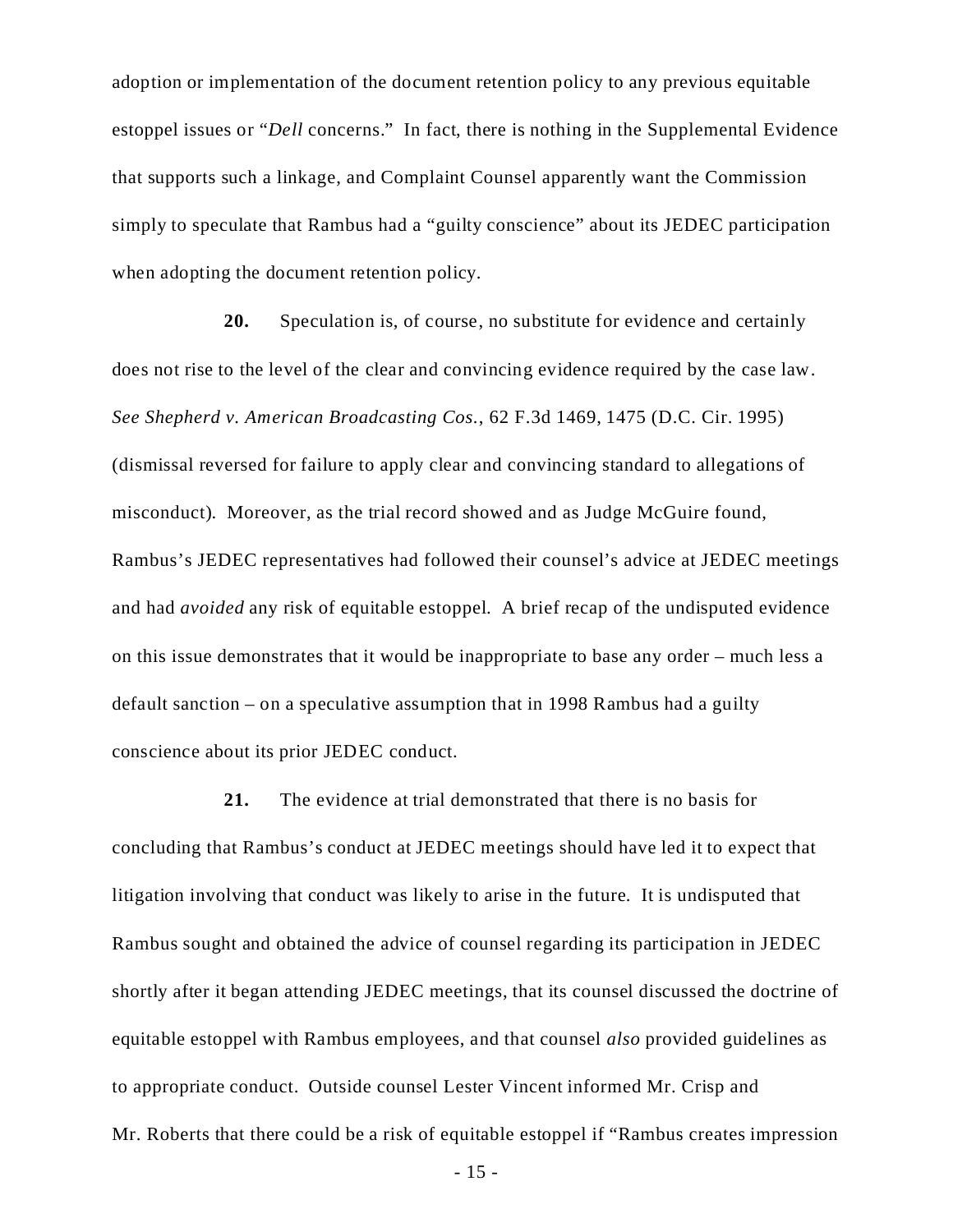on JEDEC that it would not enforce" its intellectual property, and he suggested that Rambus might consider abstaining from voting. CX1942**.**

**22.** The record evidence showed, and Judge McGuire found, that Rambus heeded the advice of its counsel and took steps to ensure that it did not create any misleading impressions regarding its intellectual property. For example, in May 1992, at Mr. Crisp's very first JEDEC meeting on behalf of Rambus, the chairman of the JC 42.3 committee asked Mr. Crisp if he cared to comment about whether Rambus had any intellectual property regarding a proposed feature of the SDRAM. CX2089 at 134-36 (Meyer 4/26/01 *Infineon* Trial Tr.); CX0673 (May 6, 1992 Crisp e-mail); Initial Decision at 811-817. As the trip reports and notes prepared by various JEDEC representatives show, Mr. Crisp *declined to comment* in response to the question. *Id. See also* RX-0297 (May 1992 memorandum at 5); CX2307 at 3 (May 7, 1992 handwritten notes by IBM representative Mark Kellogg).

**23.** Mr. Crisp's refusal to respond to the question did *nothing* to mislead JEDEC members into believing that they need not be concerned about Rambus's intellectual property. IBM representative Mark Kellogg testified, for example, that the exchange between the Committee Chairman and Mr. Crisp was "a flag," in part because of Crisp's "lack of response." Trial Tr. at 5322-3 (Kellogg). The Committee Chairman, Gordon Kelley, similarly testified that a "no comment" from a JEDEC member in response to a question about intellectual property was "surprising" and constituted "notification to the committee that there should be a concern." Trial Tr. at 2579 (Kelley).

**24.** Mr. Crisp also openly refused to respond to inquiries regarding intellectual property at the September 1995 JEDEC meeting. At that meeting, Mr. Crisp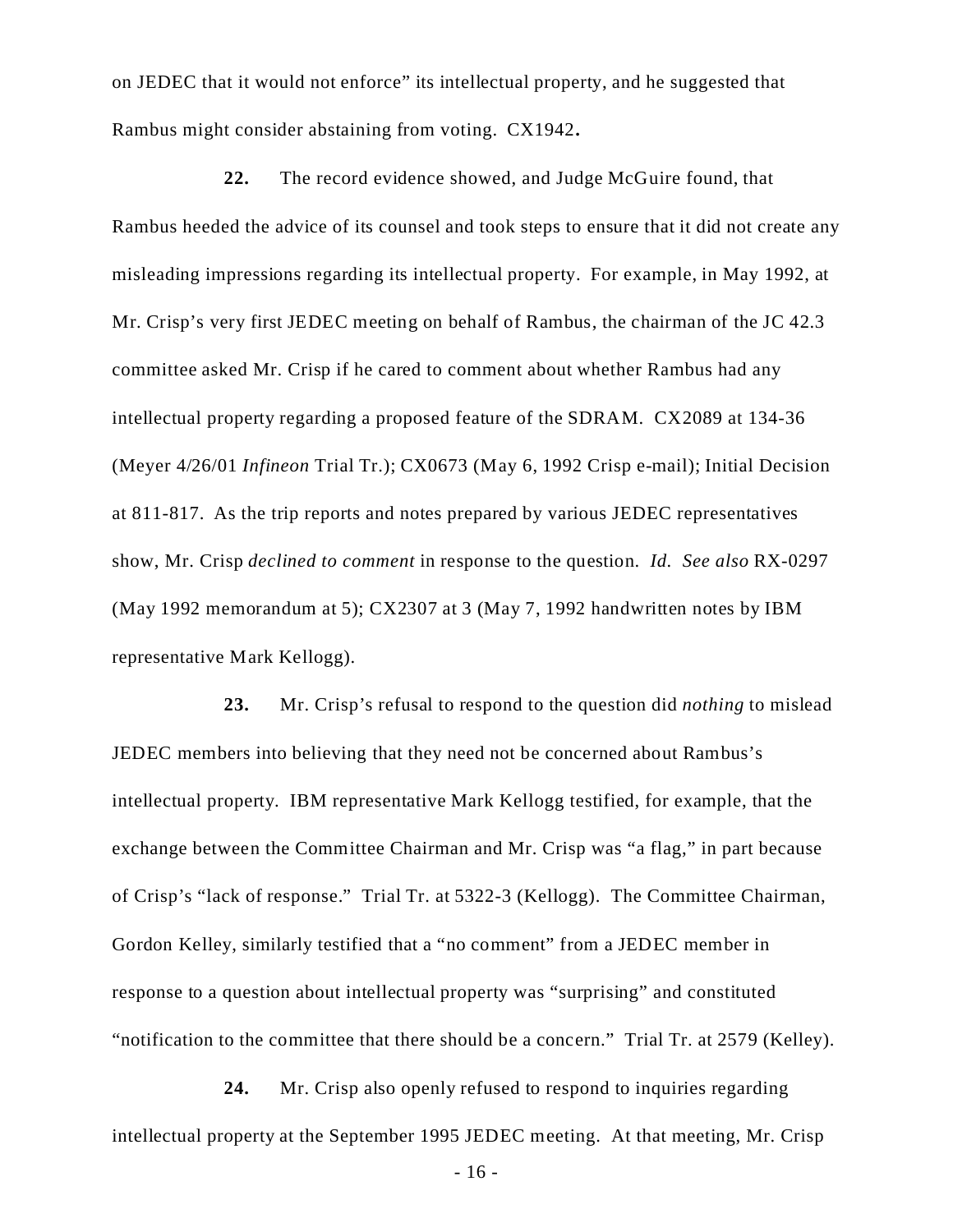presented a written statement regarding questions that had been raised at the prior meeting:

> "At this time Rambus elects not to make a specific comment on our intellectual property position relative to the Synclink proposal. Our presence or silence at committee meetings does not constitute an endorsement of any proposal under the committee's consideration nor does it make any statement regarding potential infringement of Rambus intellectual property."

JX0027 at 26 (Sept. 11, 1995 JC 42.3 Meeting Minutes).

**25.** Rambus's open, public refusals to respond to questions about intellectual property, and its statement that its presence at meetings "does not constitute an endorsement of any proposal . . . [or] make any statement regarding potential infringement," could not have lulled anyone into believing that Rambus did not have or would not obtain intellectual property rights. The Chairman of the relevant JEDEC committee acknowledged this point at trial, testifying that Rambus's refusal to comment was "notification to the committee that there should be a concern." Trial Tr. at 2579 (Kelley). In light of this evidence, it is not surprising that Judge McGuire found that Mr. Crisp's refusals to comment "put members on notice" that Rambus might seek broad patent coverage. Initial Decision, ¶ 281. There is nothing in the Supplemental Evidence that can or does affect this finding, and there is nothing in that evidence that suggests that the adoption or implementation of Rambus's document retention policy was in any way motivated by or influenced by any concerns regarding Rambus's prior JEDEC

- 17 -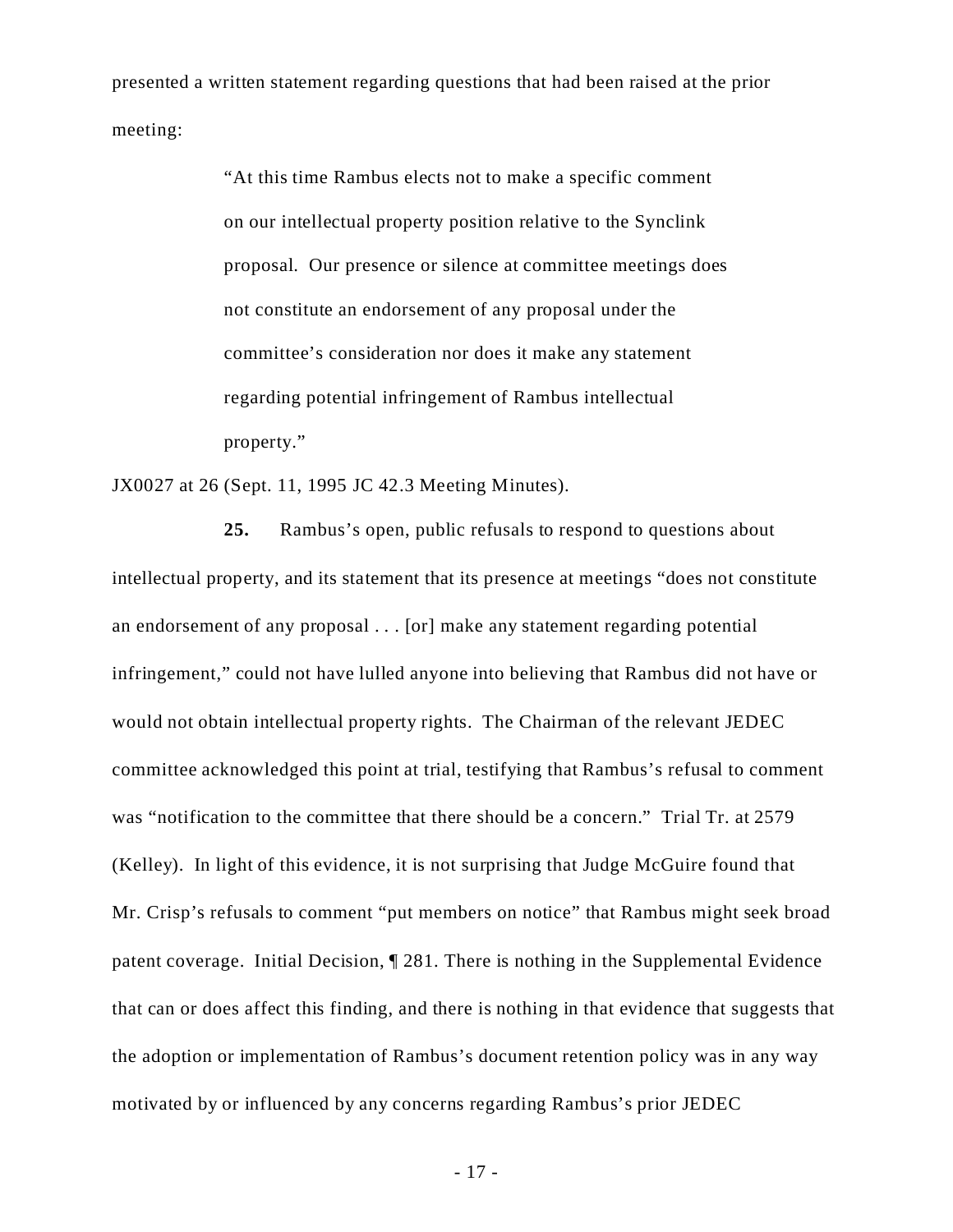participation.

## **C. Rambus's Document Retention Policy Did Not Target Relevant Documents For Destruction**

# **1. There Is No Evidence That In Adopting Or Implementing Its Document Retention Policy, Rambus Targeted For Destruction Documents Related To Its Participation In JEDEC**

**26.** Complaint Counsel have not introduced any evidence showing that any Rambus employee ever destroyed a document pursuant to Rambus's document

retention policy in the belief that the document might be harmful in a future lawsuit.

**27.** Complaint Counsel suggest at various times in their motion that

Rambus adopted or implemented its document retention policy with the goal of destroying JEDEC-related evidence that might prove harmful in subsequent lawsuits. Mot. at 10, 19-21. In support of these vague suggestions, Complaint Counsel have not cited to any memorandum, e-mail or testimony showing that Mr. Karp or Mr. Johnson or anyone else directed employees to target the elimination of JEDEC-related materials. None of the PowerPoint presentations shown to Rambus employees in connection with the document retention policy mention the word "JEDEC," and none of the e-mails relating to the adoption and implementation of the policy use the term.

**28.** Complaint Counsel make much of the (previously known) fact that Rambus representative Richard Crisp discarded most of the publicly available paper materials that he had received from JEDEC, such as unopened envelopes containing paper ballots and official minutes of JEDEC meetings. *See* Trial Tr. at 3570-76 (Crisp). As Complaint Counsel must concede, however, there can be no presumption of bad faith or prejudice arising from the destruction of publicly available JEDEC materials such as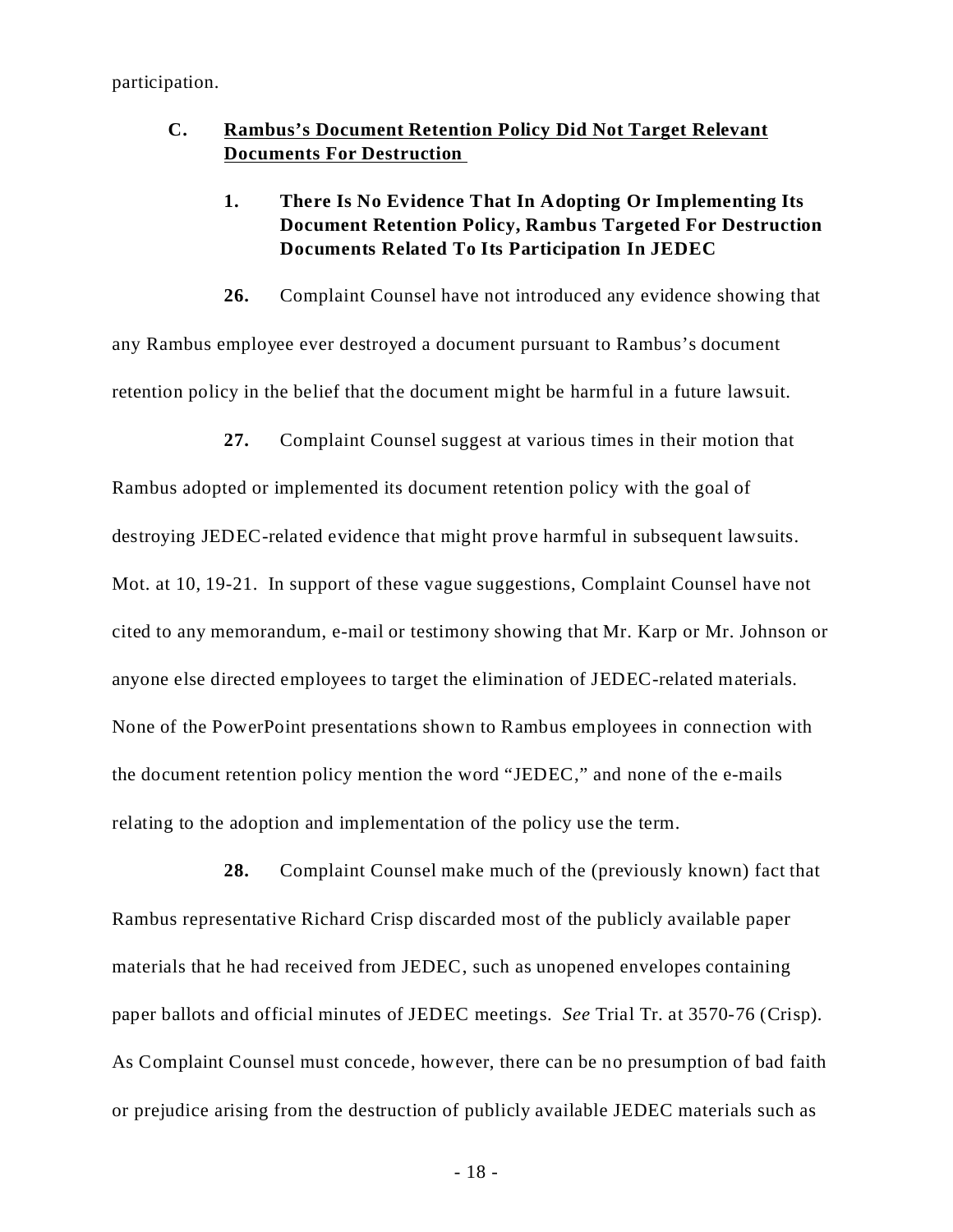presentation handouts. As Judge Payne himself explained, the destruction of documents that were "merely copies of documents that other parties" maintained is not evidence of bad faith, in part since "it is hard to envision why [the JEDEC representative] would have destroyed such documents in order to prevent their use in litigation." *See* Memorandum Opinion, *Rambus Inc. v. Infineon Technologies AG*, Civ. No. 3:00CV524 (E.D. Va. Sept. 29, 2004), p. 13.

**29.** The important question about Rambus's JEDEC-related documents is whether Rambus's *internal* documents were made available to Complaint Counsel prior to trial. They were. As Complaint Counsel point out, Mr. Crisp located various JEDEC trip reports and other JEDEC-related e-mails on his home computer system after he had left Rambus and after patent litigation had commenced. Trial Tr. at 3570-76 (Crisp). Upon locating these e-mails, and even though no one else knew that they existed, Mr. Crisp turned them over to Rambus's General Counsel for production in the litigation. *Id*.; RX-2541 at 357 (Steinberg 10/6/04 *Infineon* Dep.). The General Counsel, Mr. Steinberg, then turned these e-mails over to outside counsel for use in the various lawsuits, including this one. Complaint Counsel refer to these very same e-mails as "form[ing] the core of the case *against* Rambus. . . ." Motion at 19 (emphasis added). These decisions by Mr. Crisp and Mr. Steinberg to produce this significant body of evidence are entirely inconsistent with Complaint Counsel's argument that Rambus's employees had targeted this precise category of JEDEC-related documents for destruction in a bad faith effort to prevent their use in litigation.

**30.** Complaint Counsel deliberately misrepresent one additional piece of evidence relating to Mr. Crisp. On page 19 of their motion for default motion, Complaint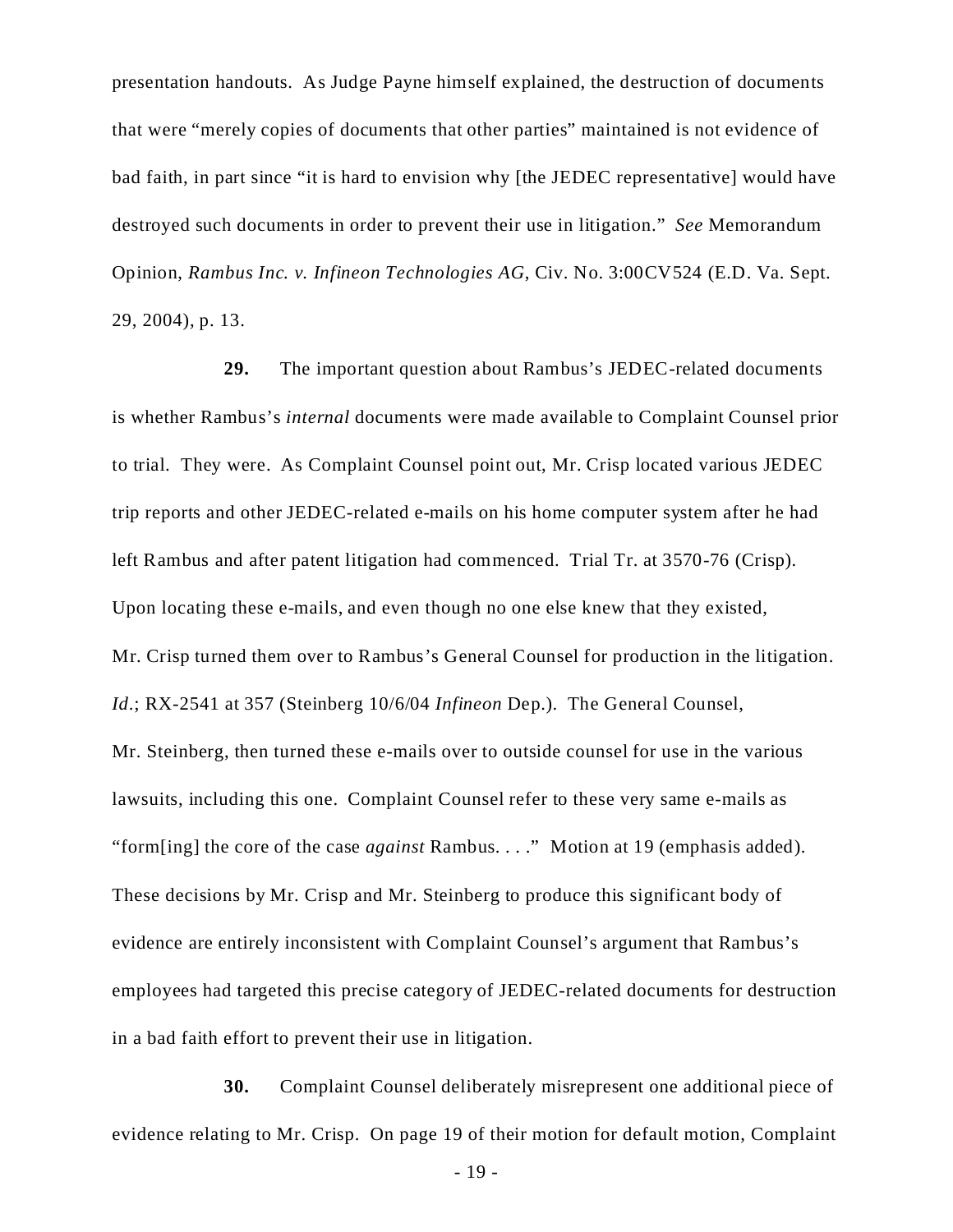Counsel assert that "Mr. Crisp's awareness of the effect of the document retention program on Rambus's JEDEC-related documents can be seen by his odd joke about JEDEC-related documents 'falling victim to the document retention policy.' CCFF 1754." The fundamental problem with this statement is that the "joke" has nothing whatsoever to do with any "JEDEC-related documents" and instead refers to Mr. Crisp's request for a copy of "one of the original DDR datasheets from the 1996/1997 timeframe." CX1079 at 1. Such datasheets were available from DRAM manufacturers, not JEDEC, and in any event were created *after* Rambus stopped attending JEDEC meetings in late 1995. There is absolutely nothing in the cited exhibit to tie it to JEDEC or to link it to what Complaint Counsel now refer to as "Mr. Crisp's awareness of the effect of the document retention program on JEDEC-related documents." Motion, p. 19. It is very telling that in Complaint Counsel's 2003 post-trial findings, they referred to this *same* exhibit not as "JEDEC-related," but as involving "DDR-SDRAM-related documents." CCFF 1754. In other words, unable to point to any new contemporaneous evidence suggesting a link between the goals of the document retention policy and JEDEC documents, Complaint Counsel chose to make one up.

**31.** Complaint Counsel also insinuate that a Rambus employee named Billy Garrett, who attended two or three JEDEC meetings in 1992 and 1993, destroyed internal, non-public JEDEC-related documents. There is no basis, however, to assume that Mr. Garrett still possessed such documents as of 1998, over five years after attending his last JEDEC meeting.<sup>2</sup> Moreover, as Rambus has previously pointed out, a "missing"

<sup>&</sup>lt;sup>2</sup> Complaint Counsel cite the Gray Cary notes of an interview with Billy Garrett for the proposition that Garrett had not been able to locate any JEDEC-related materials when searching for documents in connection with the *Hitachi* case. CX5062 at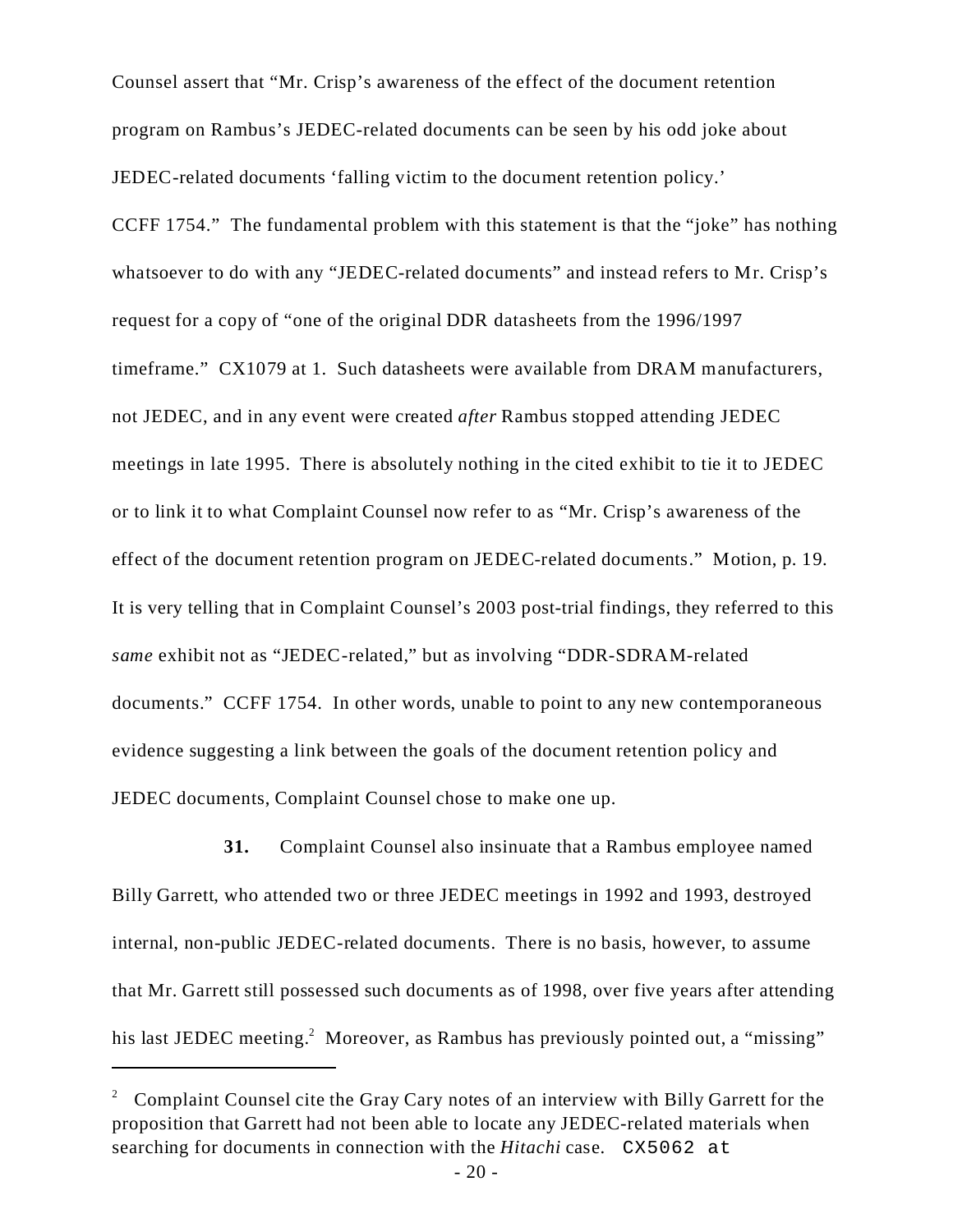trip report by Mr. Garrett that Complaint Counsel had *previously* suggested would have been harmful to Rambus has now become available and reveals that Mr. Garrett witnessed, and reported to Rambus, the March 1993 announcement by Committee Chairman Gordon Kelley that his company, IBM, would not disclose its patents or patent applications and that JEDEC policy did not require such disclosure. *See* Attachment 6 to Complaint Counsel's Petition to Modify the Schedule in the Commission's July 20, 2005 Order.

**32.** Rambus employee Allen Roberts also testified that he had not

discarded the JEDEC-related e-mails he had received from Richard Crisp. CX5084 at 338 (Roberts 4/11/01 *Infineon* Dep.). Finally, Lester Vincent, Rambus's outside patent counsel, also testified that he did not discard documents relating to JEDEC or Rambus's participation in JEDEC:

> Q: After receiving instructions from Rambus, Mr. Vincent, in the '97, '98 time frame about retaining documents or discarding documents, did you from any point in time from then forward destroy documents that related to the legal advice you provided to Rambus about the disclosures of patents and patent applications to JEDEC?

 $A:$  No.

Q: Did you destroy any documents during that time frame relating to the disclosure policy of JEDEC?

A: No.

CX3126 at 416 (Vincent 4/12/01 *Infineon* Dep.).

**33.** It is also undisputed that Complaint Counsel have had the close

cooperation of several companies who have been JEDEC members for well over a

GCWF03416. The notes go on to say that that material "[w]asn't necessary. Got rid of it." *Id.* The notes do not support any notion that the materials that Garrett "got rid of" were *internal* Rambus documents rather than publicly available JEDEC materials, *id*., nor do they support any inference that the materials were believed to be harmful.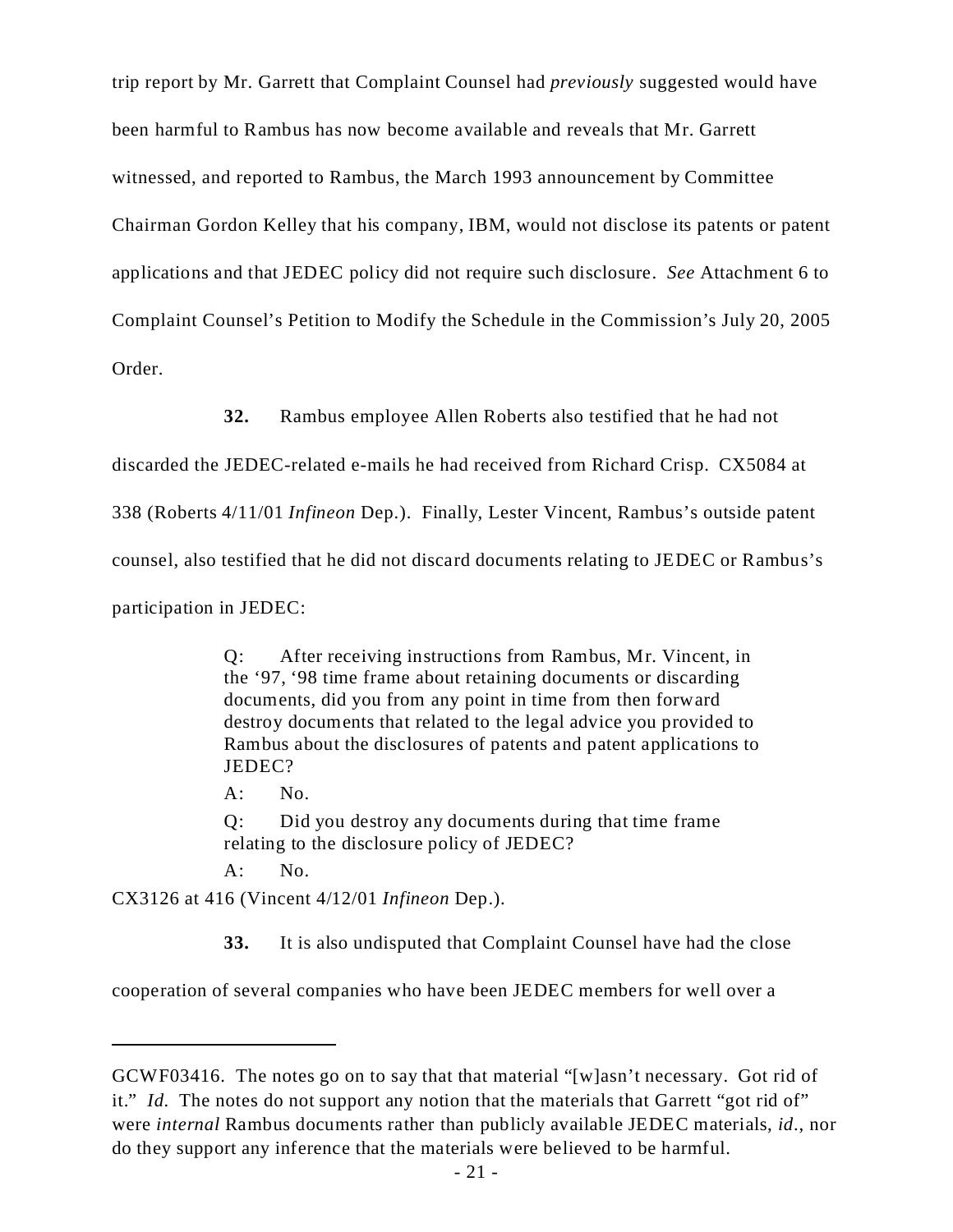decade. Those companies well know the categories of documents that a JEDEC member is likely to create as a result of its membership. Nevertheless, Complaint Counsel have never identified any document or category of non-public documents that Rambus should have had in its files but did not produce.

**34.** In sum, the only evidence in the record of Rambus's destruction of JEDEC-related materials involves copies of publicly available materials. Rambus's destruction of publicly-available JEDEC materials cannot support any inference of improper conduct and cannot support the relief sought by Complaint Counsel's motion.

# **2. There Is No Evidence That In Adopting Or Implementing Its Document Retention Policy, Rambus Targeted For Destruction Potentially Relevant Documents In Patent Prosecution Files**

**35.** Complaint Counsel assert that Lester Vincent, Rambus's outside patent prosecution counsel, "cleaned" his prosecution files for issued patents at Mr. Karp's request. Motion, p. 20. *See generally* RX-2533 at 101-103 (Vincent 10/15/04 *Infineon* Dep.). At the time of the request, however, none of the patents that Rambus later asserted against Infineon or any other DRAM manufacturer had issued. In any event, since Complaint Counsel have assumed throughout this litigation that all of the Rambus patents at issue are valid and that Drs. Farmwald and Horowitz did indeed conceive of and reduce to practice the revolutionary inventions and improvements described in those patents, it is highly unlikely that Mr. Vincent's *prosecution* files ever contained any documents material to this case.

**36.** Mr. Vincent testified that he does not recall Mr. Karp specifically telling him what to retain and what to destroy from the prosecution files. *Id*. at 103. Rather, Mr. Vincent believes that he was guided by the "common kind of view of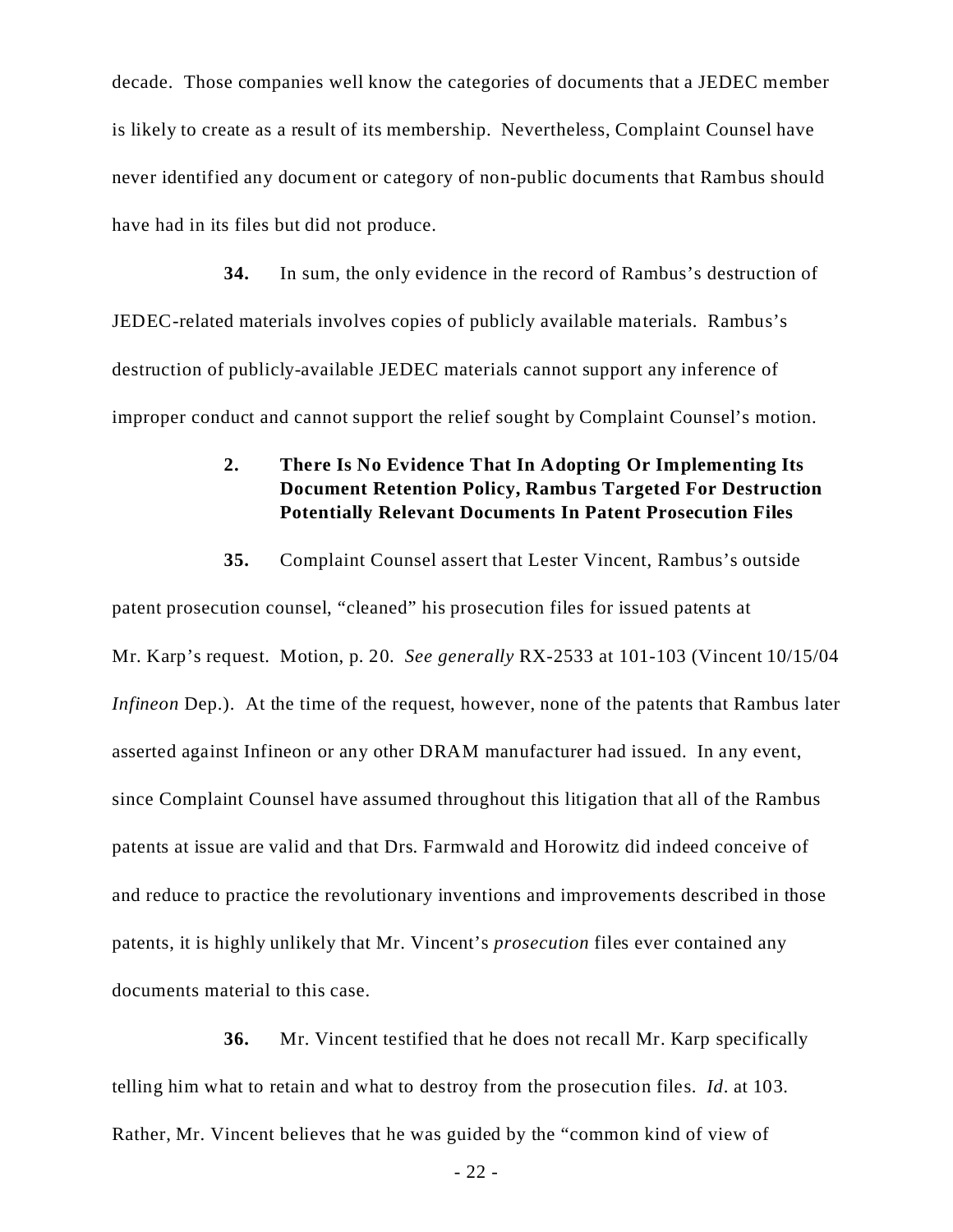document retention of patent files." *Id*. at 106. As Mr. Vincent further testified, "[i]t's not uncommon for corporations to have document retention policies with respect to issued patent files. So I think I was following kind of the accepted norm." *Id*. Pursuant to his understanding of the "accepted norm," in connection with the files of issued patents that he cleaned, Mr. Vincent retained all communications with the PTO, all materials related to conception and reduction to practice of the invention, correspondence related to maintenance fees, notes of any teleconferences with the patent examiner, and any prior art. *Id*. at 104-106, 181.

**37.** Mr. Karp's discussions with Mr. Vincent resulted in the retention of those documents most likely to be relevant to this action. Mr. Vincent's "general" files were, as the name suggests, related to more general matters and were organized by topic. CX5038 (Jan. 31, 2000 Letter from Lester Vincent to Neil Steinberg at BSTZ 00063); CX5073 at 54-55 (Vincent 11/30/04 *Infineon* Dep.). For example, Mr. Vincent maintained Rambus general files dedicated to such topics as "General Services," "Ramlink Matter," and "IEEE Standards Activities." *Id*. Materials relating to JEDEC and Mr. Vincent's advice to Rambus regarding equitable estoppel were not specific to the prosecution of any particular patent application and were, after privilege-piercing orders were entered, produced in litigation. It thus seems unlikely that Mr. Vincent "cleaned" any of his files that related to the legal advice he had provided to Rambus about the disclosures of patents and patent applications to JEDEC members.

**38.** Complaint Counsel also assert that Mr. Vincent destroyed additional documents in his patent files after the *Hitachi* case settled in June 2000. Motion at 9. In fact, to the extent that Mr. Vincent did remove any documents in his versions of the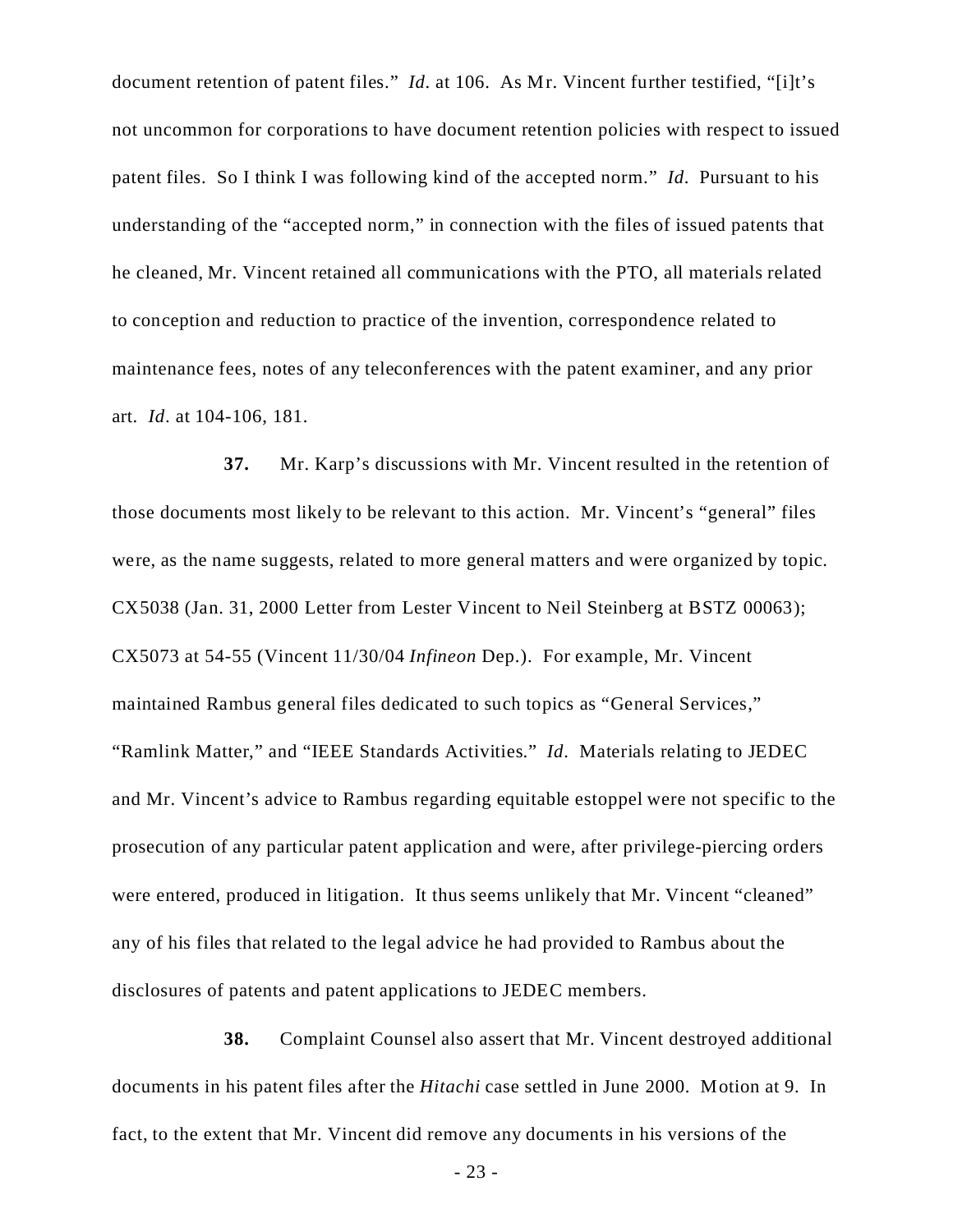patent files at that time, nothing was destroyed because copies of those files had already been provided to Rambus and its litigation counsel in connection with the Hitachi litigation.<sup>3</sup> RX-2530; RX-2531 at 543 (Vincent 10/9/01 *Micron* Dep.); CX5072 at 56-57 (Vincent 11/30/04 *Infineon* Dep.); RX-2508 (Feb. 1, 2000 Letter from Lester Vincent to Neil Steinberg at BSTZ 00060 (enclosing copies of patent files).)

**39.** Complaint Counsel also complain that Anthony Diepenbrock, an in-house lawyer at Rambus between 1995 and 1999, "had no JEDEC-related documents" when Rambus's outside counsel interviewed him in connection with the *Hitachi* litigation. Motion at p. 20. What Complaint Counsel fail to mention is that Mr. Diepenbrock had *left* Rambus in May 1999, well before the *Hitachi* suit began. It is not at all surprising that an employee did not take documents (especially privileged documents) with him upon his departure from a company. What is surprising is that Complaint Counsel try to rely on that fact as evidence of wrongdoing.

## **D. Rambus Instituted A Litigation Hold As Soon As Litigation Was Reasonably Foreseeable**

- **1. Litigation Against A DRAM Manufacturer Was Not Probable Until The Very End Of 1999, When Efforts To License Rambus's Recently Issued Patents To Hitachi Broke Down**
- **40.** Complaint Counsel have not introduced any evidence showing that

Rambus had the ability to assert a claim for patent infringement against any DRAM manufacturer at any time in 1998.

**41.** The earliest issued patent asserted by Rambus in any lawsuit against

 $3$  In addition, as Mr. Vincent testified, simply because it is marked on the chart that he "reviewed" a particular file does not mean that anything in the file was destroyed. RX-2532; RX-2533 at 139-40, 145, 180-82 (Vincent 10/15/04 *Infineon* Dep.).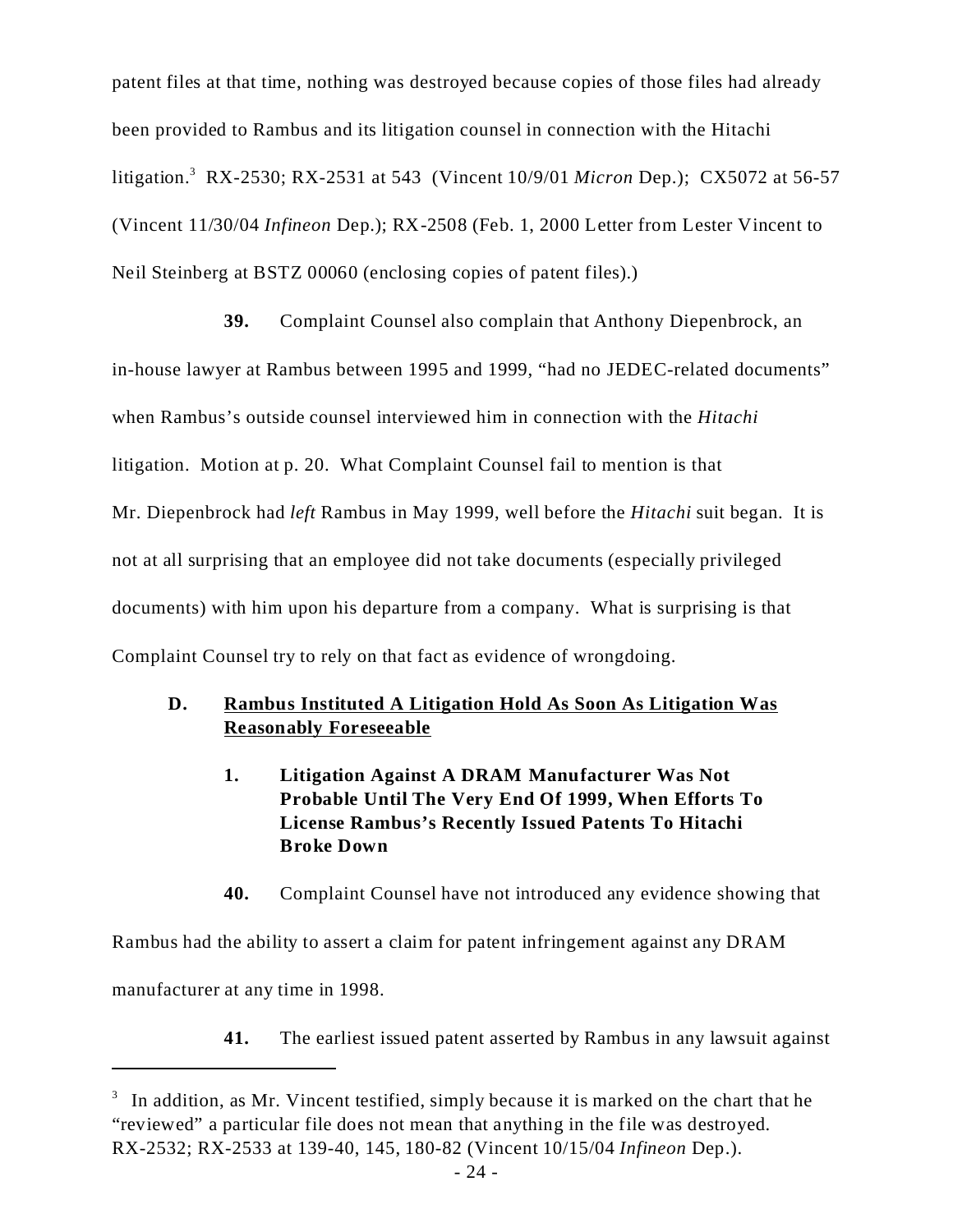a DRAM manufacturer issued on June 22, 1999. *See* RX-1472 (U.S. Patent No. 5,915,105 (issued June 22, 1999).)

**42.** Complaint Counsel contend that Rambus believed that litigation against DRAM manufacturers was reasonably foreseeable at the same time that Rambus was advised to adopt a document retention policy, based on a document entitled "Proposed Strategy for Rambus," which states, inter alia, "[t]o implement the above [litigation] strategy Rambus has authorized outside counsel to begin organizing documents, and preparing a discovery data base, so that if and when Rambus elects to proceed with litigation, it will not unduly disrupt the company's activities." CX5005 at R401101. However, Mr. Karp testified that this was a "trial balloon kind of thing," and that he did not know whether outside counsel was "ever actually authorized to do – to do what that says." CX5069 at 391-92 (Karp 10/8/04 *Infineon* Dep.).

**43.** Complaint Counsel also contend that Rambus believed that litigation against DRAM manufacturers was reasonably foreseeable at the same time that Rambus was advised to adopt a document retention policy, based on a slide presentation entitled "Licensing and Litigation Strategy" that Mr. Karp prepared in or about March of 1998. CX5006. However, Mr. Karp testified that this document was a "first cut" at a possible licensing program. CX5069 at 402 (Karp 10/8/04 *Infineon* Dep.). And David Mooring, who then was Rambus's Vice President of the Personal Computer Division (and later Rambus's President), testified that he remembered Mr. Karp "coming forward with his kind of first volley" on a potential licensing program, which Rambus did not adopt. RX-2543 at 33-34 (Mooring 10/14/04 *Infineon* Dep.) ("this proposal fell on deaf ears at that time").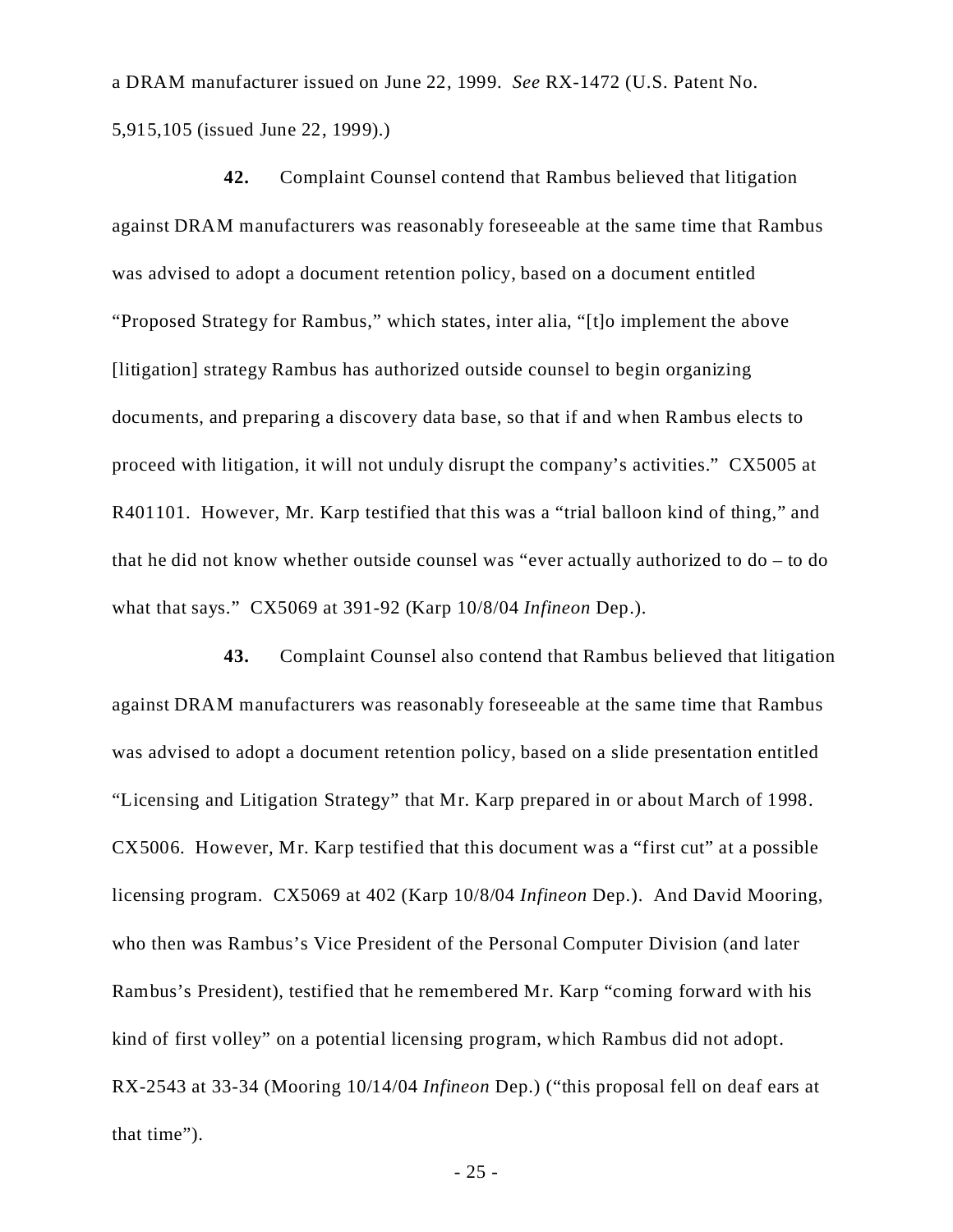**44.** Rambus did not decide to bring litigation against a DRAM manufacturer based on infringement of any of the patents in suit until the November-December 1999 time-frame, when efforts to license its recently issued patents to Hitachi failed. CX5074 at 208-09 (Steinberg 10/6/04 *Infineon* Dep.).

**45.** Rambus did not begin the process of retaining counsel to represent it in litigation against Hitachi until late November and early December of 1999. CX5074 at 210 (Steinberg 10/6/04 *Infineon* Dep.); RX-2522; RX-2523 at 135-37 (Johnson 11/23/04 *Infineon* Dep.).

### **2. Once Litigation Against Hitachi Was Probable, Rambus Put In Place A Reasonable "Litigation Hold" To Preserve Potentially Relevant Documents**

**46.** Prior to filing suit against Hitachi, Rambus and its counsel instructed employees with documents potentially relevant to the litigation not to destroy any such documents. RX-2538; RX-2539 at 95, 125-26 (Steinberg 8/1/01 *Micron* Dep.).

**47.** Mr. Steinberg testified that in late December 1999 and early January 2000, he and Mr. Karp identified "folks that would have documents that were likely to be relevant in any litigation, folks who communicated with the partners or third parties . . . . who were responsible for any of the prosecution, things like that  $[$ ,  $]$ " and that he told them to retain any potentially relevant documents and provide them to outside counsel. RX-2540; RX-2541 (Steinberg 10/6/04 *Infineon* Dep.). Mr. Steinberg testified that such instructions were given to numerous individuals with potentially relevant information, including the inventors (Messrs. Farmwald and Horowitz), Mr. Tate, Mr. Mooring, Mr. Roberts, Mr. Karp and Mr. Crisp. *Id*. at 212. Numerous Rambus witnesses have testified that they were given instructions to hold potentially relevant documents during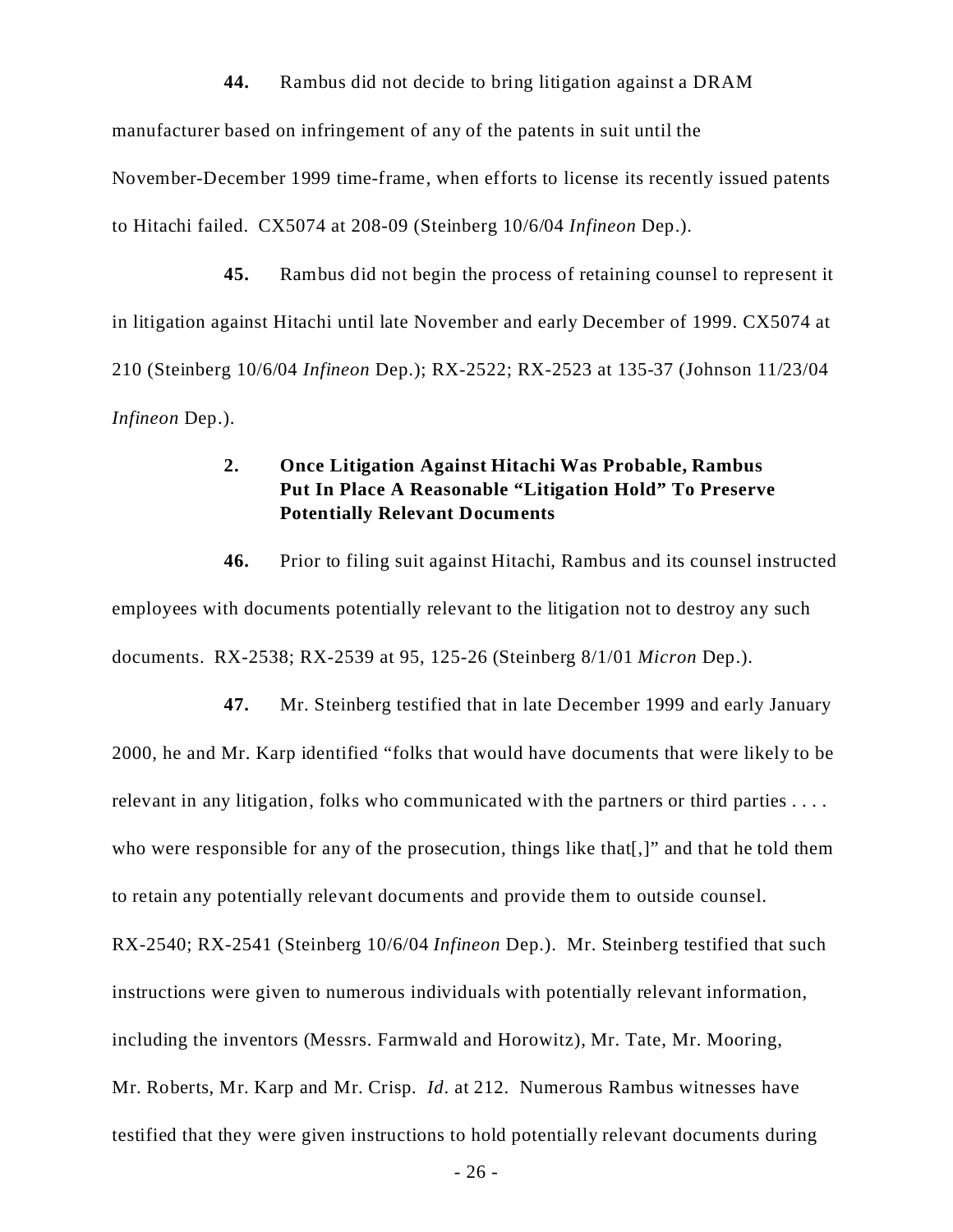this same time frame. CX2114 at 164 (Karp 2/5/03 FTC Dep.) ("once we filed a lawsuit I believe people were told to freeze everything at that point"); CX2109 at 190 (Davidow 1/21/03 FTC Dep.) (Chairman of Rambus's Board of Directors) ("Personally when these – all these legal questions began to arise, I was instructed to retain Rambus documents.").

**48.** Rambus moved its offices from Mountain View to Los Altos, California In December of 2000. RX-2540; RX-2541 at 359-60 (Steinberg 10/6/04 *Infineon* Dep.). Complaint Counsel contend that in connection with this move, Rambus conducted what Complaint Counsel call "the biggest Shred Day of all." Motion, p. 9. In fact, the December 2000 move was just that: an office move. It was not an annual housecleaning, or "shred day," and Complaint Counsel cite to no exhibit referring to it as a "shred day." It was an effort to move from one building to another. An obvious concomitant of that move was that some materials would be left behind or thrown away. But Rambus had already taken steps to institute a litigation hold from employees likely to have relevant documents, and indeed had collected documents from these employees. Complaint Counsel have introduced no evidence suggesting that such instructions were disregarded or that employees discarded potentially relevant information in connection with Rambus's office move.

- **49.** In sum, the undisputed facts show that:
	- Rambus adopted a content-neutral document retention policy based on the advice of highly regarded, experienced counsel who were well aware of Rambus's desire to obtain and then license or otherwise enforce patents relating to various technologies used in DRAM;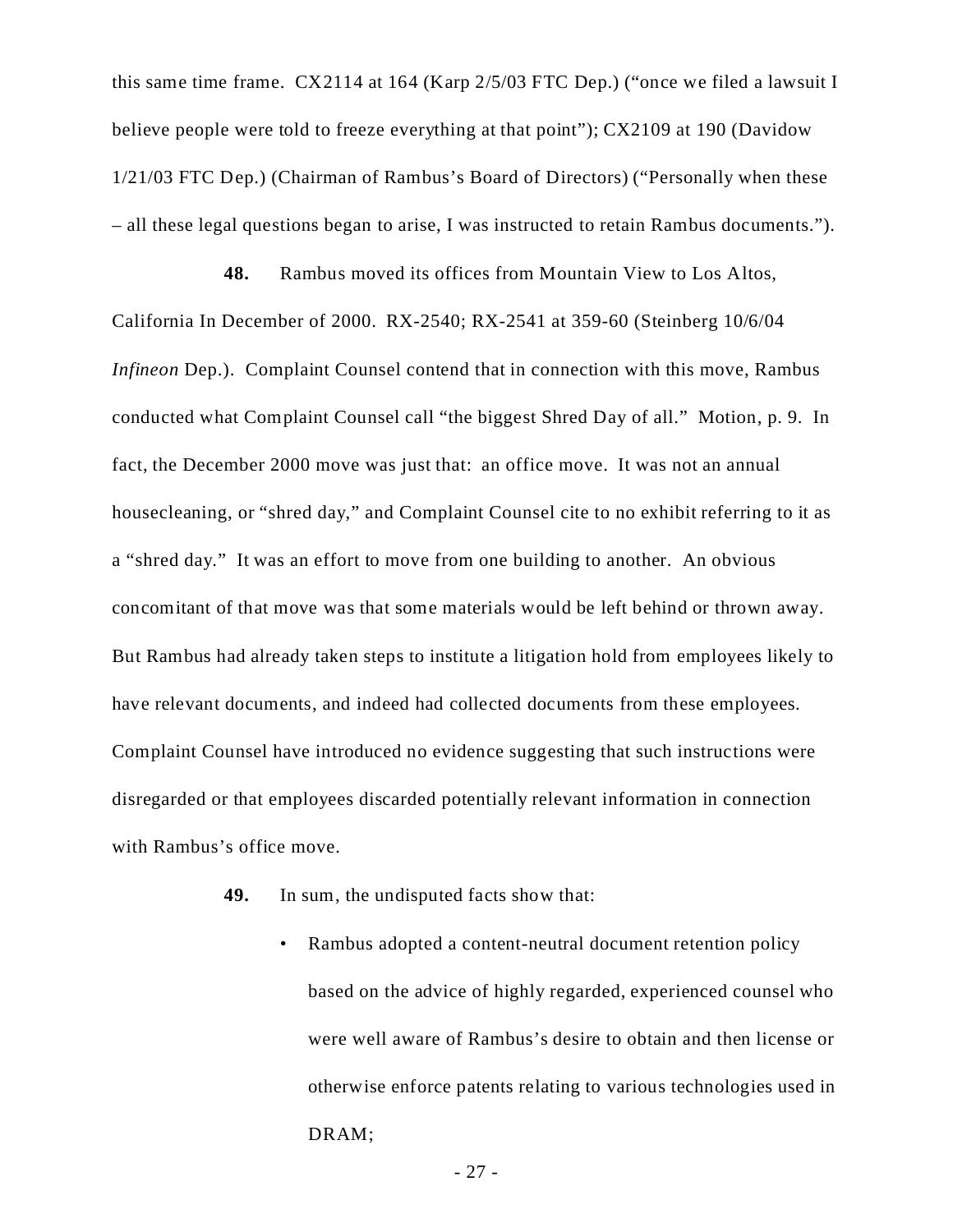- The specific terms of Rambus's document retention policy were recommended by outside counsel, who also reviewed and approved the slides used to describe the policy and its purposes to Rambus's employees;
- Rambus's document retention policy did not target harmful documents for destruction, and the Supplemental Evidence contains no contemporaneous email, memorandum or other document suggesting that any document or category of documents was singled out for destruction for any improper purpose; and
- Rambus instituted a reasonable litigation hold once litigation was probable, and in particular there is no evidence that any relevant documents were destroyed after Rambus received notice of the Federal Trade Commission's investigation.

In light of the foregoing evidence, and as set out in detail below, the draconian sanctions sought by Complaint Counsel are entirely unwarranted.

#### **III. ARGUMENT**

# **A. Complaint Counsel Cite No Case, Statute or Rule Authorizing The Result They Seek**

The threshold question that Complaint Counsel fail to address is whether, under the circumstances of this case, the Commission is authorized to enter the relief requested. Complaint Counsel cite to no agency decision (or to any federal court decision reviewing an agency decision) entering a default judgment or other sanctions based on a party's pre-litigation destruction of documents, and Rambus has located no such case. This is not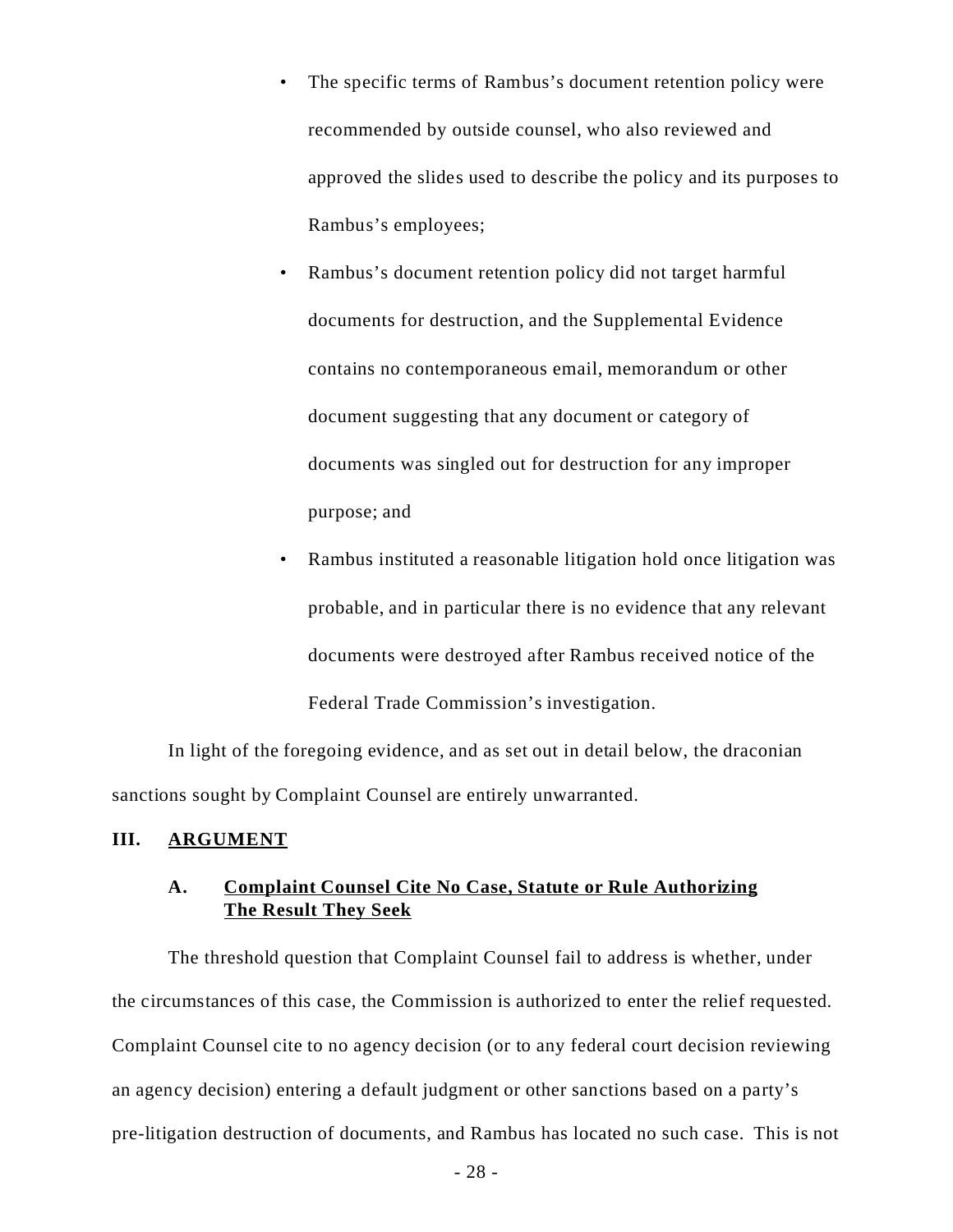an idle inquiry. The Supplemental Evidence does not show, and Complaint Counsel do not contend, that Rambus destroyed any relevant documents out of a concern over their use in *this* proceeding or after receiving notice from the FTC of its investigation in this case, nor is there any allegation that Rambus violated any ALJ order or Commission rule. This motion thus seeks sanctions against Rambus because one alleged *result* of its document retention practices *before* this case began is that documents that might have been harmful to Rambus in this proceeding may have been destroyed. It is highly unlikely that the relief sought by this motion is available as a matter of law under those circumstances. *See generally American Bus Ass'n v. Slater*, 231 F.3d 1 (D.C.Cir. 2000).<sup>4</sup> But as this brief will show, the Commission need not address that issue, because the relief sought is not warranted under the standards recognized and applied by the federal courts.

### **B. Complaint Counsel's Heavy Reliance On Documents That Are Not In The Record In This Case Is Improper And Prejudicial**

Complaint Counsel previously asked the Commission to delay the filing deadline for its motion for sanctions in order to allow them to address additional documents recently provided to them by Rambus in the *Hynix* litigation pending in Northern California. On August 4, 2005, the Commission denied that request and ordered that the parties submit their briefs and findings "related to documents already admitted into the

<sup>&</sup>lt;sup>4</sup> It is clear that Complaint Counsel's suggestion that the Commission *punish* Rambus for its allegedly improper conduct lacks any legal foundation. *Id*. *See also Unbelievable, Inc. v. NLRB*, 118 F.3d 795, 805 (D.C. Cir. 1997) (reversing agency award of attorneys fees and holding that "[t]o the extent that the power to shift fees is justified as a deterrent to frivolous litigation, however, the power is punitive and therefore beyond the Board's delegated authority."). In addition, Complaint Counsel's apparent request that the Commission enter the proposed relief without a further hearing is a clear invitation to error. The Supreme Court has observed "that there are constitutional limitations upon the power of courts, even in aid of their own processes, to dismiss an action without affording a party the opportunity for a hearing on the merits of his cause." *Societe Internationale v. Rogers*, 357 U.S. 197, 209, 78 S.Ct. 1087, 1094 (1958).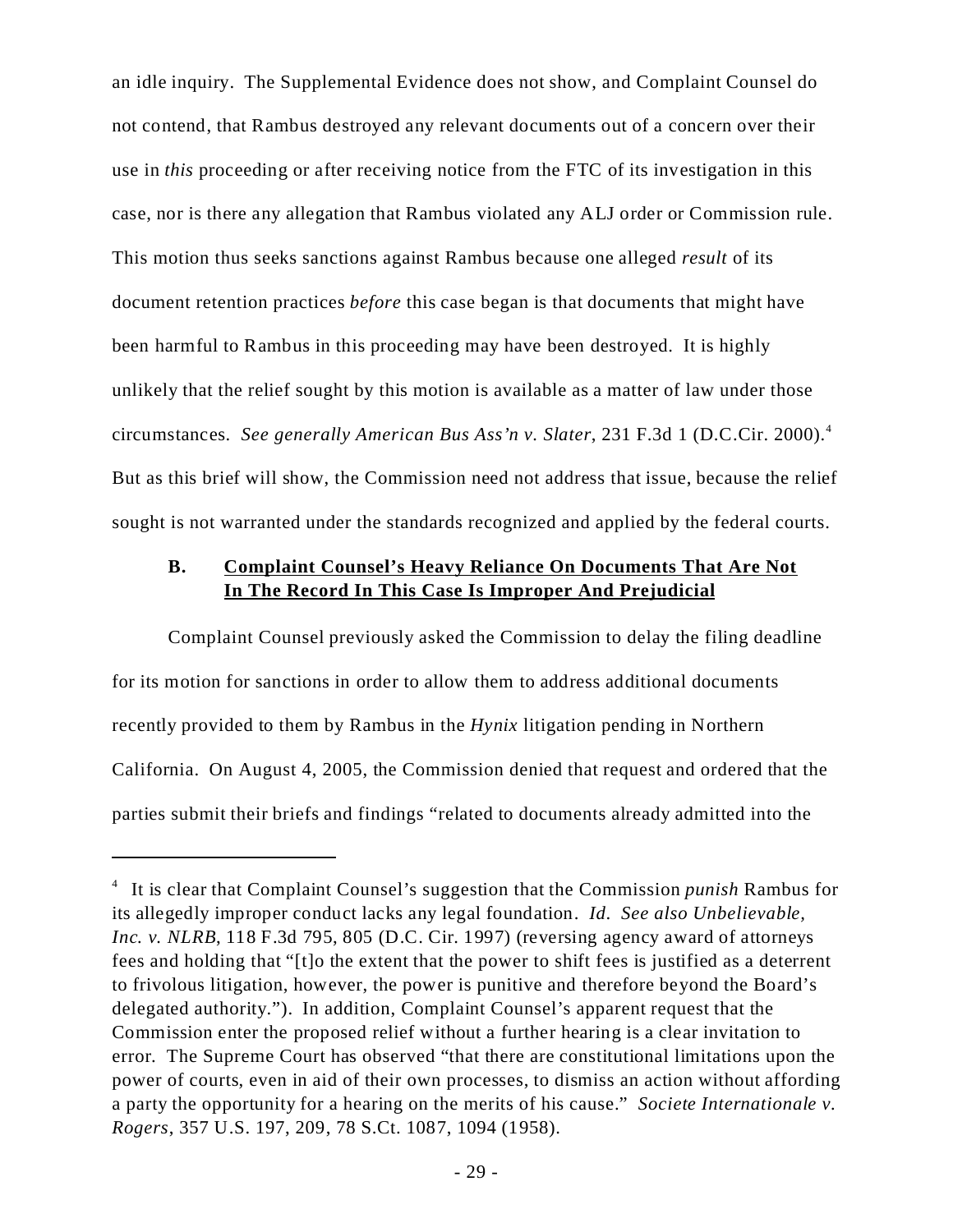record" in accordance with the schedule previously set by the Commission.

Despite this clear command, and in clear disregard of the well-settled rule that "Commission decisions are to be founded upon the established record," *In The Matter of Chester H. Roth*, 55 F.T.C. 1076, 1959 FTC LEXIS 21 at \*9 (1959), Complaint Counsel proceeded to rely upon documents *not* admitted into evidence in support of numerous proposed findings and in support of critical arguments in their sanctions motion. In particular, Complaint Counsel repeatedly cite to privilege logs that Rambus has produced to Hynix this summer in connection with its production of documents from back-up tapes. Complaint Counsel's decision to rely upon the privilege logs and other documents outside the record is not just improper and impertinent; it is highly prejudicial to Rambus, which based its own supplemental findings almost entirely on the Supplemental Evidence. Complaint Counsel's motion should be denied for this reason alone.<sup>5</sup>

# **C. A Default Judgment Based On Spoliation Of Evidence Requires Clear And Convincing Evidence Of Bad Faith Or Evidence Of Manifest Prejudice**

Only two of the cases cited by Complaint Counsel in support of their motion involve the entry of a default judgment or other terminating sanction. This paucity of case support is attributable to the courts' long standing recognition that the entry of terminating sanctions is an "extreme," "severe" and "draconian" sanction that can be utilized only in the most egregious cases and only upon proof that meets the most exacting standard of evidence. The courts have erected such barriers because a dismissal

<sup>5</sup>Rambus also notes the illogic of an argument that any alleged destruction of *privileged* documents could support a conclusion that documents were destroyed to prevent their use in future litigation. Surely Complaint Counsel are not arguing that Rambus had predicted back in 1998 that its attorney-client privileges would someday be pierced by a federal judge, so that documents ordinarily protected from discovery would be available to its litigation opponents and therefore needed to be destroyed.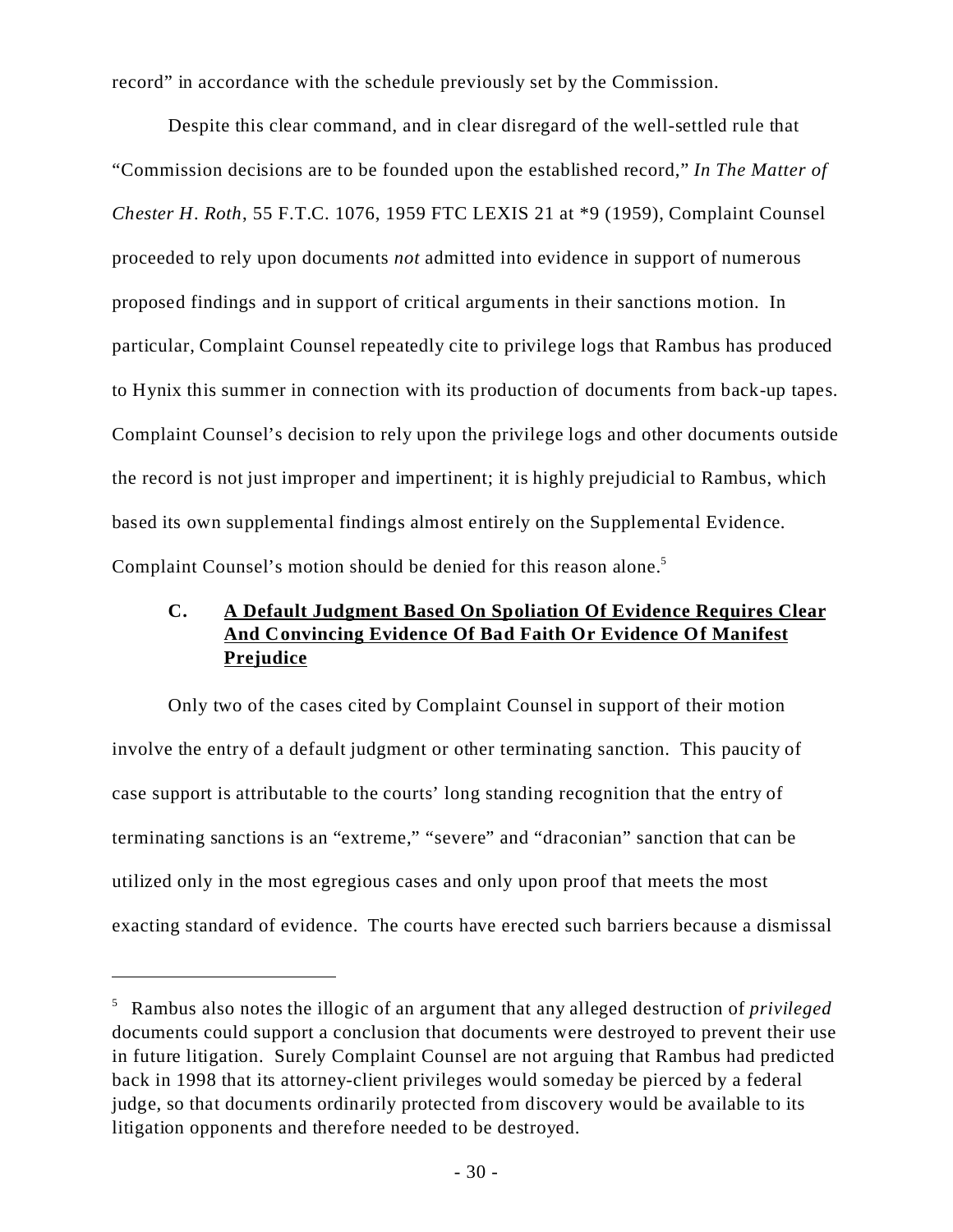is inconsistent with the judicial system's "strong presumption in favor of adjudications on the merits." *Shepherd v. American Broadcasting Cos.*, 62 F.3d 1469, 1475 (D.C. Cir. 1995) (dismissal reversed). *See also Maynard v. Nygren*, 332 F.3d 462, 467 (7th Cir. 2003) (dismissal is a "draconian" sanction that will be reviewed with "vigilan[ce]" on appeal); *United States v. Shaffer Equip. Co.*, 11 F.3d 450, 462 (4th Cir. 1993) (dismissal reversed; recognizing the "strong policy that cases be decided on the merits"); *Wilson v. Volkswagen of Amer., Inc*., 561 F.2d 494, 503-504 (4th Cir. 1977) (holding that a terminating sanction "runs counter to sound public policy of deciding cases on their merits and against depriving a party of his fair day in court"). The Commission itself recently spoke of these same factors, in refusing to order dismissal of an action despite Complaint Counsel's failure to comply with an ALJ protective order. *See* Order, *In Re Basic Research, L.L.C., Dkt No.* 9318 (June 17, 2005), at p. 5 (referring to "the strong public policy favoring disposition of cases on their merits. . . .").

# **1. Dismissal Is Warranted Only In Extreme Cases: The Party Seeking Dismissal Must Demonstrate Flagrant Bad Faith Or Extraordinary Prejudice**

Dismissal is warranted "only in extreme cases." *McCargo v. Hedrick*, 545 F.2d 393, 396  $(4<sup>th</sup> Cir. 1977)$ . A federal court may not exercise the power to dismiss absent a showing of *bad faith* or *extraordinary prejudice*:

> "At bottom, to justify the harsh sanction of dismissal, the district court *must* consider both the spoliator's conduct and the prejudice caused and be able to conclude either (1) that the *spoliator's conduct was so egregious* as to amount to a forfeiture of his claim, or (2) that the effect of the spoliator's conduct was *so prejudicial* that it substantially denied the defendant- the ability to defend the claim."

*Silvestri*, 271 F.3d at 593 (emphasis added). *See also Wilson*, 561 F.2d at 504 (dismissal requires "flagrant bad faith" that prejudices the adversary); *Hartford Ins. Co. of the*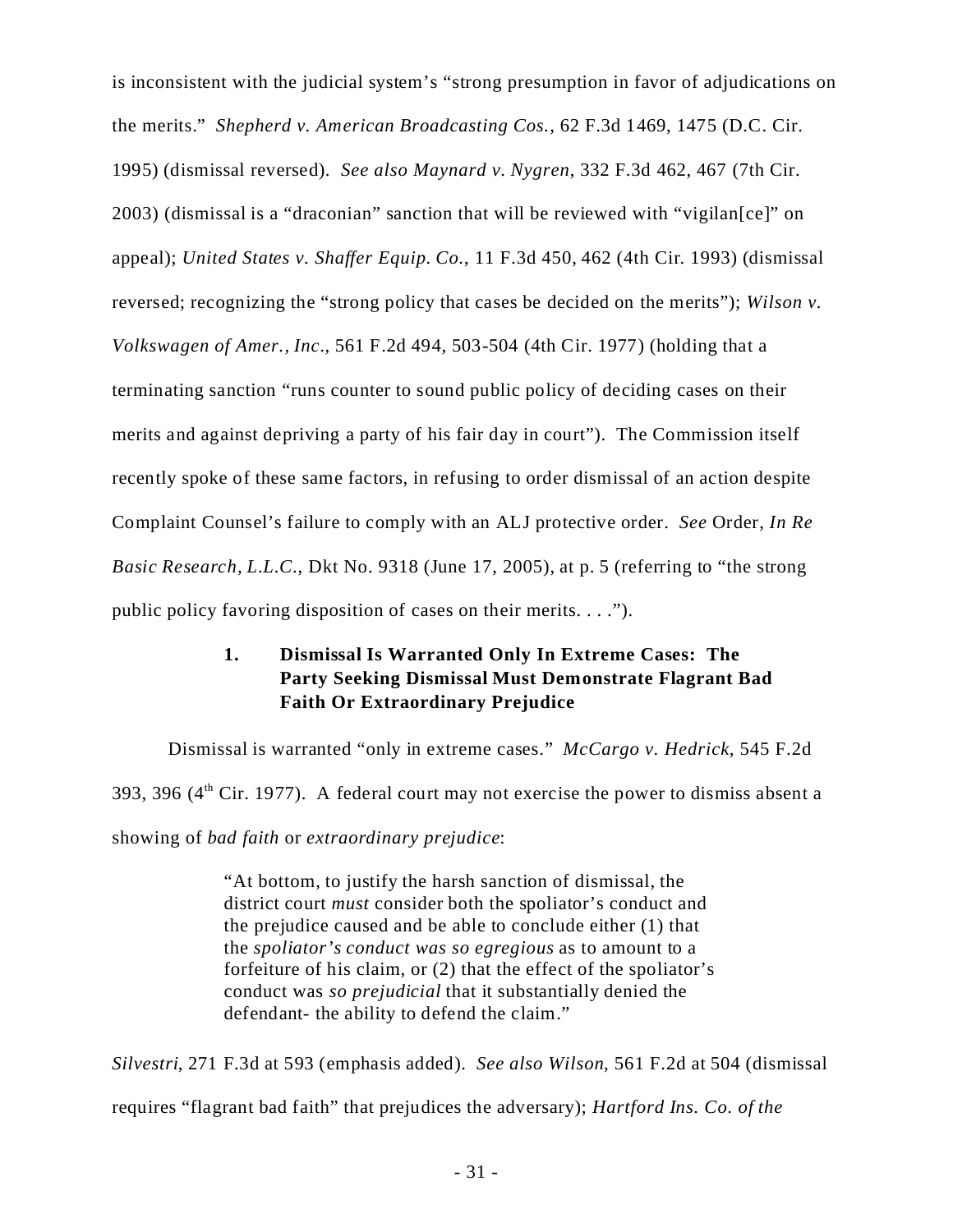*Midwest v. American Automatic Sprinkler Sys., Inc.*, 201 F.3d 538, 543-44 (4th Cir. 2000) (same).

#### **2. Bad Faith Must Be Shown By Clear And Convincing Evidence**

It is also well settled that to justify dismissal based on a charge of flagrant bad faith, the bad faith must be proved by *clear and convincing evidence*. *Shepherd*, 62 F.3d at 1476-1478 (dismissal reversed for failure to establish misconduct by clear and convincing evidence); *Aptix Corp. v. Quickturn Design Systems, Inc.*, 269 F.3d 1369, 1374 (Fed. Cir. 2001) (applying clear and convincing evidence in upholding dismissal); *Maynard*, 332 F.3d at 468, n.3 ("In all circumstances, to justify dismissal as a sanction, there must be clear and convincing evidence."). *See also Aoude v. Mobil Oil Corp.,* 892 F.2d 1115, 1118 (1st Cir. 1989) (in order to obtain dismissal, fraud on the court must be demonstrated "clearly and convincingly"); *Pfizer, Inc. v. Int'l Rectifier Corp.*, 538 F.2d 180, 195 (8th Cir. 1976) (in order to obtain dismissal, fraud on the court "must be supported by clear, unequivocal and convincing evidence"); *Scholastic, Inc. v. Stouffer*, 221 F. Supp.2d 425, 439 (S.D.N.Y. 2002) (applying the clear and convincing evidence standard to dismissal for fraud on the court).

As summarized by the D.C. Circuit: "for those inherent power sanctions that are fundamentally penal – dismissals and default judgments, as well as contempt orders, awards of attorneys' fees, and the imposition of fines – the district court must find clear and convincing evidence of the predicate misconduct." *Shepherd*, 62 F.3d at 1478. This standard rests on three compelling rationales. *First*, "[b]ecause of the fundamental importance of trying cases." *Id.* at 1476.<sup>6</sup> Second, "because most inherent power

 $6$  The D.C. Circuit explained that the burden of proof "is a choice about where to place the risk" of error. *Shepherd*, 62 F.3d at 1476. Clear and convincing is the appropriate standard because "it is better to risk permitting a 'guilty' [party] to defend [its] case than to risk denying an 'innocent' [party] its day in court." *Id*.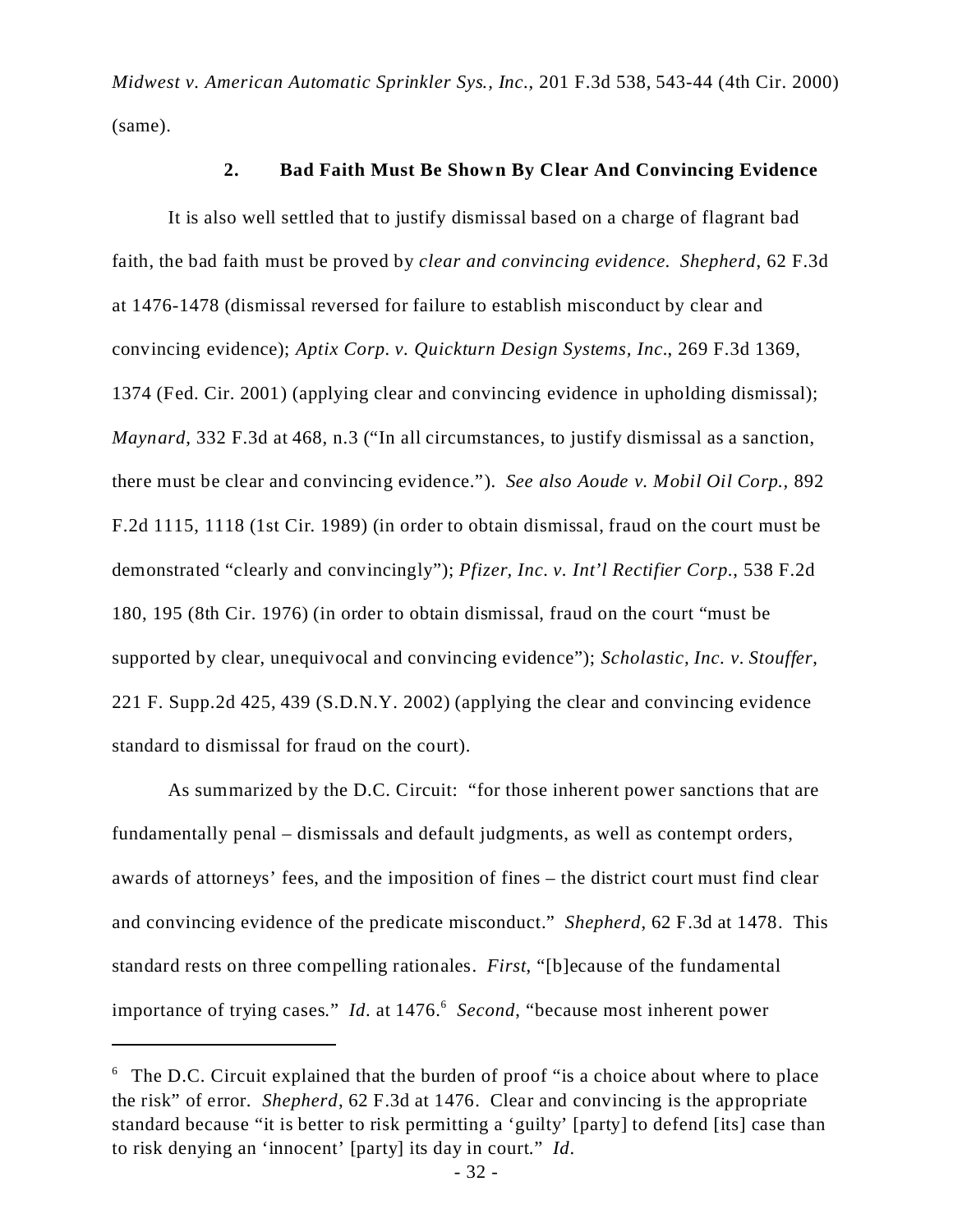sanctions . . . are fundamentally punitive. Our judicial system has a cherished tradition of using a heightened standard of proof to guard against the erroneous imposition of criminal punishments and analogous deprivations of liberty, property, or reputation." *Id*. *Third*, "because the predicate misconduct at issue involves allegations of fraud or some other quasi-criminal wrongdoing" (*id*. at 1477), and courts generally require a higher standard of proof for such alleged wrongdoing (*e.g.*, civil fraud or relief from judgment based on alleged fraud under Rule 60(b)(3)). *Id*.

Complaint Counsel nowhere mention the nature of the burden they must meet on this issue and do not claim to have met it. The motion should be denied for that reason alone.

# **3. Bad Faith Sufficient For Dismissal Requires Destruction, Fabrication Or Alteration Of Evidence For The Purpose Of Obstructing The Opposing Party's Case**

Intentional destruction of evidence alone is not bad faith for dismissal purposes. The courts instead require clear and convincing evidence that a party destroyed evidence in order to suppress the truth and "reduce the strength of [the adversary's] case." *Hodge v. Wal-Mart Stores, Inc.*, 360 F.3d 446, 450 (4th Cir. 2004).

Absent an insidious intent to *suppress* evidence, the failure to maintain evidence is not itself bad faith sufficient to justify dismissal. *Silvestri*, 271 F.3d at 593-594 (although plaintiff failed to preserve the "central piece of evidence in [the] case," his conduct could not form the basis for dismissal where the plaintiff's intent was unclear from the record). The destruction of materials pursuant to a corporate retention policy does not rise to that level of bad faith unless the evidence is clear that the destruction was undertaken to obstruct an opponent's ability to obtain the evidence. *See Morris,* 373 F.3d at 901.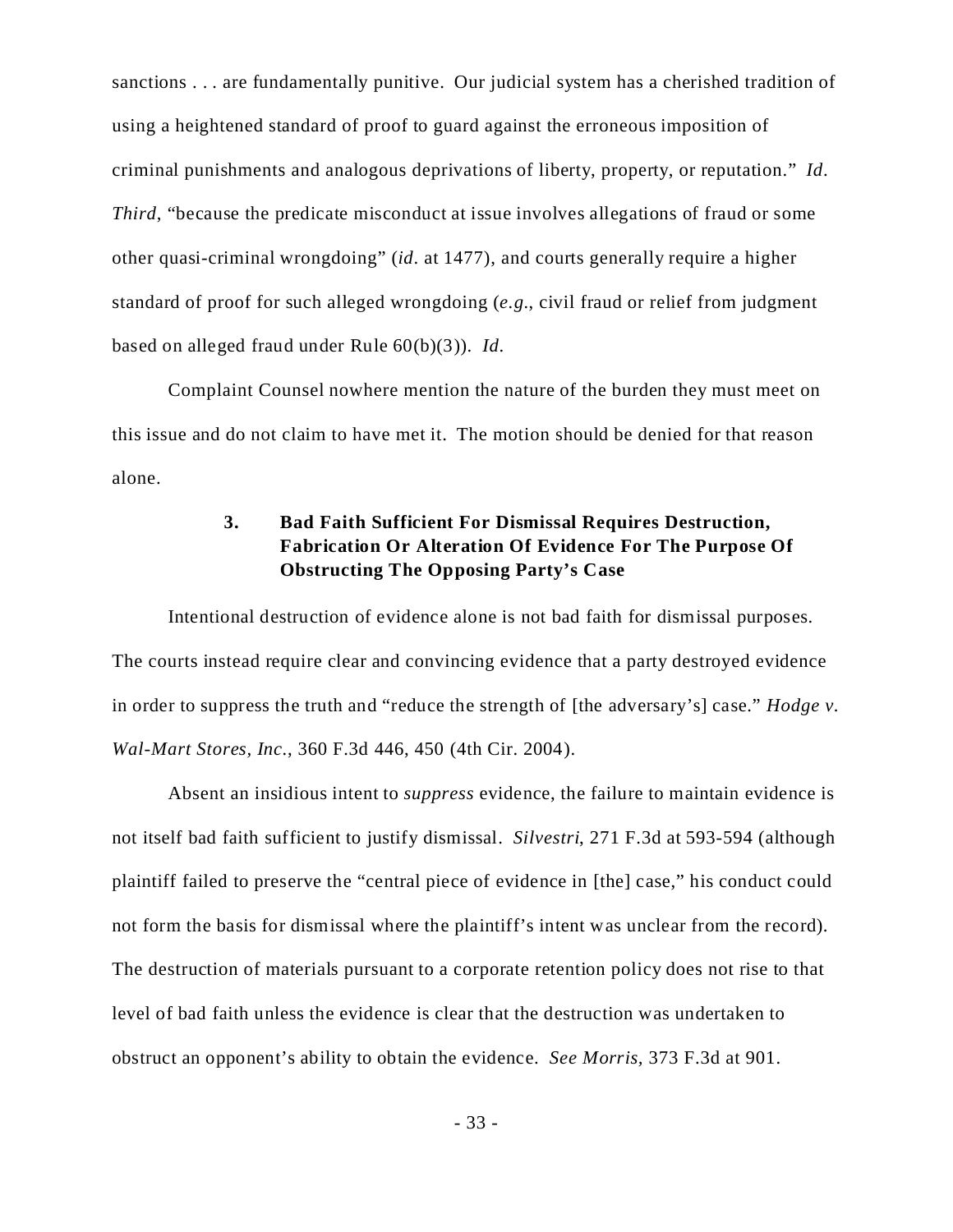*Morris* is instructive. In that case, the Union Pacific Railroad, pursuant to a retention policy that required the recycling of audiotapes every 90 days, destroyed an audiotape recording of the communications between a train crew and a dispatcher on the day of the accident at issue in the litigation. The district court found a level of bad faith sufficient to justify an adverse inference (by definition a lesser sanction than dismissal), but the Eighth Circuit reversed. The Eighth Circuit acknowledged that when the tape was destroyed, the railroad had "'general knowledge that such tapes would be important to any litigation over an accident that resulted in serious injury or death, and . . . knowledge that litigation is frequent when there has been an accident involving death or serious injury,'" and had even made efforts to preserve audiotapes in other cases where the audiotape was favorable to the railroad. *Id.* at 902. Nonetheless, given the neutral terms of its retention policy, and the absence of evidence that the railroad had been selective about whether to preserve or destroy evidence related to that case, the Eighth Circuit held that even an adverse inference was not warranted. *Id.* at 902. Hence, bad faith cannot be inferred based on the general knowledge that records destroyed pursuant to a corporate retention policy *may* be useful in future litigation – even if such litigation was foreseeable. Rather, the alleged spoliator must have a specific purpose to destroy evidence known to be helpful to another party's case.

Nor can bad faith sufficient to warrant dismissal be inferred from testimony that turns out to be incorrect, absent proof that such testimony was known to be false at the time and was intended to deceive the decision-maker. *See Israel Aircraft Co. v. Standard Precision*, 559 F.2d 203, 208-09 (2d Cir. 1977) (reversing dismissal sanction for lack of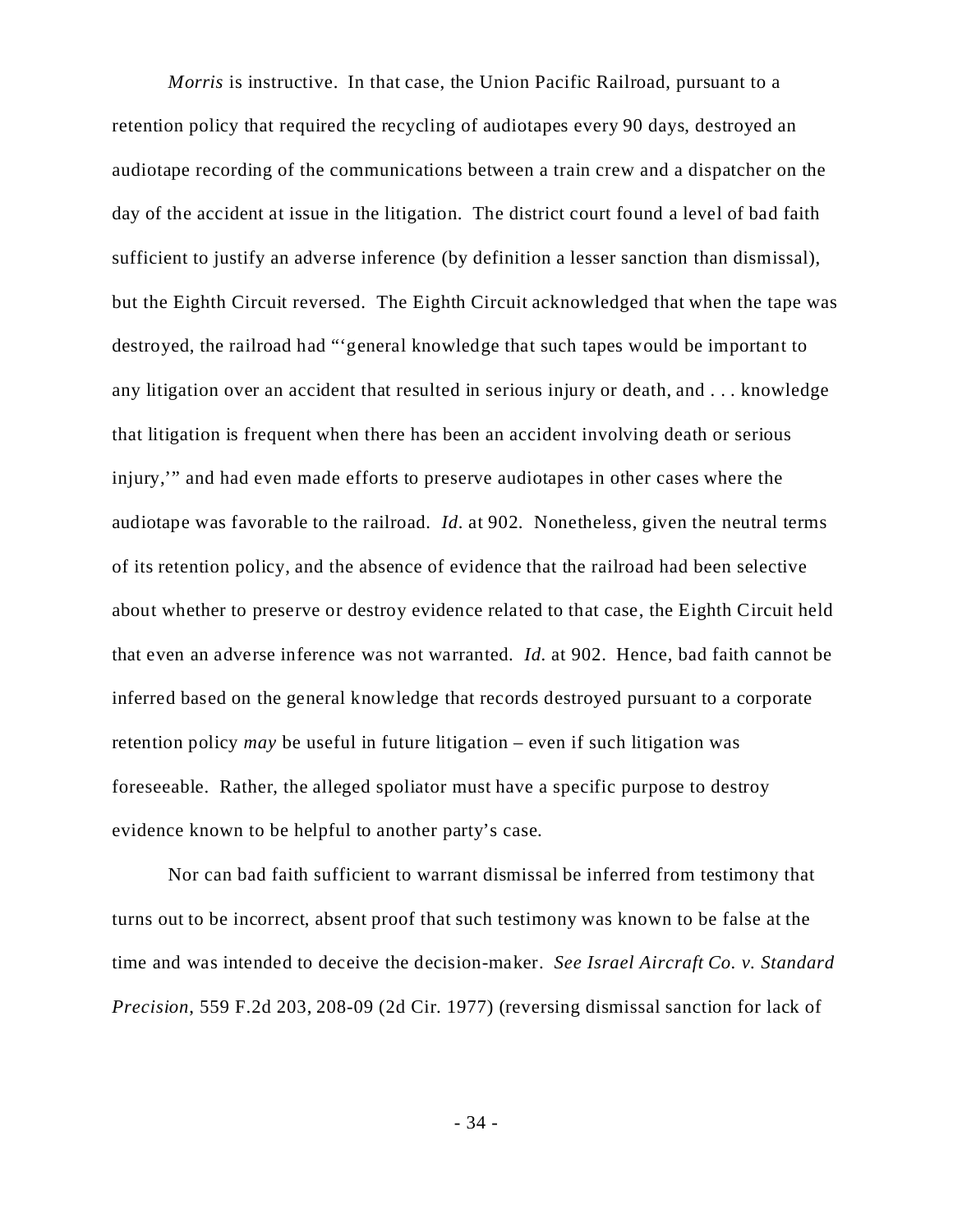evidence that misstatements in affidavits and depositions were fraudulent).<sup>7</sup>

In *Stevenson*, the Eighth Circuit upheld a finding of bad faith as sufficient for an adverse inference (*not* dismissal), but did so only reluctantly. Stating that "this case tests the limits of what we are able to uphold as a bad faith determination," the court reasoned that even though the tape was destroyed pursuant to an evidence retention policy, evidence that the claims representative immediately preserved certain other similar evidence but appeared intentionally to fail to preserve the voice tape in question was deemed sufficient to infer that the tape would not help the railroad's case. *Id*. at 747-748. Of course, conduct barely sufficient for an adverse inference would never have sustained a dismissal.

# **4. Prejudice Does Not Justify Dismissal Unless It Is So Extraordinary That It Denies Its Adversary The Ability To Make Its Case**

Like bad faith, the required showing of prejudice necessary for dismissal is exacting. Dismissal is only appropriate without bad faith "if the prejudice to the defendant is *extraordinary*, denying it the ability to adequately defend its case." *Silvestri*, 271 F.3d at 593 (emphasis added). The facts of the *Silvestri* case underscore the level of prejudice necessary before a dismissal sanction is appropriate for spoliation. There the plaintiff brought a products liability suit against General Motors for the failure of a car's air bag to trigger when the plaintiff was driving drunk and hit a fence and then a utility

 $\frac{7}{7}$  Those rare cases in which bad faith is proved to a level sufficient to dismiss a case involve clear evidence of extraordinary wrongdoing. In *Aptix Corp.*, 269 F.3d at 1375, for example, the defendant proved by clear and convincing evidence that the patent plaintiff submitted forged engineering notebooks in order to establish priority of invention. In *Aoude*, 892 F.2d at 1119, the plaintiff admittedly fabricated the purchase agreement that was at the center of the suit.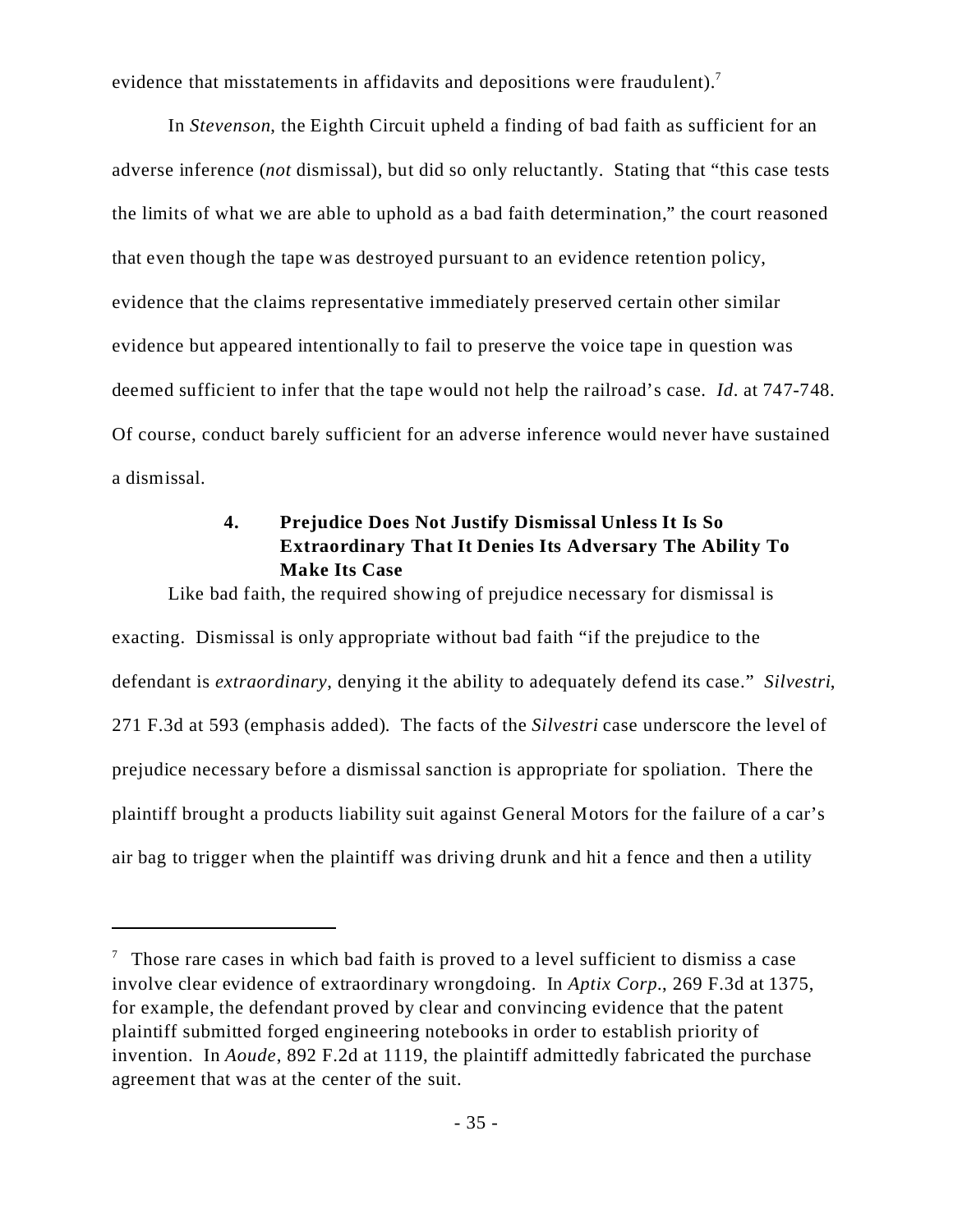pole. Before bringing suit, the plaintiff allowed the car to be repaired and sold so that the defendant could not conduct any tests on the air bag mechanism or any analysis of the damage to the car. The Fourth Circuit found that there was not sufficient evidence of the plaintiff's intent to suppress the truth and obstruct the defendant's case to justify the dismissal. *Id*. at 593-594. However, the court affirmed the district court's dismissal on prejudice grounds. The Fourth Circuit found extraordinary prejudice where the plaintiff's action's destroyed the "central piece of evidence" in the case and "denied General Motors access to the only evidence from which it could develop its defenses adequately." *Id*. Absent proof of extraordinary prejudice, there is no basis for the draconian sanction of dismissal.

# **D. Complaint Counsel Have Not Introduced Any Evidence, Let Alone Clear And Convincing Evidence, To Establish That Rambus Willfully Destroyed Evidence In Bad Faith**

In order to justify *any* sanction for spoliation, Complaint Counsel must show (1) that Rambus deliberately destroyed evidence, (2) that Rambus did so with knowledge that the evidence would be relevant (3) to issues for trial in litigation that was reasonably foreseeable, and (4) that such destruction has caused prejudice to Complaint Counsel. *Hodge*, 360 F.3d at 450 (requiring proof of deliberate destruction); *Vodusek v. Bayliner Marine Corp.*, 71 F.3d 148, 156 (4th Cir. 1995) (spoliation requires finding that "the party knew the evidence was relevant to some issue at trial and that his willful conduct resulted in its loss or destruction"). In order to justify the extraordinary sanction of *dismissal*, Complaint Counsel must *further* prove by clear and convincing evidence that Rambus deliberately destroyed evidence in bad faith, and that lesser sanctions would not be sufficient to remedy proven spoliation.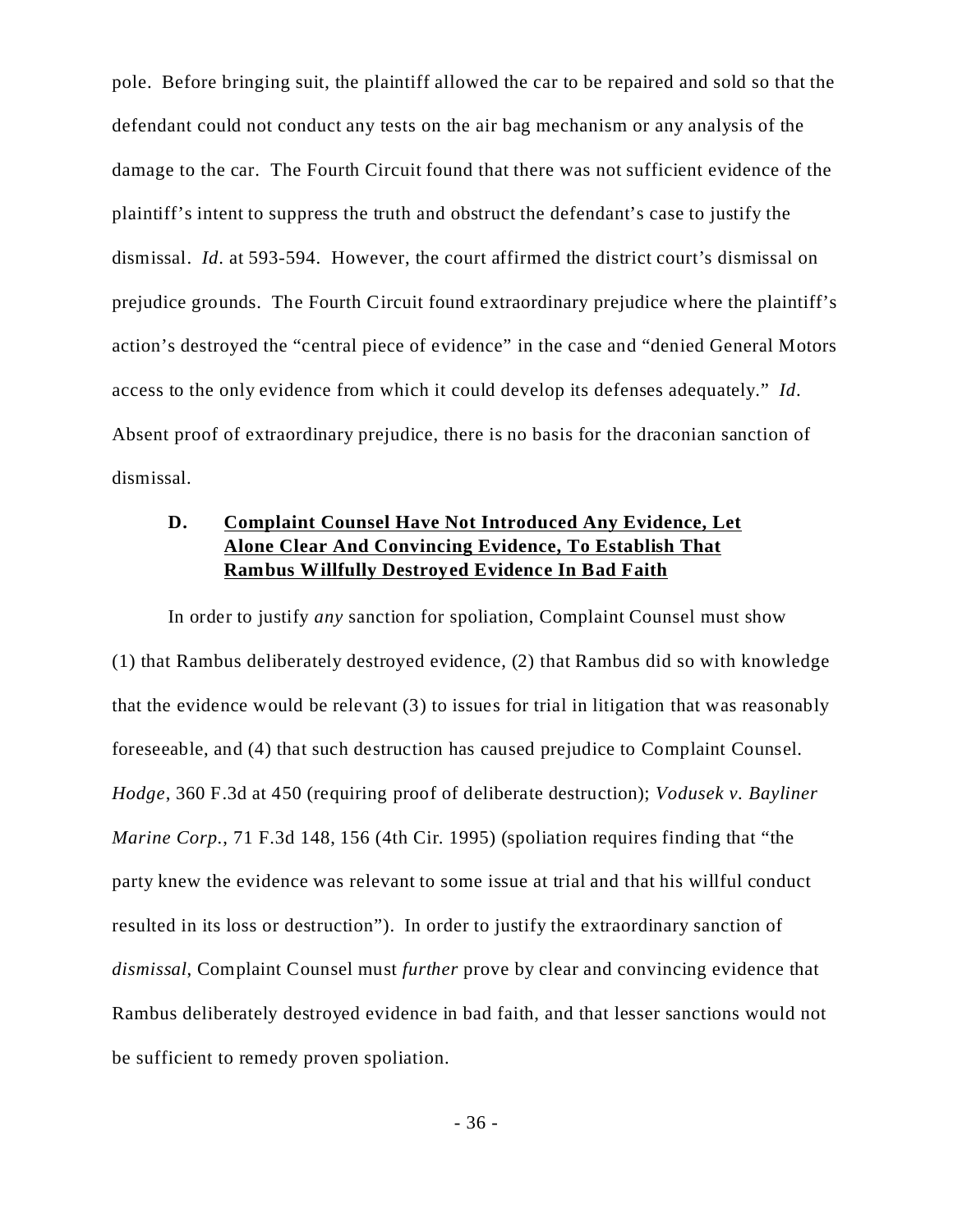# **1. Complaint Counsel Have Not Shown By Clear And Convincing Evidence That Rambus Deliberately Destroyed Evidence In Bad Faith**

Complaint Counsel's theory of bad faith is that Rambus's document retention policy was linked to an alleged scheme to defraud JEDEC. In particular, Complaint Counsel's theory is that because Rambus knew that its JEDEC participation could give rise to an equitable estoppel defense, Rambus adopted and implemented the document retention policy to destroy all evidence of its JEDEC participation. But that theory does not square with the facts, and certainly not to the extent of proving bad faith by clear and convincing evidence.<sup>8</sup>

*First*, it is now undisputed that Rambus adopted its document retention policy at the suggestion of outside counsel, and the policy itself was prepared in large part by outside counsel. Moreover, those same outside lawyers were aware of and participated in discussions relating to the future licensing of patents to DRAM manufacturers and others and themselves prepared several of the documents that Complaint Counsel rely upon. Rambus's reliance on counsel to understand and advise it on these interrelated issues is compelling evidence that Rambus acted in good faith in adopting and implementing its document retention policy. RRSF ¶¶ 9-32.

*Second*, the unprecedented discovery that Complaint Counsel have obtained

<sup>&</sup>lt;sup>8</sup> Complaint Counsel rely in part on Judge Payne's statement in a 2001 attorneys' fees opinion that Rambus implemented the document retention policy "for the purpose of getting rid of documents that might be harmful in litigation." *Rambus Inc. v. Infineon Technologies AG*, 155 F. Supp. 2d 668, 682 (E.D. Va. 2001). That statement does not provide clear and convincing evidence that Rambus, acting in bad faith, deliberately adopted and executed its document retention policy in order to destroy documents that might help future litigation adversaries. Moreover, as discussed elsewhere, interlocutory orders cannot be given preclusive effect.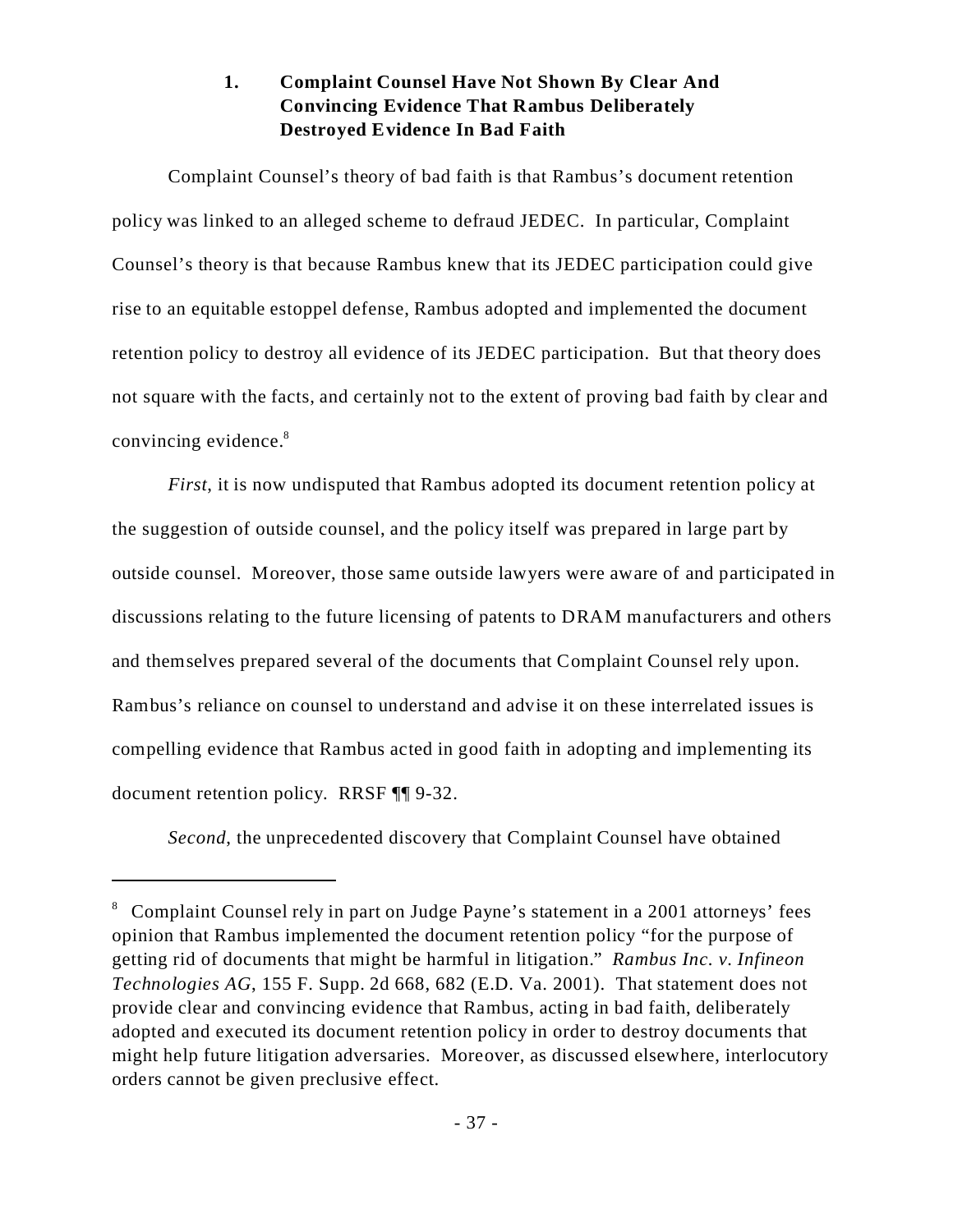pursuant to Judge Payne's May 18, 2004 orders has revealed that there is nothing *behind* the document retention policy or the legal advice surrounding its adoption that says anything about being concerned about potentially damaging JEDEC evidence. Complaint Counsel cite not one word from any of the privileged documents they obtained pursuant to Judge Payne's orders that gives any indication that the document retention policy had anything to do with JEDEC.

*Third*, the fact that individuals who complied with the document retention policy were the source of what Complaint Counsel deem the most significant JEDEC evidence in the case is powerful evidence that Rambus did not intentionally set out to destroy such documents in order to deprive its adversaries of relevant evidence. Most notably, the evidence shows that when Richard Crisp, after litigation had begun, located a large quantity of JEDEC e-mails on his home computer, he *collected* them and *turned them over to Rambus General Counsel Neil Steinberg,* who turned them over to outside counsel for production. Crisp, Trial Tr. 3572-76, 3588-96; RX-2541 (Steinberg 10/6/04 *Infineon* Dep. at 357).

Whether viewed separately or in combination, this evidence is entirely inconsistent with Complaint Counsel's supposition about the document retention policy being instituted to cover up evidence of alleged JEDEC misconduct.

*First*, Complaint Counsel insist that "Rambus employees destroyed all of their JEDEC-related paper files." Mot. at 45. What the evidence actually shows is that *publicly available* JEDEC documents (such as official minutes of meetings and unmarked ballots), *i.e.*, information that the JEDEC office retained, were discarded. The disposal of publicly available information does not show bad faith.

*Second*, Complaint Counsel assert that Gray Cary's interview notes with Lester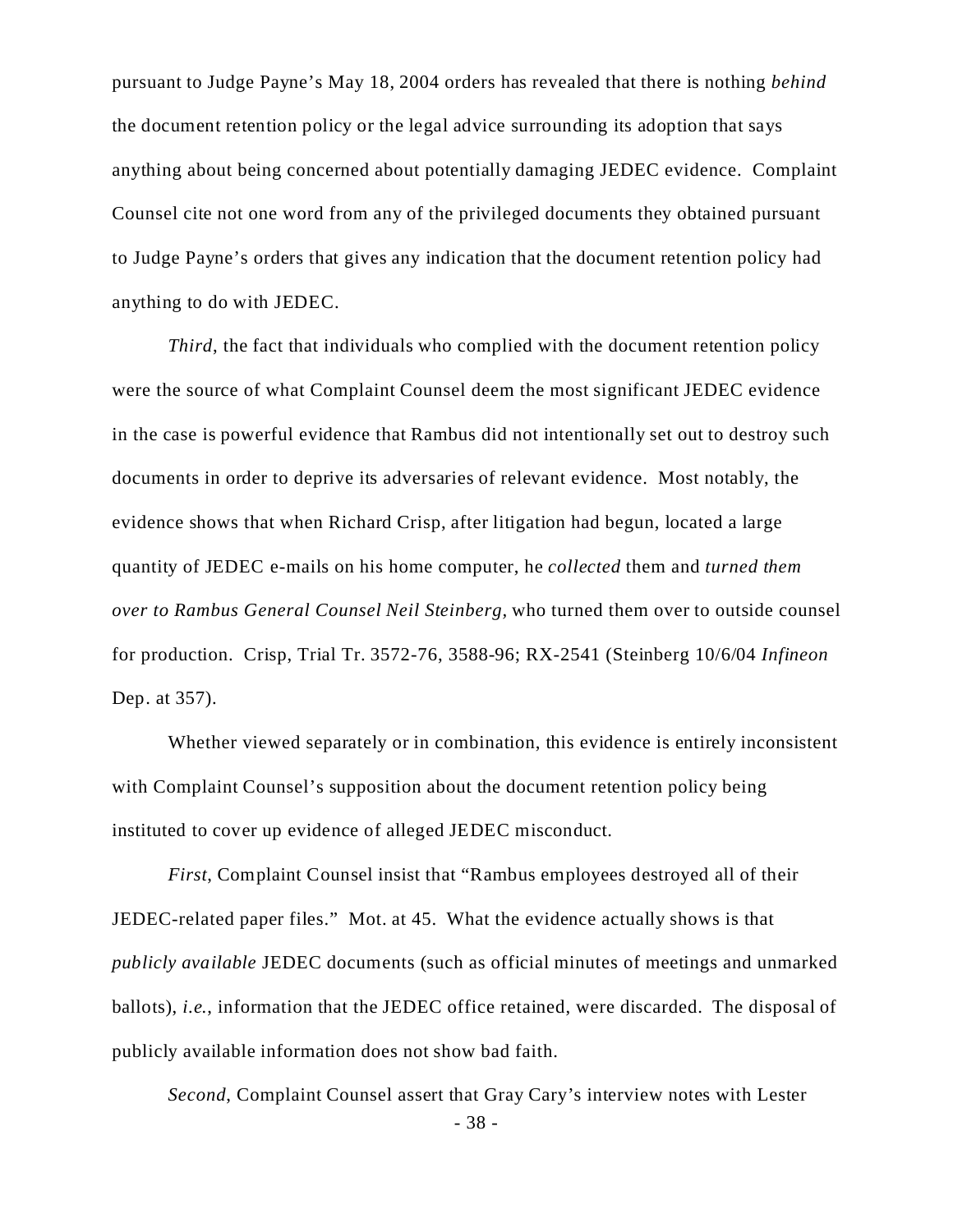Vincent "demonstrate that critical JEDEC-related documents were supposed to be destroyed pursuant to the document retention policy, and survived only by accident." Mot. at 46. But drawing the inference that JEDEC documents "were supposed to be destroyed" and "survived only by accident" contradicts the record evidence, which shows that Blakely, Sokoloff's Rambus files include "general" files which, as the name suggests, related to more general matters and were organized by topic. CX5038 (Jan. 31, 2000 Letter from Lester Vincent to Neil Steinberg at BSTZ 00063); CX5072 at 54-55 (Vincent 11/30/04 *Infineon* Dep.). There is no evidence that Mr. Vincent was asked to clean the general files. It is instead likely that the JEDEC-related documents in Mr. Vincent's files were retained not by "accident," as Complaint Counsel hypothesize, but rather because they were in general files which Mr. Vincent did not clean out.<sup>9</sup>

*Finally*, Complaint Counsel point to a hodge-podge of "snippets" culled from e-mails and documents to try to establish a bad faith attempt to undermine the truth-finding process. For example, Complaint Counsel point to Mr. Crisp's use of a joke in an e-mail regarding "DDR datasheets." Motion at 19. But DDR datasheets are publicly available information, not "JEDEC-related documents," as Complaint Counsel assert. *Id*. Hence, the e-mail does not imply that Mr. Crisp or anyone else thought that Rambus adopted its document retention policy in order to deliberately destroy evidence favorable to Rambus's adversaries.

In sum, neither the evidence that is in the record nor Complaint Counsel's

<sup>&</sup>lt;sup>9</sup> Complaint Counsel's sole support for its contrary view, Infineon Exh. 67, are Gray Cary notes of an interview with Lester Vincent. But the notes do not say that the "newly found documents" are JEDEC-related documents. In light of the uncontroverted testimony recounted above, the reference could not have been to such materials (which were retained in and produced from) Blakely, Sokoloff's general files.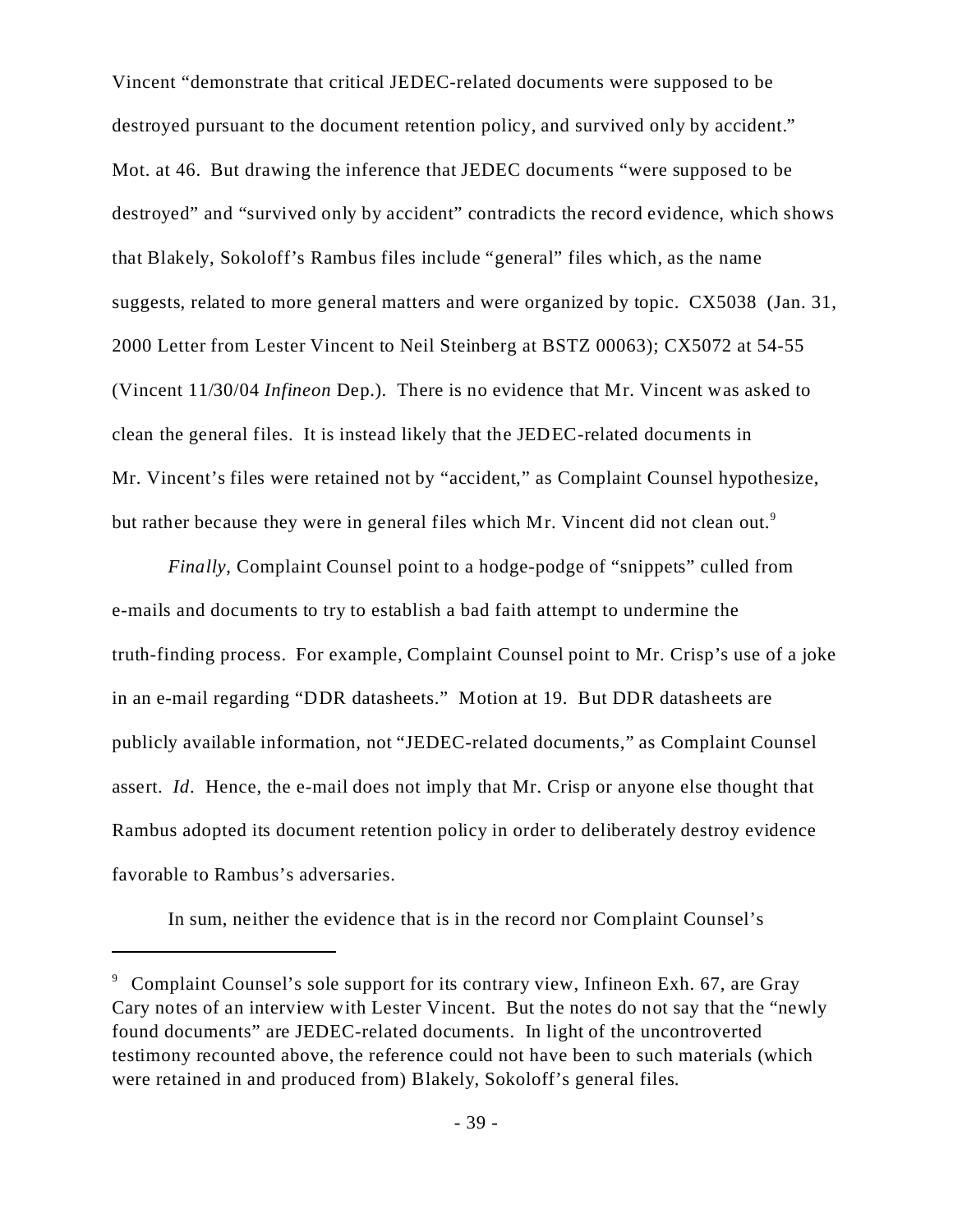mischaracterization of it rise to the level of clear and convincing evidence that Rambus adopted or implemented its document retention policy in a bad faith attempt to deliberately destroy evidence.

### **2. Complaint Counsel Have Not Shown That Rambus Destroyed Documents Knowing They Would Be Relevant In Litigation**

In order to obtain any remedy for spoliation, a party must show that the alleged spoliator knew it was destroying relevant documents. *Vodusek*, 71 F.3d at 156. Complaint Counsel's attempt to meet this requirement is based *solely* on their statement that JEDEC-related documents were "swept into Rambus's 1998 document retention program." Motion, p. 21. For reasons discussed in the foregoing section, Complaint Counsel have not shown that such documents were targeted for destruction or that Rambus destroyed any such documents knowing that they would be relevant. Complaint Counsel thus also fail to meet this requirement to establish spoliation.

# **3. Complaint Counsel Have Not Shown That Rambus Destroyed Potentially Relevant Documents At A Time When Litigation Was Reasonably Foreseeable**

To obtain any sanction based on a claim of spoliation for the pre-complaint destruction of documents, Complaint Counsel must show that Rambus knowingly destroyed evidence at a time that litigation against Complaint Counsel was "reasonably foreseeable." *Silvestri*, 271 F.3d at 590. Courts applying the reasonable foreseeability standard to precomplaint destruction of evidence have adopted the following test: "'The proper inquiry here is whether defendant, *with knowledge that this lawsuit would be filed*, willfully destroyed documents which it knew or should have known would constitute evidence relevant to this case.'" *Struthers Patent Corp. v. Nestle Co.*, 558 F. Supp. 747, 765-66 (D.N.J. 1981) (emphasis added) (quoting *Bowmar Instrument Corp. v. Texas*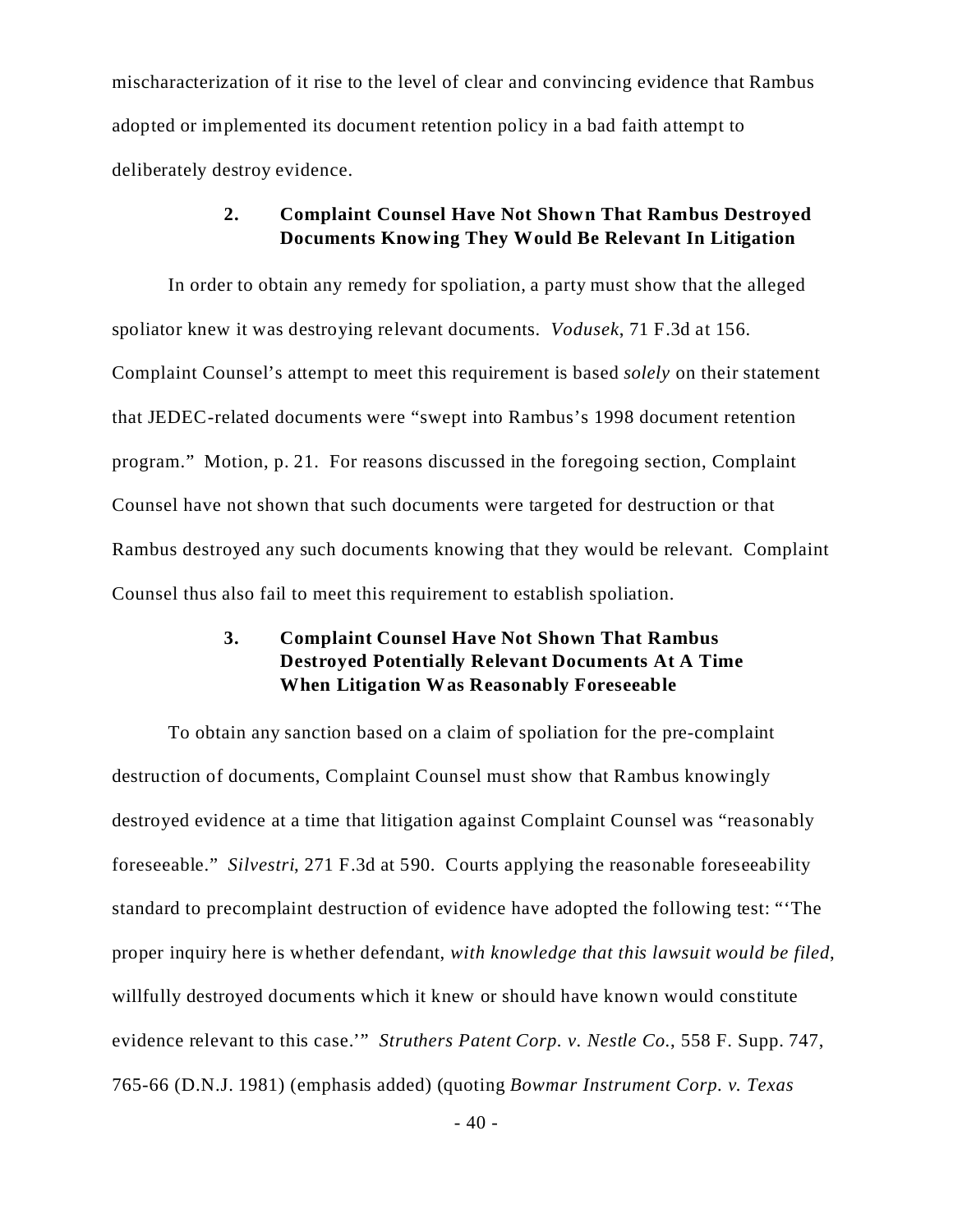*Instruments, Inc.,* 25 Fed. R. Serv. 2d 423, 427 (N.D. Ind. 1977)). *See also* Gorelick, *supra*, § 3.12, at 104 (quoting standard and noting that "[o]ther courts have adopted similar standards"). "[T]he duty to preserve evidence prior to the filing of a lawsuit typically arises when the party is on notice that the litigation is 'likely to be commenced,'" and "[t]here appear to be no cases extending the foreseeability requirement to a remote possibility of future litigation." Jeffrey S. Kinsler & Anne R. Keyes MacIver, *Demystifying Spoliation of Evidence*, 34 Tort & Ins. L.J. 761, 764 (1999). *See also* American Bar Association, Section of Litigation, Civil Discovery Standards, August 1999, Standard No. 10 ("For the duty [to preserve evidence] to attach *before* a suit has been filed . . . the litigation must be *probable, not merely possible*.") (emphasis added).

As applied in the patent context, the requirement that litigation be probable, rather than merely possible, means that a patentee has no duty to take affirmative steps to preserve evidence for another party's use unless (at a minimum) the patentee has (1) an issued patent (without which the patentee has no cause of action), (2) a basis for concluding that it may assert that patent against an infringer of that patent, and (3) the knowledge that it will pursue litigation against the infringer rather than negotiate a license. Any broader rule would be too amorphous to understand and administer and would create incentives (as it has here) for the accused infringer to avoid questions relating to the patent's validity, application and enforceability with charges of deliberate spoliation.

Here, litigation against a DRAM manufacturer was not reasonably foreseeable until the November-December 1999 time-frame. The first of the patents that Rambus has asserted against any DRAM manufacturers did not issue until June of 1999. Rambus started to approach DRAM manufacturers to assert its patent rights and to determine if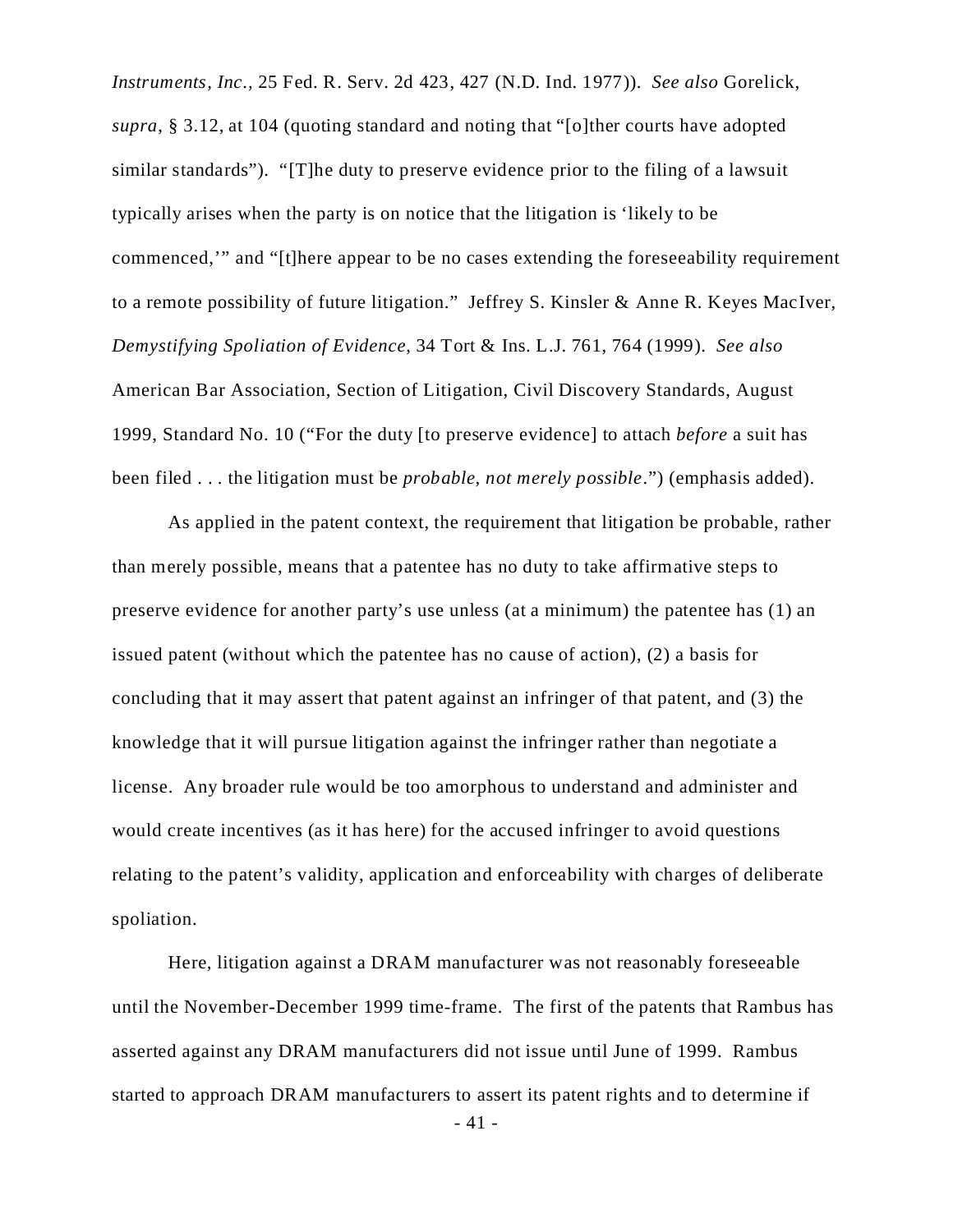they would take a license. It was not until negotiations with Hitachi broke down around the late November 1999 time-frame that Rambus decided it would institute litigation – indeed, it was only then that Rambus started to interview counsel to represent it in litigation. Once litigation against Hitachi was reasonably foreseeable, Rambus instituted a litigation hold and told employees with potentially relevant information to preserve any such documents.

Complaint Counsel contend that litigation was actually foreseeable to Rambus as early as February or March of 1998, because Mr. Karp presented slides to Rambus's Board that referred to a "licensing and litigation strategy." *See* Mot. at 9-10. But Complaint Counsel's evidence does not show that Rambus actually adopted a litigation strategy (or even a licensing and litigation strategy) at that time, and in fact the testimony in the record is that such a strategy was not adopted. *See* Rambus Responses to Complaint Counsel's Statement of Undisputed Facts at 12-13. In any event, documents showing that Mr. Karp, and later Mr. Steinberg (who joined the company as an employee in April of 1999), considered litigation contingencies in the context of thinking about how to assert patents that *might* issue at some point in the future does not establish that litigation was "reasonably foreseeable." It shows, at most, that litigation was a *possibility* – as it is for any entity that applies for and obtains patents – but one that was contingent. It depended upon such uncertain factors as whether patents would issue, whether they would cover SDRAM and DDR SDRAM devices, and whether manufacturers of those devices would agree to take a license for the right to use Rambus's patented inventions. As discussed above, however, the *possibility* of litigation does not suffice to create a duty to institute a litigation hold; it is the *probability* of litigation that does, and in Rambus's case that probability did not materialize until late 1999.

- 42 -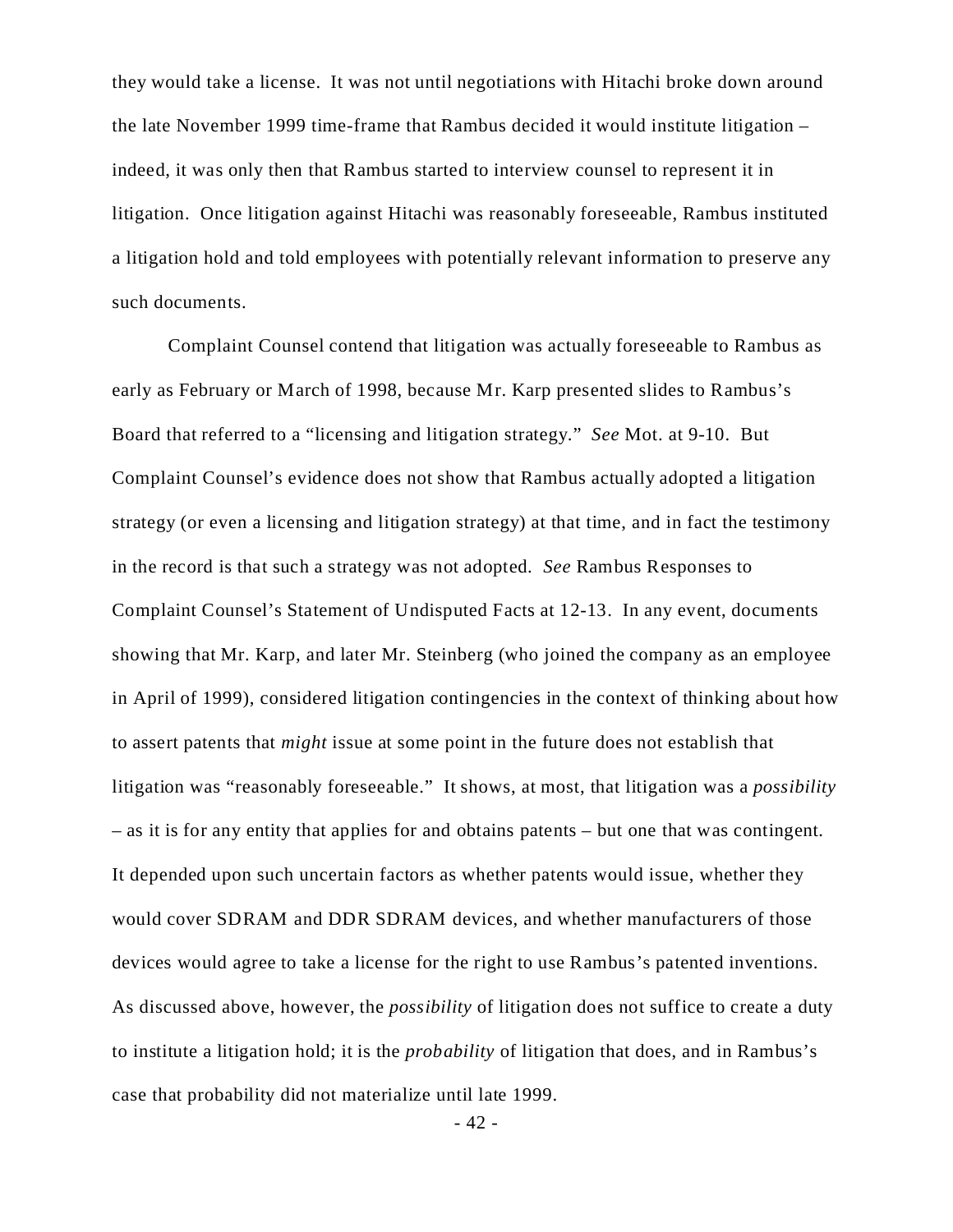Complaint Counsel contend that, regardless of whether litigation was reasonably foreseeable in September 1998 or August 1999, Rambus committed spoliation in December 2000 when its employees were given burlap sacks to use for disposing of materials that they did not need to take with them when Rambus moved to a different building. Nearly a year before the office move, however, Rambus had taken steps to put in place a litigation hold, telling personnel likely to possess potentially relevant material to retain that material and not discard it. *See* Factual Summary ¶¶ 45-49, *supra*. <sup>10</sup> As this Court explained in its opinion denying Rambus discovery of Complaint Counsel's document retention practices, a corporation is not obligated to stop throwing away documents simply because it is in litigation. A party has a duty "to ensure the preservation of all *relevant* documents – not to preserve every document irrespective of relevancy." See Memorandum Opinion, *Rambus Inc. v. Infineon Technologies AG*, Civ. No. 3:00CV524 (E.D. Va. Sept. 29, 2004), p. 8 n.6. There is no evidence that Rambus's

Complaint Counsel's assertion that Rambus's  $30(b)(6)$  witness testified that employees were not given instructions about what to retain prior to the office move, *see* Mot. at 14, is misleading. The questions that Infineon's counsel asked at the deposition related to instructions that were provided to employees at the time of the move. Infineon's counsel carefully refrained from asking questions about the litigation hold that had been communicated nearly a year before the office move (and not lifted), even though Infineon's counsel was in possession of the August 2001 deposition of Rambus in the *Micron v. Rambus* case, where the litigation hold was the subject of extensive testimony. Infineon's assertion that there is no contemporaneous written evidence indicating that a hold was in place in the 1999-2001 time frame, *see* Mot. at 14, is likewise misleading. In the first place, a hold need not be communicated in writing. Moreover, there is contemporaneous documentary evidence referring to Rambus being under a litigation hold. *See* RX-2506 (Jan. 5, 2001 e-mail regarding notice of FTC investigation and that Rambus had been "ordered to CEASE ALL DOCUMENT DESTRUCTION of any relevant documents"; "since antitrust/jedec is an issue in our active court cases we should not be destroying any relevant documents anyways so this shouldn't be a change in situation").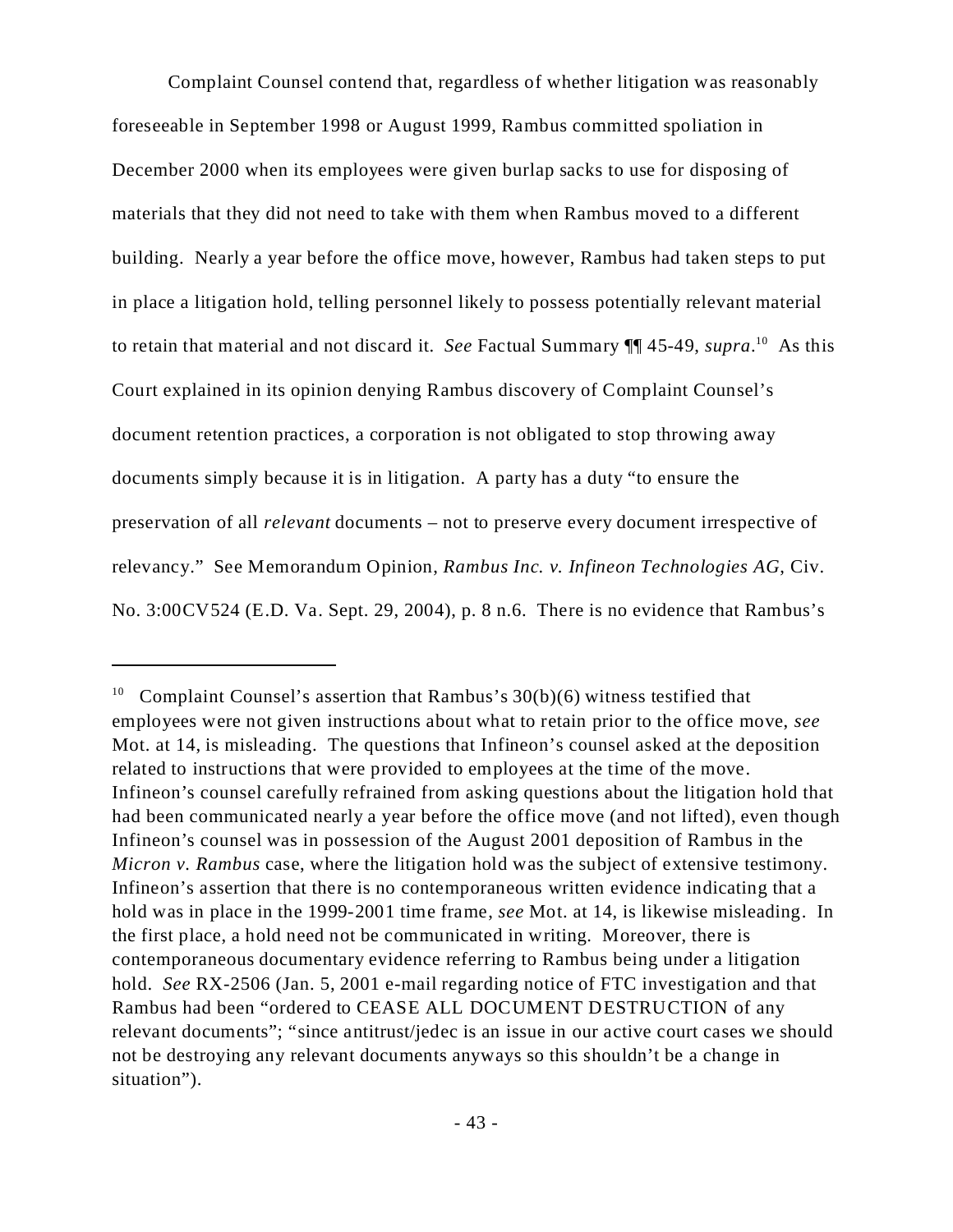office move in 2000 violated this requirement.

For these reasons, Complaint Counsel has failed to demonstrate that Rambus knowingly destroyed relevant documents at a time when litigation was reasonably foreseeable.

# **E. Complaint Counsel Cannot Show Prejudice Because Rambus's Alleged Destruction Of Documents Is Entirely Irrelevant To Complaint Counsel's Claims In This Case**

After many months of considering the testimony and documentary evidence on these issues, and after preparing over 1,650 individual findings of fact. Judge McGuire concluded that Complaint Counsel had failed to meet their burden of proof on each essential element of their claims. Judge McGuire found, for example, that:

- Complaint Counsel failed to prove that JEDEC's patent policy required disclosure of a member's intellectual property interests; the evidence, including JEDEC's board minutes and the Commission's own records, conclusively showed instead that disclosure was voluntary (Initial Decision at  $\P\P$  766-771);
- Complaint Counsel failed to prove that the disclosure duty they posited arose *prior* to JEDEC balloting (a showing they needed to make because virtually none of the presentations they point to were ever balloted); indeed, their own witnesses testified to the contrary (Initial Decision at ¶¶ 783-785);
- Complaint Counsel failed to prove that Rambus possessed patents or patent applications that covered the presentations they rely upon; the expert testimony and the Court of Appeals for the Federal Circuit demonstrated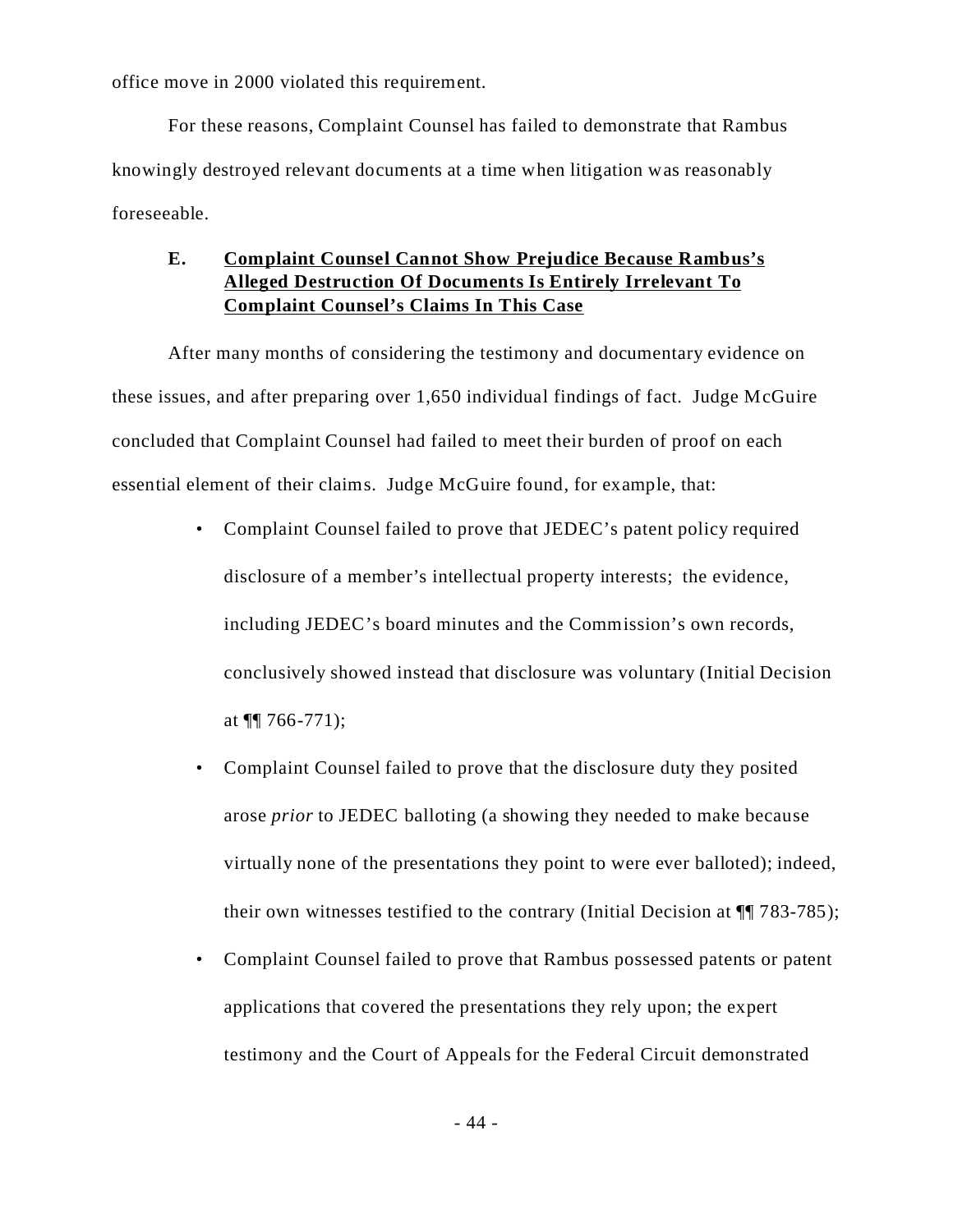that there were no such patents or applications (Initial Decision at ¶¶ 939-967);

- Complaint Counsel failed to prove that Rambus had led other JEDEC members to believe it would disclose any relevant intellectual property; the evidence instead showed beyond a doubt that Rambus had put JEDEC on notice that it would *not* disclose, and that it reserved *all* rights to, its intellectual property (Initial Decision at ¶¶ 786-901);
- Complaint Counsel failed to prove that JEDEC would have adopted different standards if Rambus had disclosed its intentions, failed to prove that there were acceptable alternatives, and failed to prove that any equal or superior technologies were excluded by Rambus's alleged conduct (Initial Decision at ¶¶ 1403-1485, 1128-1402, 1064-1127); and
- Complaint Counsel failed to prove that the DRAM industry was now "locked in" and could not avoid the use of Rambus's technologies. Indeed, the evidence showed quite the opposite – and even included emails by JEDEC members that used the phrase "I am *not* locked in." (Initial Decision at  $\P$ [ 1582-1665).

Complaint Counsel bore the burden of proof on all of these issues, and more; a failure to meet their burden on any of them required dismissal. Judge McGuire found that Complaint Counsel failed to meet their burden as to *all* of them. *Id*.

Complaint Counsel's failure to meet their burden on these essential elements could not have been caused in any way by Rambus's alleged destruction of documents, and

- 45 -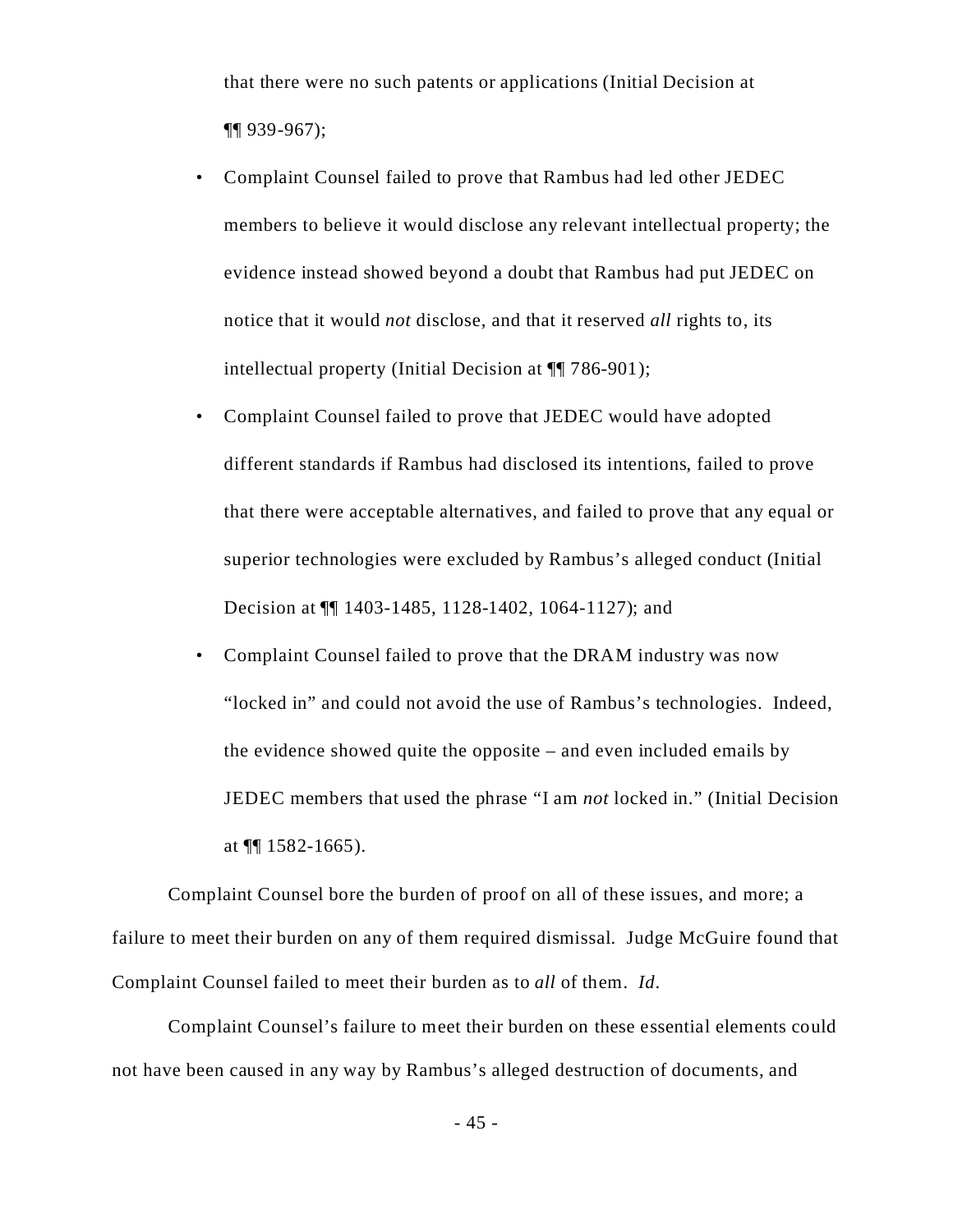Complaint Counsel do not contend otherwise. Complaint Counsel suggest only that the destroyed documents might provide additional evidence about Rambus's subjective beliefs about its potential intellectual property rights. But none of the above-cited findings are in any way dependent on evidence regarding Rambus's state of mind on that issue. It is thus clear that neither Complaint Counsel's ability to pursue their claims nor the adjudicative process here was materially affected by the alleged spoliation of evidence.

### **F. Judge Payne's Intermediate Rulings Have No Collateral Estoppel Or Preclusive Effect**

Unable to satisfy the burden of proof necessary to obtain a default judgment, Complaint Counsel repeatedly rely upon selected excerpts from various rulings by Judge Payne in the *Infineon* case. *See*, *e.g.*, Motion at 1, 2, 5, 10, 11, 12, 13, 14, 24. Although Complaint Counsel nowhere use the phrase "collateral estoppel," it is clear that they are asking the Commission to afford preclusive effect to Judge Payne's statements. As Judge Whyte has already found in the pending *Hynix v. Rambus* case, Order Denying Hynix's Motion to Dismiss Patent Claims for Unclean Hands on the Basis of Collateral Estoppel (Apr. 25, 2005) ("*Hynix* Collateral Estoppel Order"), there is no legal or equitable basis for such a determination, for the reasons set forth below:

#### **1. There Was No Final Judgment In The Infineon Case.**

Collateral estoppel does not apply when there is no "final judgment." *Luben Indus., Inc. v. United States*, 707 F.2d 1037, 1040 (9th Cir. 1983) (adopting *Restatement (Second) of Judgments* ("*Restatement*") § 13 (1982)). The "final judgment" does not have to be the formal type required for appellate jurisdiction, *see* 28 U.S.C. § 1291, but it does have to be the "'last word' of the rendering court" on the subject. *Restatement* § 13 cmt.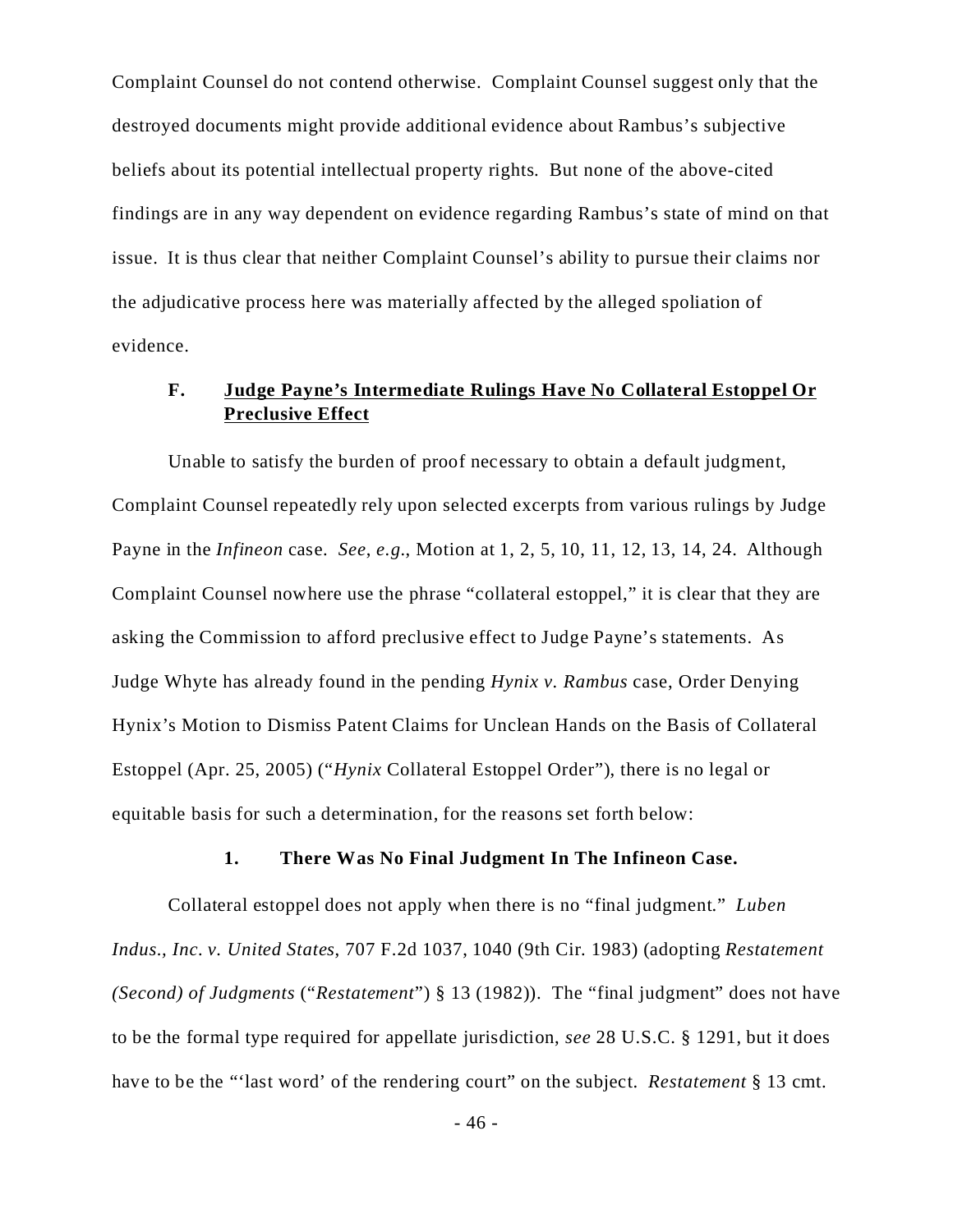a.; *Luben* 707 F.2d at 1040 (decision must be "'sufficiently firm'" to warrant preclusive effect (quoting *Restatement* § 13)). Further, the court must have "supported its decision with a reasoned opinion." *Robi v. Five Platters, Inc.*, 838 F.2d 318, 326 (9th Cir. 1988).

In addition, where, as here, a bench trial was conducted, the decision must comport with Rule 52(a), which requires that "the court *shall find the facts specially* and state *separately* its conclusions of law thereon." Fed. R. Civ. P. 52(a) (emphasis added). A decision that does not meet the Rule's requirements cannot qualify as the "last word" of the prior court, *Restatement* § 13 cmt. a, such that collateral estoppel may apply. Indeed, the Rule's drafters recognized that special findings and conclusions were essential to a later court's application of collateral estoppel:

> Findings of fact aid in the process of judgment and in defining for future cases the precise limitations of the issue and the determination thereon. Thus, they not only aid the appellate court on review, but *they are an important factor in the proper application of the doctrines of res judicata and estoppel by judgment.*

Fed. R. Civ. P. 52 adv. comm. note (citations omitted; emphasis added); *see also Colorado Coal Furnace Distribs, Inc. v. Prill Mfg. Co.*, 605 F.2d 499, 507 (10th Cir. 1979) (among purposes of Rule is "to make definite just what is decided by the case to enable the application of Res judicata and estoppel principles to subsequent decisions"). Given this purpose, it is not surprising that research has failed to unearth any case in which a decision after a bench trial that did not meet Rule  $52(a)$ 's requirements was nonetheless given preclusive effect.

Judge Payne's two-sentence conclusion at the close of the bench trial cannot satisfy the test for finality, not because it was spoken rather than written, but rather because it was expressly incomplete and preliminary. As Judge Whyte ruled in *Hynix*,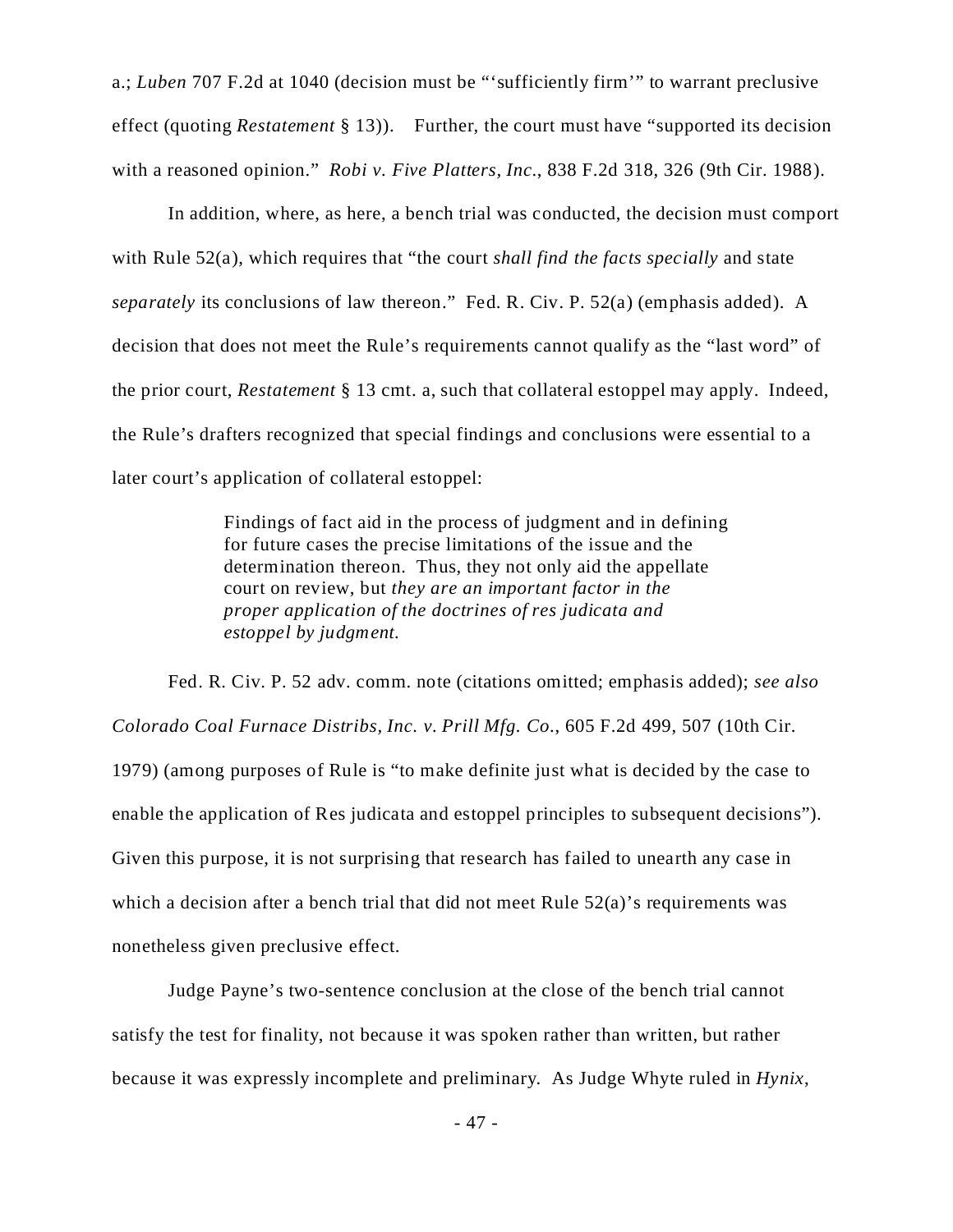"absent Judge Payne's findings of fact and conclusions of law or some other more detailed order setting forth the basis for his ruling on spoliation, the court cannot find that Judge Payne's judgment is 'supported with a reasoned decision.'" *Hynix* Collateral Estoppel Order at 6. It followed that the judgment was not "sufficiently firm" and, consequently, the court "decline[d] to apply collateral estoppel to either the issue of Rambus's spoliation of evidence or dismissal of its claims on the basis of unclean hands." *Id.*

Moreover, Judge Payne's ruling did not "find the facts specially and state separately ... conclusions of law thereon" as required by Fed. R. Civ. P.  $52(a)$ . The two sentence ruling was simply the court's ultimate conclusions following the evidentiary hearing. A court's statement of its ultimate conclusion on defenses tried (one sentence per issue) does not come close to satisfying Rule 52.

*First*, in order to satisfy Rule 52(a)'s requirement that facts be found "specially," the court must set forth findings of "subsidiary facts" that "are sufficient to indicate the factual basis for the ultimate conclusion." *Kelley v. Everglades Drainage Dist.*, 319 U.S. 415, 419-22 (1943). No such "subsidiary facts," *id*., appear in the *Infineon* court's two-sentence statement: Which particular documents were destroyed? Under what circumstances? How did those documents relate to Infineon's claims and defenses and, specifically, how might they conceivably bear on any JEDEC-related claim or defense after the Federal Circuit's decision? What, if anything, did Rambus know about their relevance to potential litigation with Infineon? None of these questions was answered, and Complaint Counsel may not estop Rambus from litigating similar questions here based on how Complaint Counsel think the Infineon court might have answered them.

*Second*, the *Infineon* court's decision did not satisfy Rule 52(a)'s requirement of a

- 48 -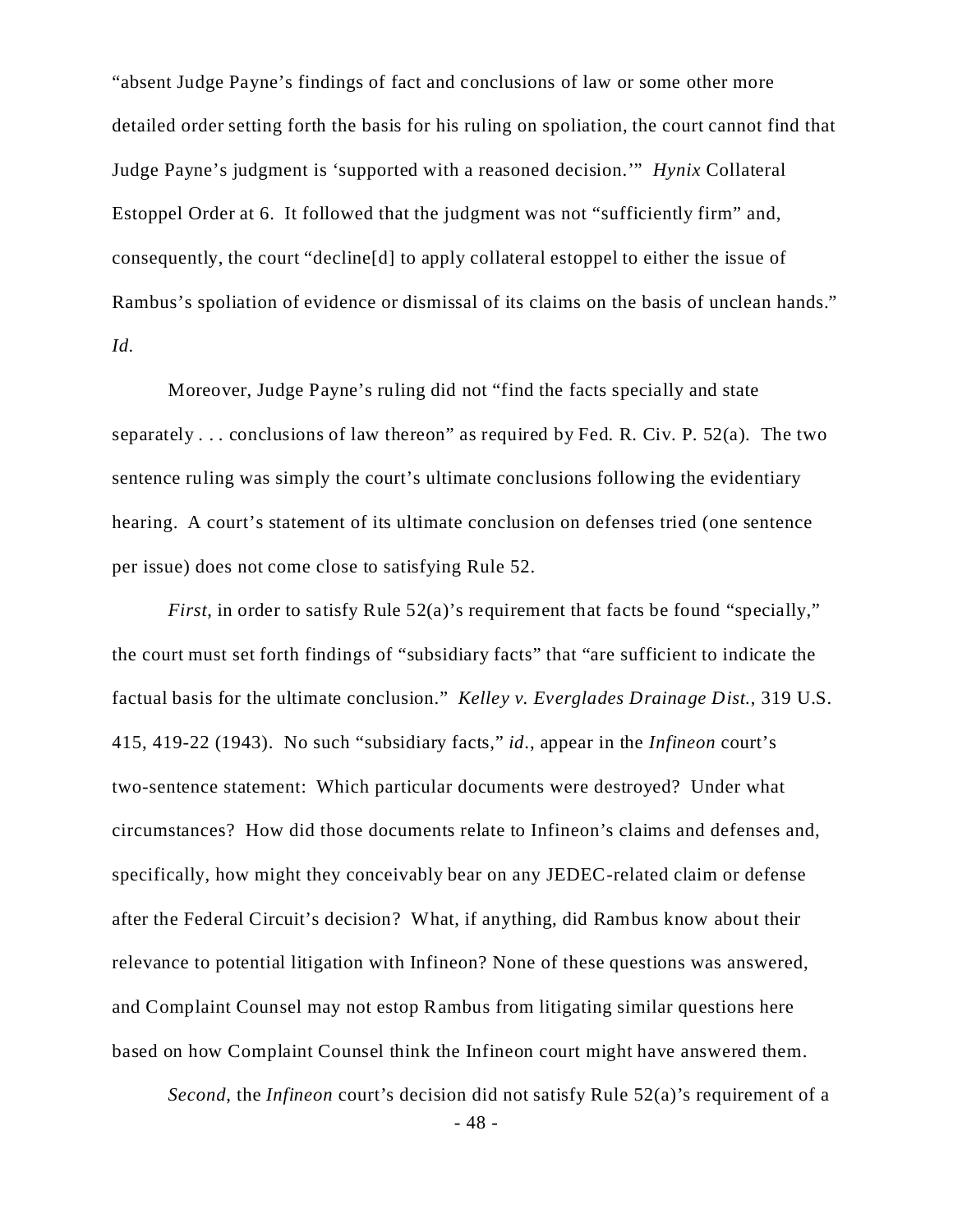separate statement of legal conclusions. The two-sentence ruling did not separate the facts that may have been found from the law applied to them, and those sentences said nothing to resolve the numerous contested legal issues, including who bears the burden of proving prejudice when documents are destroyed, whether prejudice is required for a finding of unclean hands, how to determine when litigation is foreseeable such that documents must be retained, and what alternatives (if any) the court considered and deemed inadequate to cure whatever prejudice (also unstated) the court may have found. *See Commissioner v. Duberstein*, 368 U.S. 278, 292 (1960) (plurality) ("Such conclusory, general findings do not constitute compliance with Rule 52's direction to 'find the facts specially and state separately \* \* \* conclusions of law thereon.'… It affords the reviewing court not the semblance of an indication of the legal standard with which the trier of fact has approached his task."); *see also Hynix* Collateral Estoppel Order, at 6 ("[A]s Rambus correctly points out, Judge Payne's judgment does not meet the Rule 52 standard for appeal." $)^{11}$ 

# **2. Complaint Counsel Cannot Show That The Infineon Court Actually And Necessarily Decided The Identical Issues Presented Here.**

Complaint Counsel have not attempted to show, and could not show, that the

The purported "findings" of spoliation in Judge Payne's 2001 and 2004 discovery orders are also not final and cannot be afforded preclusive effect. Certainly, Judge Payne did not treat them as such, for he retried the issue of spoliation in the unclean hands trial. Those orders were thus not the "last word" of the Virginia court on spoliation, and cannot be considered final judgments on the issue of spoliation. Restatement § 13 cmt. a; 18A Charles Alan Wright et al., Federal Practice and Procedure § 4427 (2002) ("Tentative or incomplete action, avowedly subject to further consideration," is not given preclusive effect); *In Re 949 Erie Street*, 824 F.2d 538, 541 (7th Cir. 1987) (collateral estoppel does not apply "to an interlocutory order, which may be changed by the district court at any time prior to final judgment").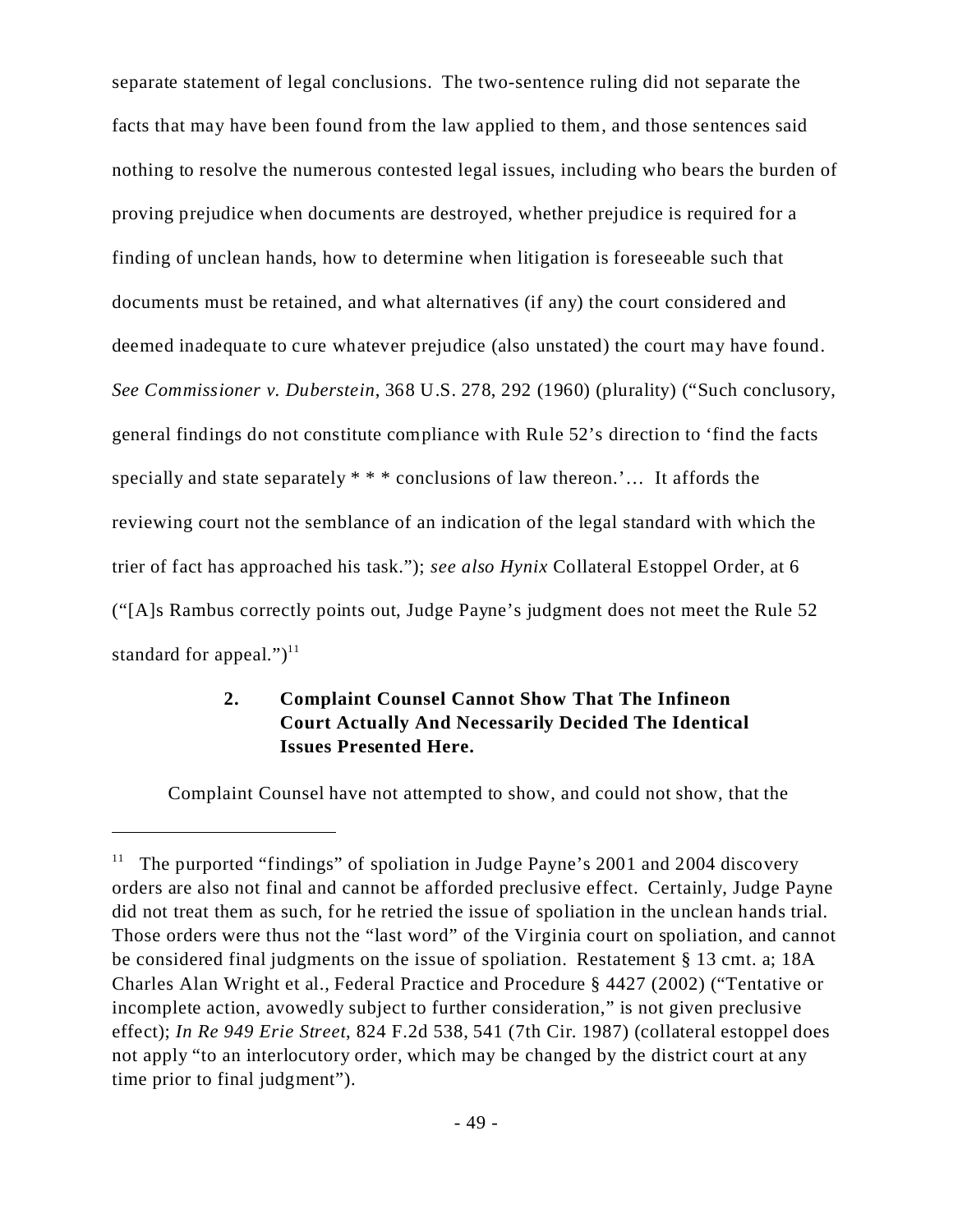identical issues that they would preclude Rambus from litigating here were "actually and necessarily decided" by the Infineon court. *Brown v. Felsen*, 442 U.S. 127, 139 n.10 (1979). It is insufficient simply to argue that there was evidence in the Infineon record from which the trial court could have found facts in common with the allegations that Complaint Counsel make. In fact, the rule for collateral estoppel is exactly the opposite: "If the decision could have been rationally grounded upon an issue other than that which the [party] seeks to foreclose from consideration, collateral estoppel does not preclude relitigation of the asserted issue." *Davis & Cox v. Summa Corp.*, 751 F.2d 1507, 1518 (9th Cir. 1985); *see also Steen v. John Hancock Mut. Life Ins. Co.*, 106 F.3d 904, 912 (9th Cir. 1997). Infineon's necessarily case-specific arguments for finding unclean hands and spoliation involved numerous allegations that Complaint Counsel do not and cannot make here. Because the law precludes subsequent courts and parties from guessing about which facts the Infineon court might (and might not) have credited, there can be no preclusive effect here. As Judge Whyte ruled in the *Hynix* matter, "[i]t is simply not possible to determine what findings Judge Payne made and how he applied those findings to determine Rambus had committed spoliation warranting dismissal of its patent claims in the *Infineon* litigation, thus this court cannot evaluate those findings to determine the impact on this litigation." *Hynix* Collateral Estoppel Order at 4-5.

Complaint Counsel have pointed to Judge Payne's that Infineon "has proved . . . a spoliation that warrants dismissal." Motion, p. 13. But the test for spoliation by its very terms virtually forecloses an identity of interests across multiple cases. Spoliation is a legal conclusion, not an evidentiary fact. *United States v. Hernandez*, 572 F.2d 218, 221 n.3 (9th Cir. 1978) (distinguishing between ultimate and evidentiary facts). To find spoliation, the Virginia court had to find that there was (1) deliberate and prejudicial

- 50 -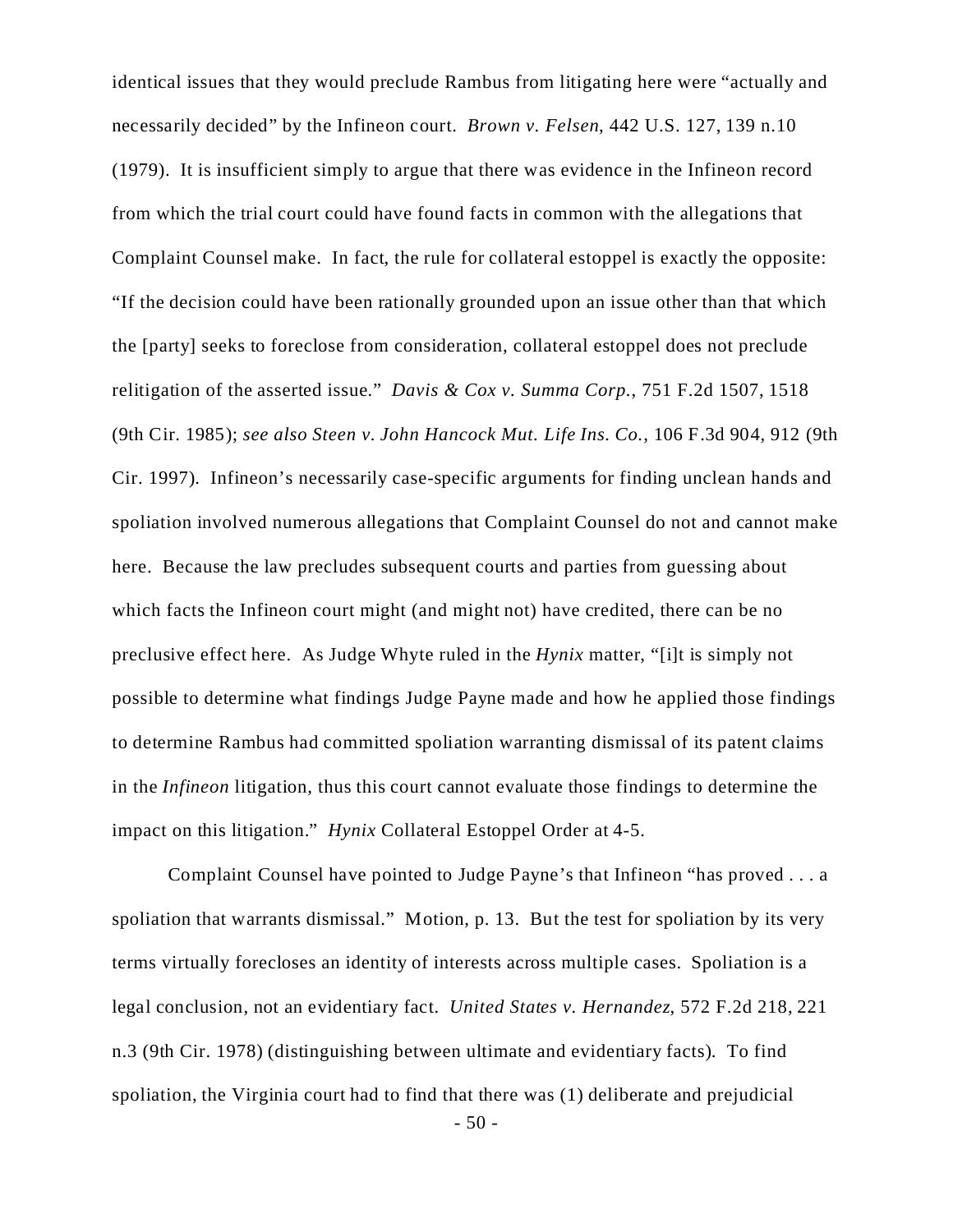destruction of documents (2) known (3) to be relevant to an issue at trial (4) at a time when the litigation was reasonably foreseeable. *See Vodusek v. Bayliner Marine Corp.*, 71 F.3d 148, 156 (4th Cir. 1995). Thus, here Complaint Counsel must prove that litigation by the Federal Trade Commission involving Rambus's assertion of its patents was reasonably foreseeable at the time of the document destruction, that relevant documents were destroyed, that Rambus knew that such documents were relevant to the trial of those claims, and that Complaint Counsel have has been significantly prejudiced. It is plain that such issues were not conclusively decided in the Virginia litigation, which, by its close, was focused on (disputed) allegations about the loss or destruction of patent-specific and case-specific documents, such as claim charts, prior art, and early licensing discussions. See DX 509 (Infineon Trial Tr. at 869-876).

- **G. Complaint Counsel Fail To Show That Sanctions Less Harsh Than Dismissal Would Be Inadequate To Remedy Any Alleged Litigation Misconduct And Indeed Fail To Show That They Are Entitled To The Adverse Inferences They Seeks**
	- **1. Complaint Counsel Fail To Show, As They Are Required To Do, That Lesser Sanctions Are An Inadequate Alternative To Dismissal**

Complaint Counsel's failure to establish flagrant bad faith by clear and convincing evidence, or in the alternative to show extraordinary prejudice, requires the denial of their motion for default judgment. But Complaint Counsel's motion fails for a third and separate reason: Complaint Counsel have failed to show, as they must, that lesser sanctions would be inadequate. *Shaffer Equipment Co.*, 11 F.3d at 462-463 (dismissal reversed for failure to consider lesser sanctions); *McCargo*, 545 F.2d at 396 (district court required to consider lesser sanctions). Complaint Counsel do not even *attempt* to show why adverse inferences would be inadequate to address the evidentiary prejudice they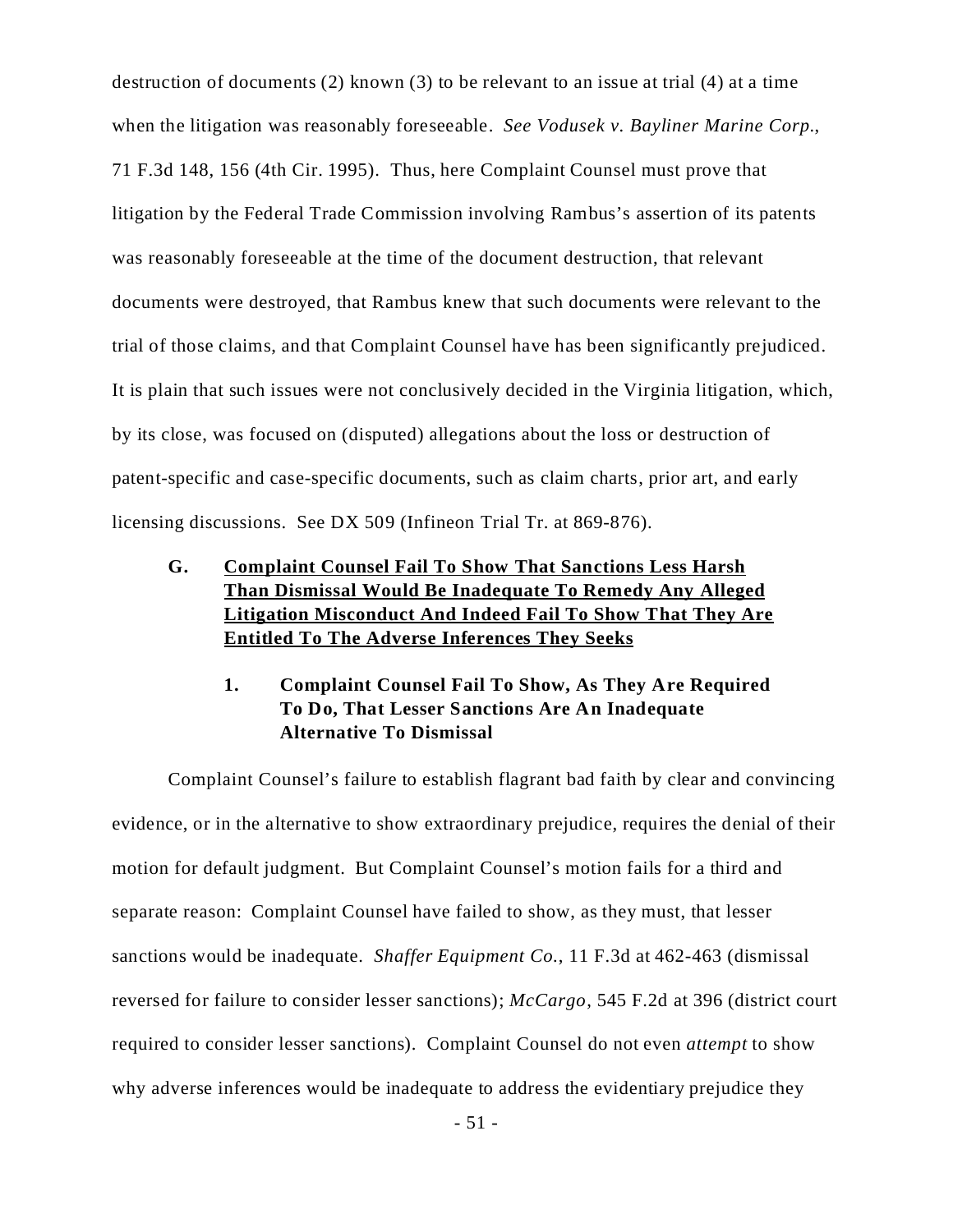supposedly suffered, and instead resort to the impermissible argument that Rambus should be punished. Motion, pp. 2, 22. Complaint Counsel's motion should be denied for this reason alone.

### **2. Complaint Counsel Provide No Support For The Adverse Inferences That They Seek In Their Proposed Findings**

Complaint Counsel's contention that nothing short of dismissal will suffice as a remedy does not stop Complaint Counsel from requesting that the Court adopt various adverse inferences. Mot. at 54-58. Like dismissal, adverse inferences are severe sanctions that cannot "be given lightly." *See Thompson v. U.S. Dept. of Housing and Urban Dev.*, 219 F.R.D. 93, 100-101 (D. Md. 2003). Adverse inferences cannot be justified here on the basis of Rambus's conduct. Where a party had notice that a document or other evidence was relevant to litigation but destroyed or withheld the specific evidence, inferences are used to allow the fact-finder to infer that the evidence was destroyed because of the "fear that the contents would harm him." *Nation-Wide Check Corp. v. Forest Hills Distribs., Inc.*, 692 F.2d 214, 217 (1st Cir. 1982). It follows then that an "adverse inference about a party's consciousness of the weakness of his case. . . cannot be drawn merely from his negligent loss or destruction of evidence; the inference requires a showing that the party knew the evidence was relevant to some issue at trial and his willful conduct resulted in its loss or destruction." *Vodusek*, 71 F.3d at 156. As explained in detail above, there has been no showing that Rambus destroyed documents with the intent to suppress the truth. No adverse inferences suggesting Rambus destroyed documents to avoid any weakness of its case are warranted.

In addition, the cases in which inferences are issued illustrate the level of the required connections necessary for adverse inferences. These cases involve key pieces of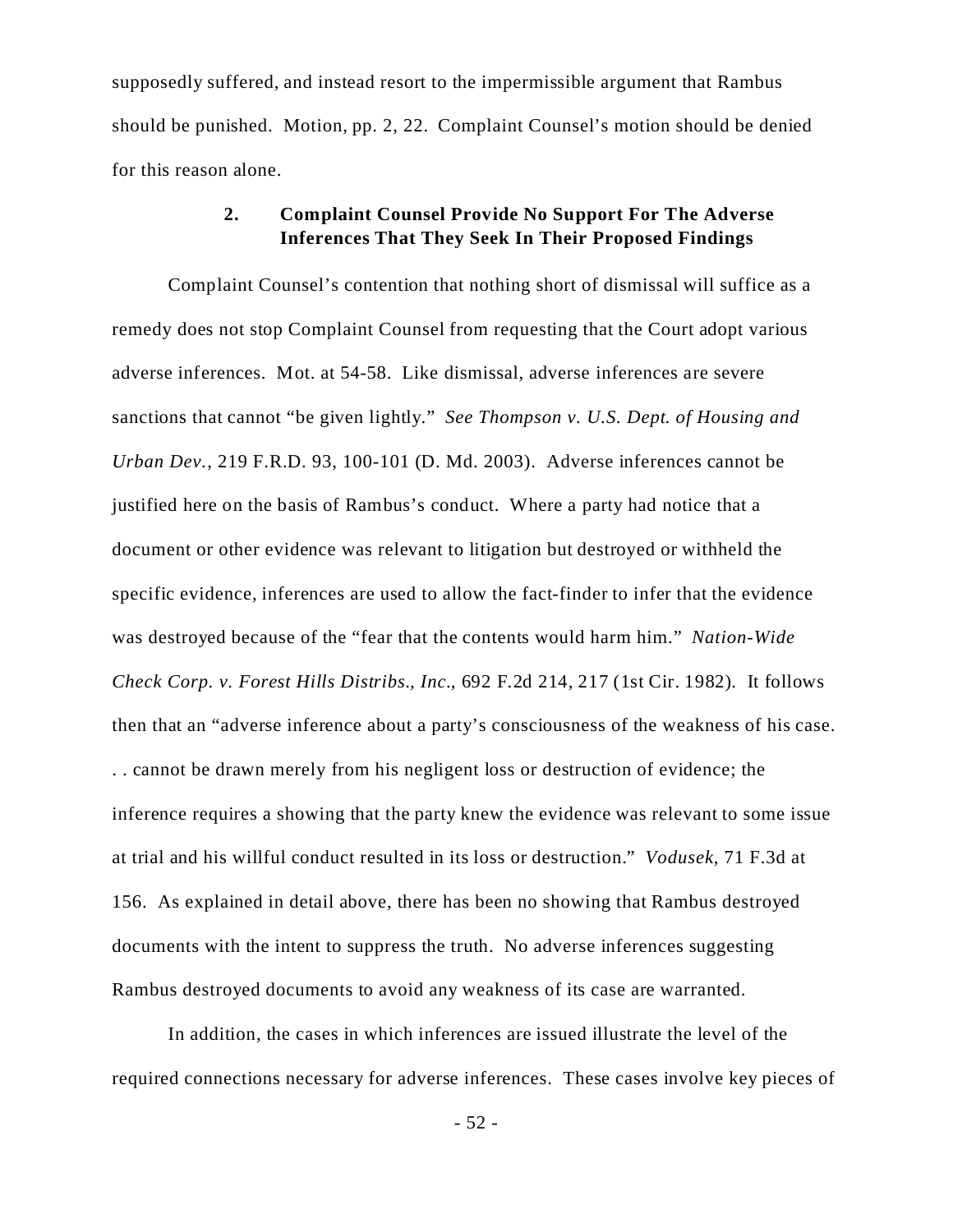evidence destroyed that were directly linked to the specific inferences given. *E.g.*, *Vodusek*, 71 F.3d at 155 (destruction of boat at the center of products liability case gave rise to an inference that the condition of the boat would have been "unfavorable to the plaintiff's theory in the case"); *Stevenson*, 354 F.3d at 746 (destroyed voice tape of the accident at issue in the case gave rise to inference that "the contents of the voice tape. . . would have been adverse, or detrimental, to the defendant").

#### **IV. CONCLUSION**

Prosecutorial persistence can be a virtue. Or it can be a symptom of a system that generates a desire to prevail by any means, on any grounds, and at any cost. Whichever applies here, one thing is clear: the pending motion seeks an extraordinarily draconian sanction – not on anything approaching the merits of the Complaint and, indeed, in the face of multiple independent reasons on the merits that render the present motion moot. The purported basis for this revived effort to avoid the merits is the existence of the Supplemental Evidence. But that Supplemental Evidence undercuts rather than supports the relief now sought. It shows that Rambus acted in good faith, implementing its document retention program in reliance on experienced counsel who had themselves participated in Rambus's preliminary considerations of the possible need for future litigation.

This case should be decided on the merits. The outcome of this case ought to be a final and complete dismissal on the merits for the host of the reasons found by Judge McGuire – reasons that have nothing to do with (and, by their nature, can have nothing to do with) anything that might have been in Rambus' documents. For these and all of the other reasons set out in this brief, Complaint Counsel's motion should be denied.

- 53 -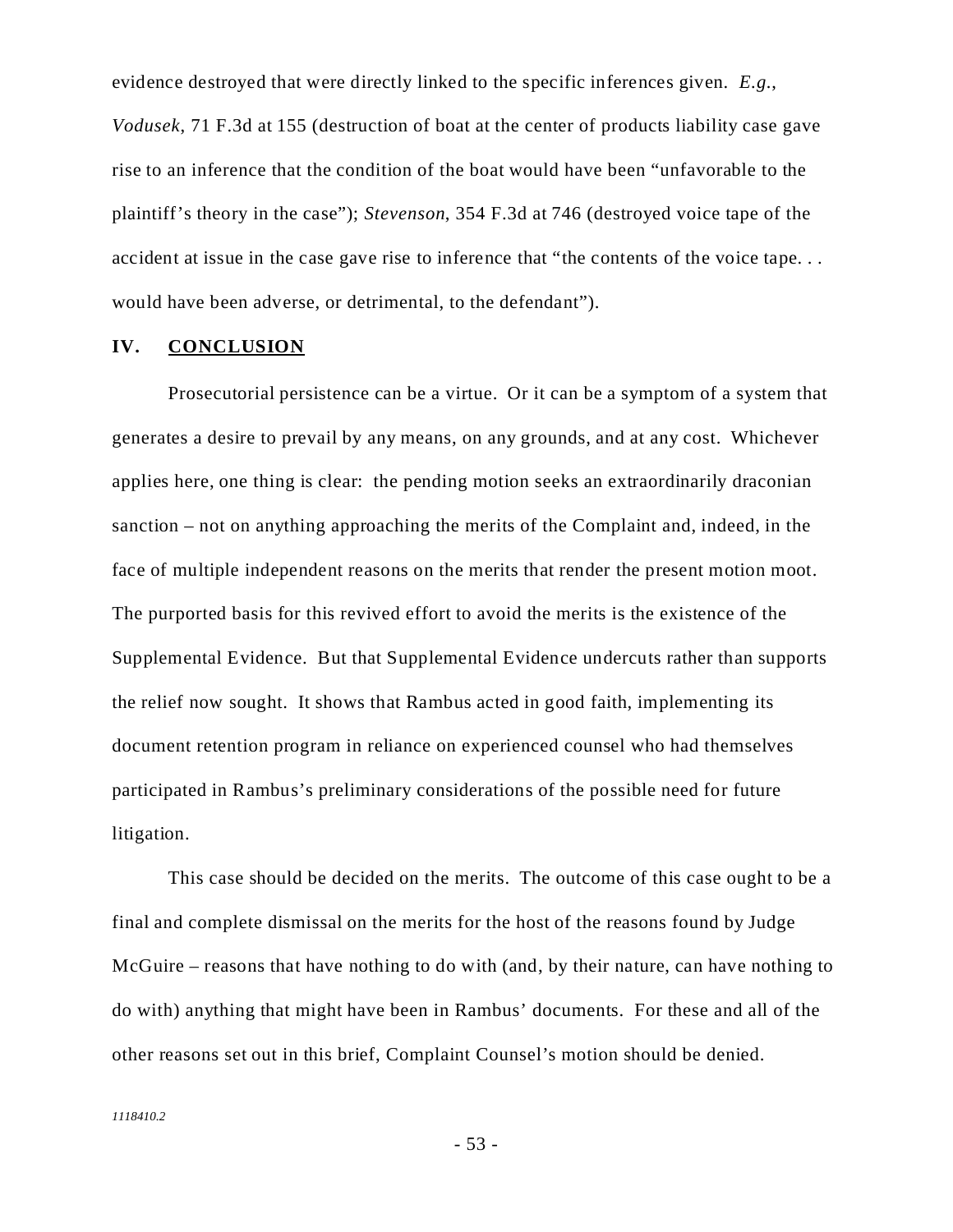Gregory P. Stone Steven M. Perry Peter A. Detre MUNGER, TOLLES & OLSON LLP 355 South Grand Avenue, 35th Floor Los Angeles, California 90071-1560 (213) 683-9100

\_\_\_\_\_\_\_\_\_\_\_\_\_\_\_\_\_\_\_\_\_\_\_\_\_\_\_\_\_\_\_

A. Douglas Melamed WILMER CUTLER PICKERING HALE AND DORR LLP 2445 M Street, N.W. Washington, D.C. 20037 (202) 663-6000

Attorneys for Respondent RAMBUS INC.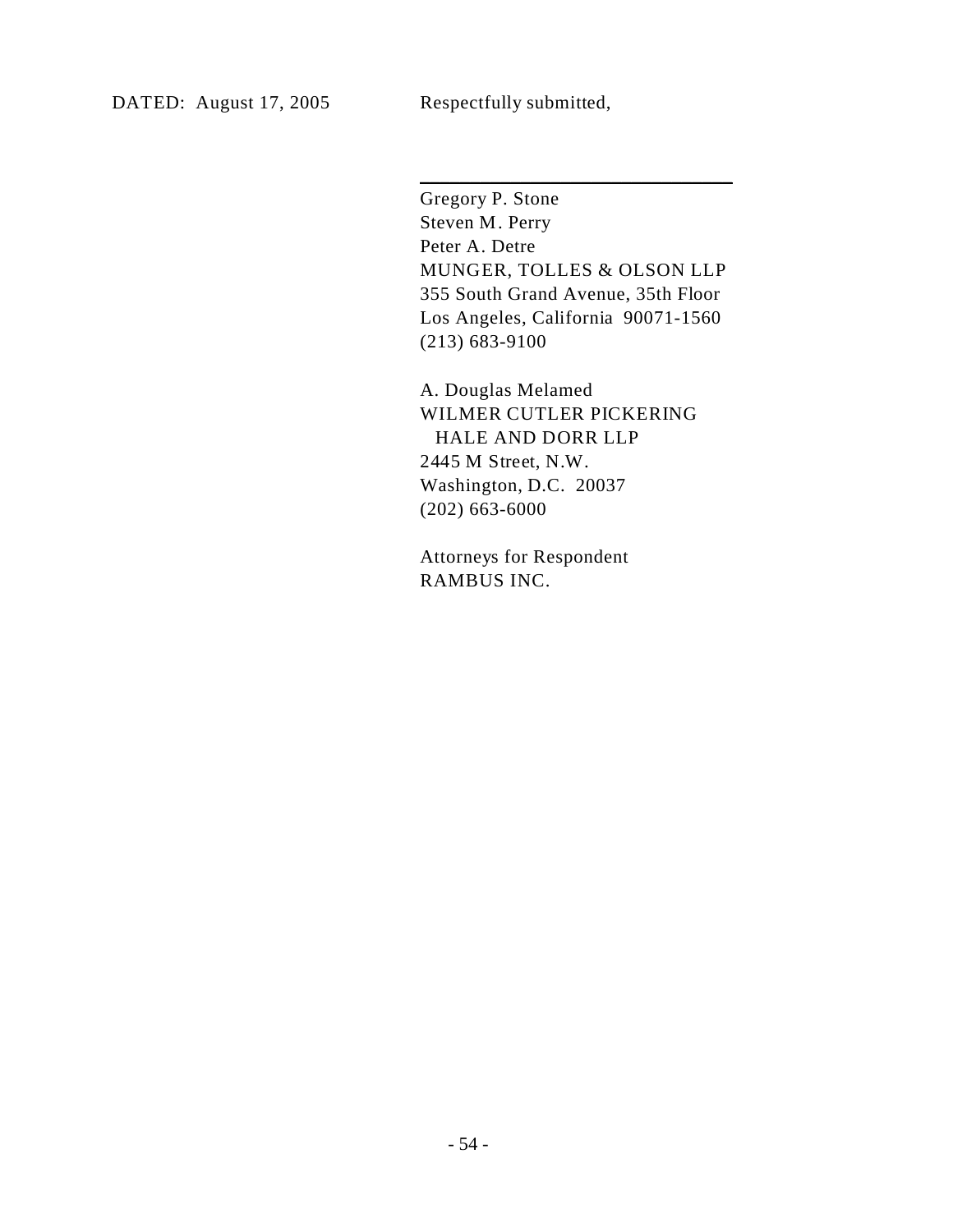# **TABLE OF CONTENTS**

# **Page**

| I. |             |                                                                                                                         | INTRODUCTION AND SUMMARY ARGUMENT  1                                                                                                                                                   |  |
|----|-------------|-------------------------------------------------------------------------------------------------------------------------|----------------------------------------------------------------------------------------------------------------------------------------------------------------------------------------|--|
| Η. |             |                                                                                                                         |                                                                                                                                                                                        |  |
|    | A.          | Rambus's Document Retention Policy Was Neither Adopted Nor<br>Implemented To Destroy Documents That Might Be Harmful To |                                                                                                                                                                                        |  |
|    |             | 1.                                                                                                                      | Rambus Adopted Its Document Retention Policy In Good                                                                                                                                   |  |
|    |             | 2.                                                                                                                      | Rambus's Document Retention Policy Was A Garden Variety<br>Records Retention Policy That Explicitly Told Employees To                                                                  |  |
|    |             | 3.                                                                                                                      | Rambus's Document Retention Policy Is Neither Unusual Nor<br>Untoward Because It Involves Documents Being Shredded Or                                                                  |  |
|    | <b>B.</b>   |                                                                                                                         | Nothing In The Supplemental Evidence Ties Any Equitable Estoppel<br>Issues Or So-Called "Dell Concerns" To The Adoption Or<br>Implementation Of Rambus's Document Retention Policy  13 |  |
|    | $C_{\cdot}$ |                                                                                                                         | Rambus's Document Retention Policy Did Not Target Relevant                                                                                                                             |  |
|    |             | 1.                                                                                                                      | There Is No Evidence That In Adopting Or Implementing Its<br>Document Retention Policy, Rambus Targeted For<br>Destruction Documents Related To Its Participation In                   |  |
|    |             | 2.                                                                                                                      | There Is No Evidence That In Adopting Or Implementing Its<br>Document Retention Policy, Rambus Targeted For<br>Destruction Potentially Relevant Documents In Patent                    |  |
|    | D.          |                                                                                                                         | Rambus Instituted A Litigation Hold As Soon As Litigation Was                                                                                                                          |  |
|    |             | 1.                                                                                                                      | Litigation Against A DRAM Manufacturer Was Not Probable<br>Until The Very End Of 1999, When Efforts To License<br>Rambus's Recently Issued Patents To Hitachi Broke Down 22            |  |
|    |             | 2.                                                                                                                      | Once Litigation Against Hitachi Was Probable, Rambus Put<br>In Place A Reasonable "Litigation Hold" To Preserve                                                                        |  |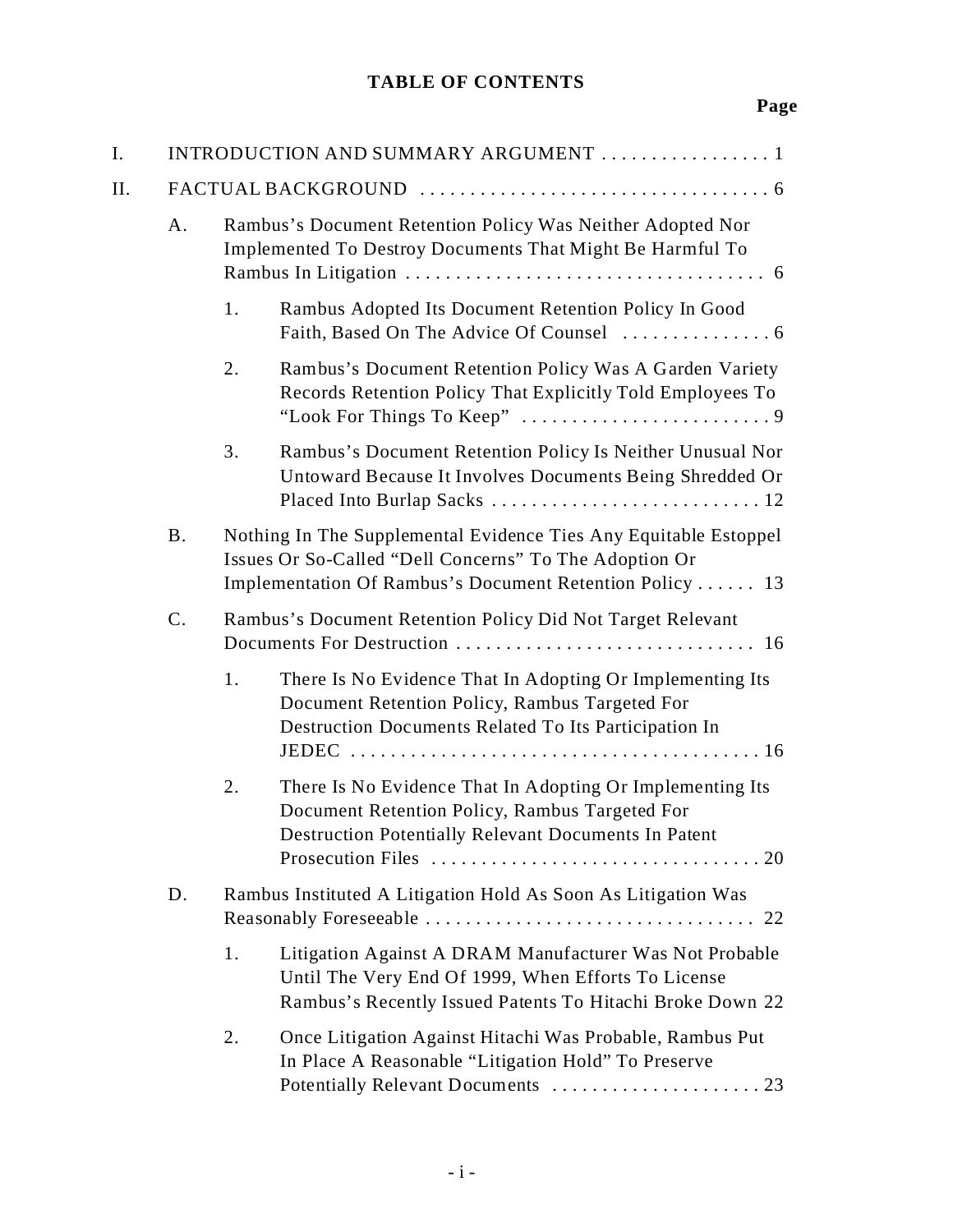# **TABLE OF CONTENTS**

# **Page**

| Ш. |             |                                                                                                                                                                         |  |  |
|----|-------------|-------------------------------------------------------------------------------------------------------------------------------------------------------------------------|--|--|
|    | A.          | Complaint Counsel Cite No Case, Statute or Rule Authorizing The                                                                                                         |  |  |
|    | <b>B.</b>   | Complaint Counsel's Heavy Reliance On Documents That Are Not<br>In The Record In This Case Is Improper And Prejudicial $\ldots$ 26                                      |  |  |
|    | $C_{\cdot}$ | A Default Judgment Based On Spoliation Of Evidence Requires<br>Clear And Convincing Evidence Of Bad Faith Or Evidence Of                                                |  |  |
|    |             | 1.<br>Dismissal Is Warranted Only In Extreme Cases: The Party<br>Seeking Dismissal Must Demonstrate Flagrant Bad Faith Or                                               |  |  |
|    |             | Bad Faith Must Be Shown By Clear And Convincing<br>2.                                                                                                                   |  |  |
|    |             | Bad Faith Sufficient For Dismissal Requires Destruction,<br>3.<br>Fabrication Or Alteration Of Evidence For The Purpose Of<br>Obstructing The Opposing Party's Case  30 |  |  |
|    |             | Prejudice Does Not Justify Dismissal Unless It Is So<br>4.<br>Extraordinary That It Denies Its Adversary The Ability To                                                 |  |  |
|    | D.          | Complaint Counsel Have Not Introduced Any Evidence, Let Alone<br>Clear And Convincing Evidence, To Establish That Rambus                                                |  |  |
|    |             | Complaint Counsel Have Not Shown By Clear And<br>1.<br>Convincing Evidence That Rambus Deliberately Destroyed<br>Evidence In Bad Faith<br>33.                           |  |  |
|    |             | 2.<br>Complaint Counsel Have Not Shown That Rambus Destroyed<br>Documents Knowing They Would Be Relevant In Litigation66                                                |  |  |
|    |             | 3.<br>Complaint Counsel Have Not Shown That Rambus Destroyed<br>Potentially Relevant Documents At A Time When Litigation                                                |  |  |
|    | E.          | Complaint Counsel Cannot Show Prejudice Because Rambus's<br>Alleged Destruction Of Documents Is Entirely Irrelevant To<br>Complaint Counsel's Claims In This Case  40   |  |  |
|    | F.          | Judge Payne's Intermediate Rulings Have No Collateral Estoppel Or                                                                                                       |  |  |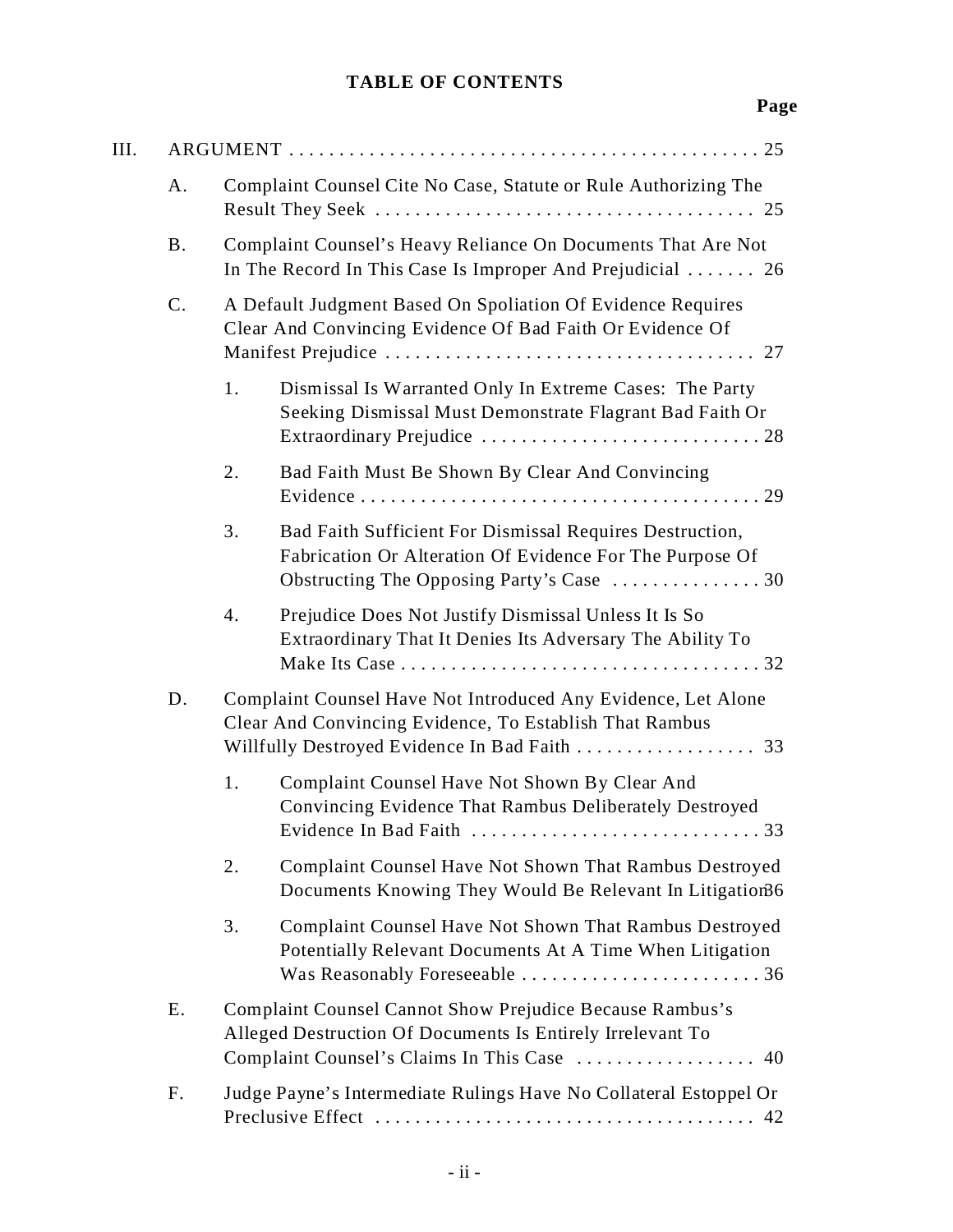# **TABLE OF CONTENTS**

# **Page**

|     |    | 1. | There Was No Final Judgment In The Infineon Case $\dots$ 42                                                                                                                                                       |
|-----|----|----|-------------------------------------------------------------------------------------------------------------------------------------------------------------------------------------------------------------------|
|     |    | 2. | Complaint Counsel Cannot Show That The Infineon Court<br>Actually And Necessarily Decided The Identical Issues                                                                                                    |
|     | G. |    | Complaint Counsel Fail To Show That Sanctions Less Harsh Than<br>Dismissal Would Be Inadequate To Remedy Any Alleged Litigation<br>Misconduct And Indeed Fail To Show That They Are Entitled To                   |
|     |    | 1. | Complaint Counsel Fail To Show, As They Are Required To<br>Do, That Lesser Sanctions Are An Inadequate Alternative<br>To Dismissal $\ldots \ldots \ldots \ldots \ldots \ldots \ldots \ldots \ldots \ldots \ldots$ |
|     |    | 2. | Complaint Counsel Provide No Support For The Adverse<br>Inferences That They Seek In Their Proposed Findings  47                                                                                                  |
| IV. |    |    |                                                                                                                                                                                                                   |
|     |    |    |                                                                                                                                                                                                                   |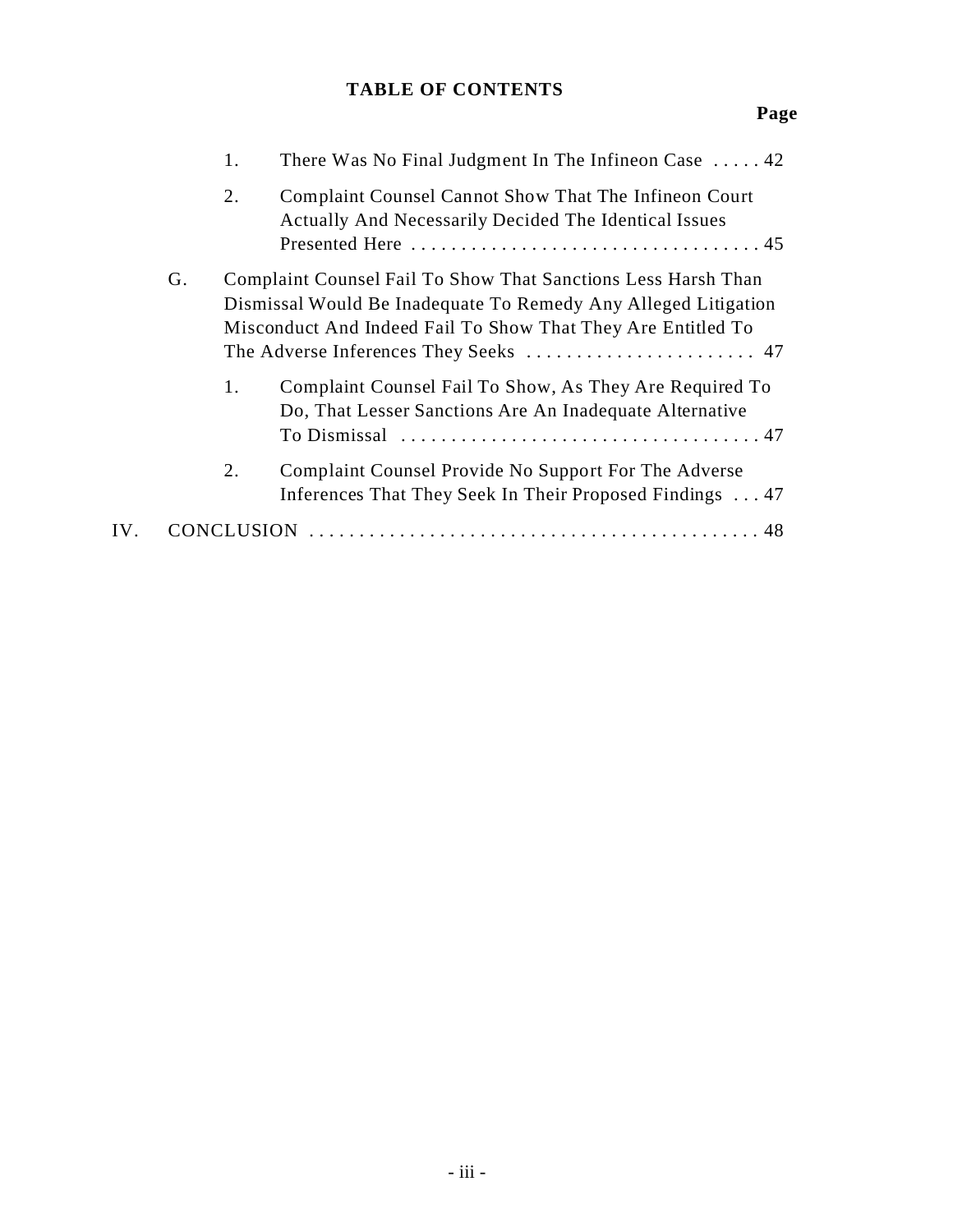# **Federal Cases**

| AMERICAN BUS ASS'N V. SLATER,                                                           |  |
|-----------------------------------------------------------------------------------------|--|
| AOUDE V. MOBIL OIL CORP.,                                                               |  |
| APTIX CORP. V. QUICKTURN DESIGN SYSTEMS, INC.,<br>269 F.3d 1369 (Fed. Cir. 2001) 29, 31 |  |
| ARTHUR ANDERSEN LLP V. U.S.,                                                            |  |
| <b>BROWN V. FELSEN,</b>                                                                 |  |
| COLORADO COAL FURNACE DISTRIBS, INC. V. PRILL MFG. CO.,                                 |  |
| COMMISSIONER V. DUBERSTEIN,                                                             |  |
| DAVIS & COX V. SUMMA CORP.,                                                             |  |
| HARTFORD INS. CO. OF THE MIDWEST V. AMERICAN AUTOMATIC SPRINKLER SYS., INC.,            |  |
| HODGE V. WAL-MART STORES, INC.,                                                         |  |
| IN RE 949 ERIE STREET,                                                                  |  |
| IN THE MATTER OF CHESTER H. ROTH,<br>. 27<br>55 F.T.C. 1076, 1959 FTC LEXIS 21 (1959)   |  |
| INFINEON TECHNOLOGIES AG V. RAMBUS INC.,                                                |  |
| <b>ISRAEL AIRCRAFT CO. V. STANDARD PRECISION,</b>                                       |  |
| KELLEY V. EVERGLADES DRAINAGE DIST.,                                                    |  |
| LEWY V. REMINGTON ARMS CO.,                                                             |  |
| LUBEN INDUS., INC. V. UNITED STATES,                                                    |  |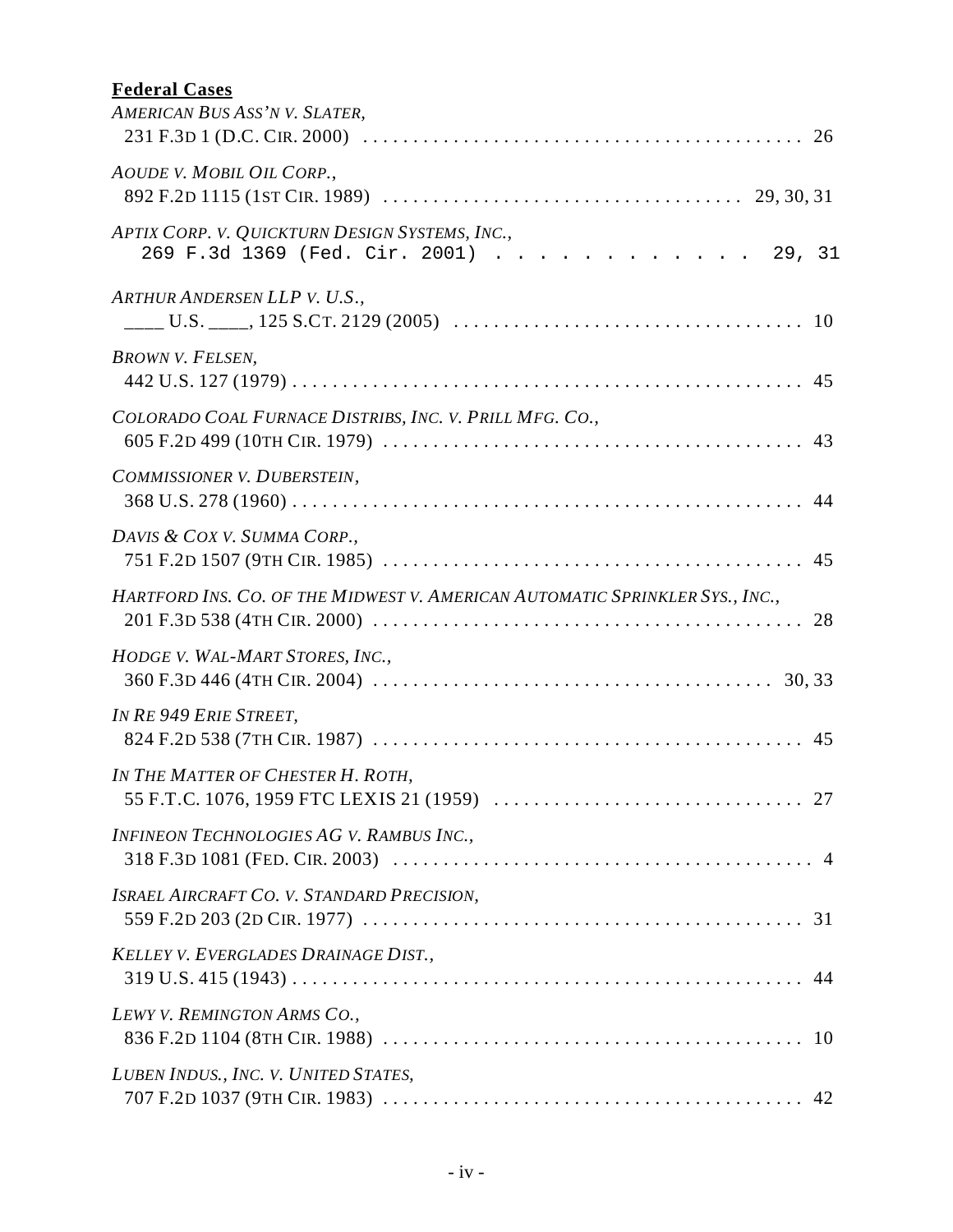| LUCENT INFORMATION MANAGEMENT, INC. V. LUCENT TECHNOLOGIES, INC., |
|-------------------------------------------------------------------|
| MAYNARD V. NYGREN,                                                |
| MCCARGO V. HEDRICK,                                               |
| NATION-WIDE CHECK CORP. V. FOREST HILLS DISTRIBS., INC.,          |
| PFIZER, INC. V. INT'L RECTIFIER CORP.,                            |
| RAMBUS INC. V. INFINEON TECHNOLOGIES AG,                          |
| ROBI V. FIVE PLATTERS, INC.,                                      |
| SCHOLASTIC, INC. V. STOUFFER,                                     |
| SHEPHERD V. AMERICAN BROADCASTING COS.,                           |
| SILVESTRI V. GENERAL MOTORS CORP.,                                |
| SOCIETE INTERNATIONALE V. ROGERS,                                 |
| STEEN V. JOHN HANCOCK MUT. LIFE INS. CO.,                         |
| STRUTHERS PATENT CORP. V. NESTLE CO.,                             |
| THOMPSON V. U.S. DEPT. OF HOUSING AND URBAN DEV.,                 |
| UNBELIEVABLE, INC. V. NLRB,                                       |
| <b>UNITED STATES V. HERNANDEZ,</b>                                |
| UNITED STATES V. SHAFFER EQUIP. CO.,                              |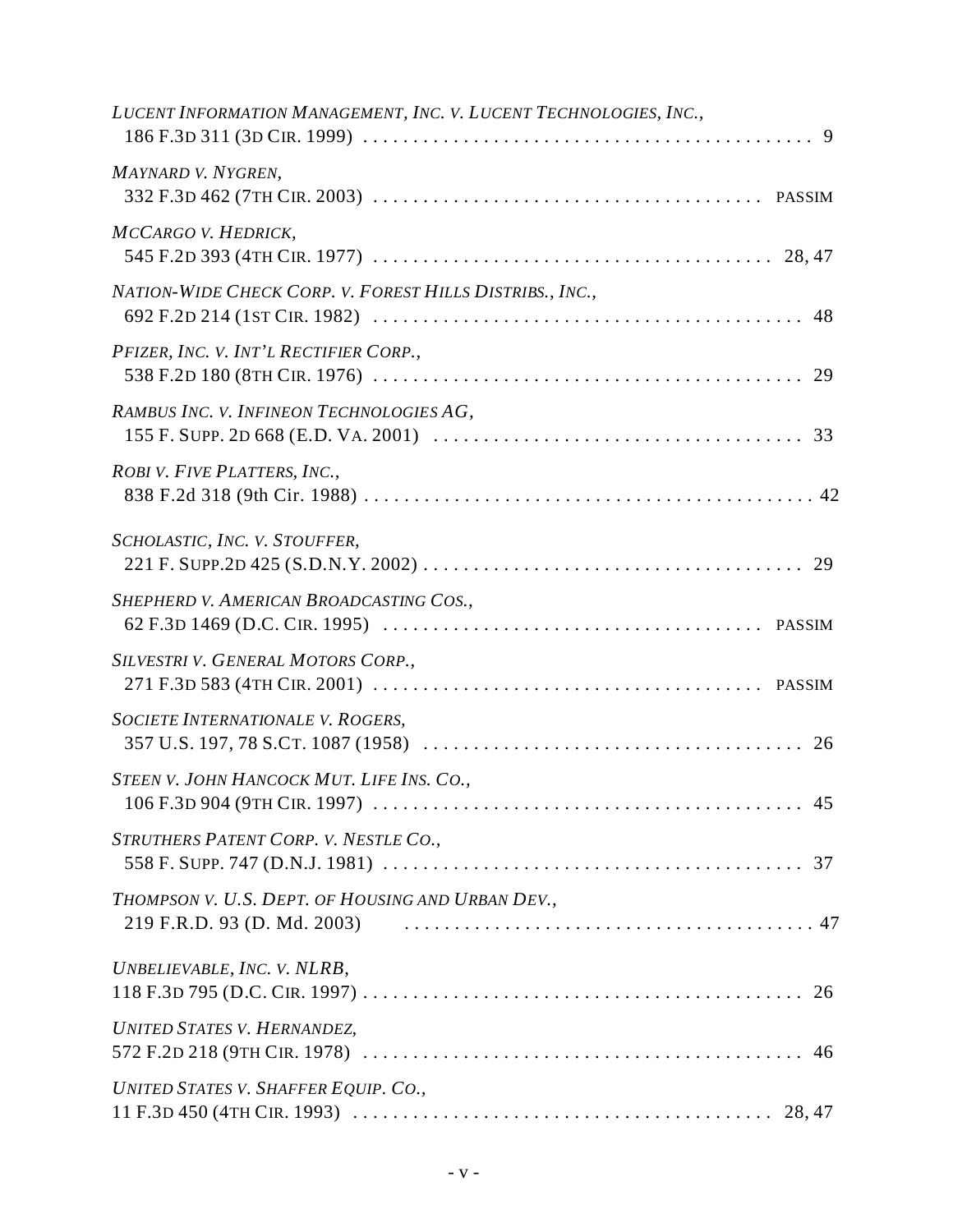| VODUSEK V. BAYLINER MARINE CORP.,                                                                                                                             |
|---------------------------------------------------------------------------------------------------------------------------------------------------------------|
|                                                                                                                                                               |
| WILSON V. VOLKSWAGEN OF AMER., INC.,                                                                                                                          |
| <b>STATE CASES</b>                                                                                                                                            |
| STATE FARM MUTUAL AUTOMOBILE INS. CO. V. JOHNSON KINSEY INC.,                                                                                                 |
| <b>FEDERAL STATUTES</b>                                                                                                                                       |
| <b>FEDERAL REGULATIONS</b>                                                                                                                                    |
|                                                                                                                                                               |
| <b>OTHER AUTHORITIES</b><br>AMERICAN BAR ASSOCIATION, SECTION OF LITIGATION, CIVIL DISCOVERY                                                                  |
| CHRISTOPHER V. COTTON, DOCUMENT RETENTION PROGRAMS FOR ELECTRONIC<br>Records: Applying a Reasonableness Standard to the Electronic Era, 24 J. Corp. L. 417    |
| JAMIE S. GORELICK, STEPHEN MARZEN & LAWRENCE SOLUM,                                                                                                           |
| JEFFREY S. KINSLER & ANNE R. KEYES MACIVER, DEMYSTIFYING                                                                                                      |
| JOHN M. FEDDERS & LAURYN H. GUTTENPLAN, DOCUMENT RETENTION<br>and Destruction: Practical, Legal and Ethical Considerations,                                   |
| PATRICK R. GRADY, DISCOVERY OF COMPUTER STORED DOCUMENTS AND COMPUTER<br>Based Litigation Support Systems: Why Give Up More Than Necessary, 14 J. Marshall J. |
| STEPHEN J. SNYDER & ABIGAIL E. CROUSE, APPLYING RULE 1 IN THE                                                                                                 |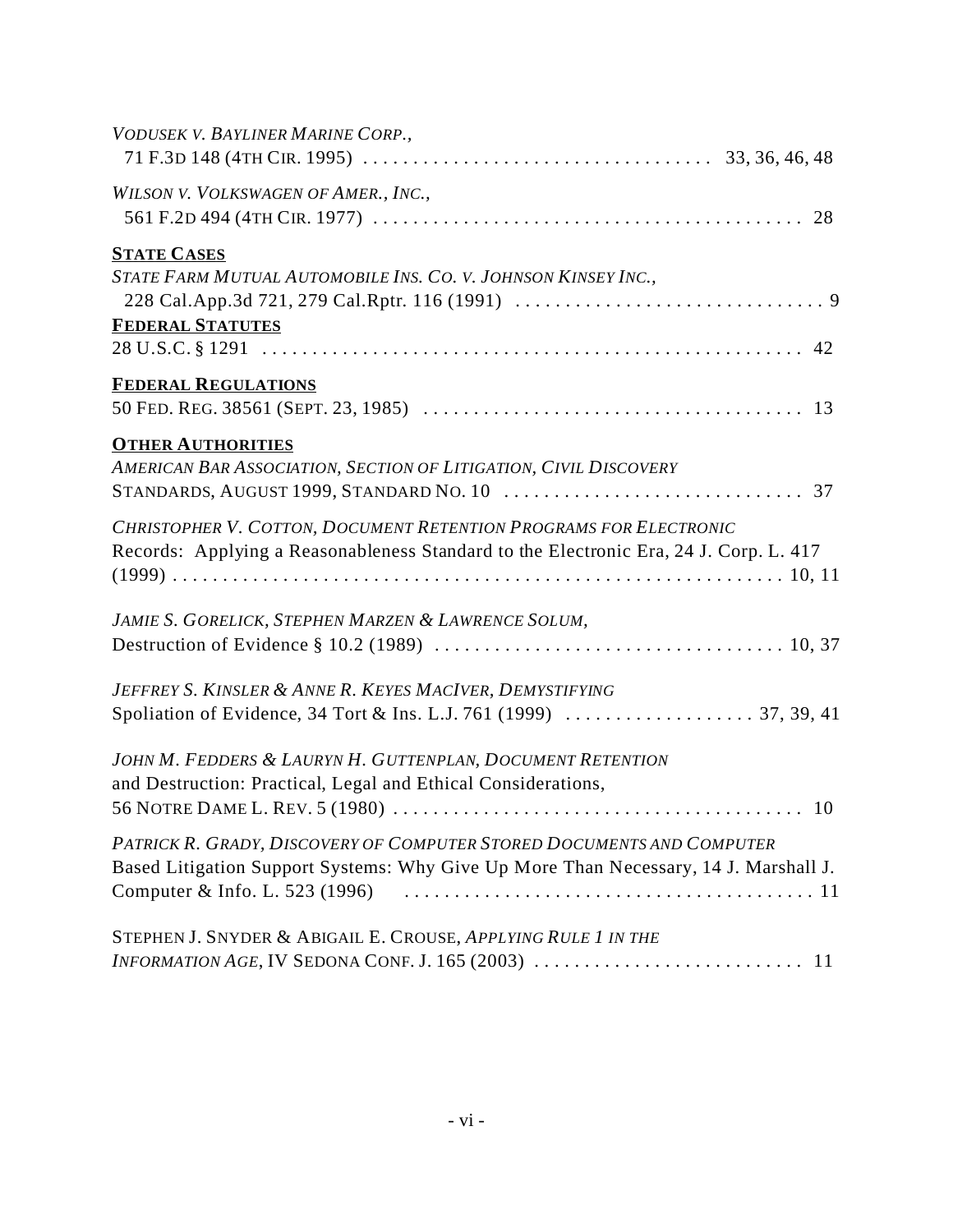# **UNITED STATES OF AMERICA BEFORE THE FEDERAL TRADE COMMISSION**

COMMISSIONERS: DEBORAH PLATT MAJORAS, CHAIRMAN THOMAS B. LEARY PAMELA JONES HARBOUR JON LEBOWITZ

**IN THE MATTER OF**

**RAMBUS INC.,**

**DOCKET NO. 9302**

**A CORPORATION.**

# **CERTIFICATE OF SERVICE**

I, HELENA T. DOERR, HEREBY CERTIFY THAT ON AUGUST 17, 2005, I CAUSED A TRUE AND CORRECT COPY OF *RESPONSE BY RAMBUS INC. TO COMPLAINT COUNSEL'S MOTION FOR SANCTIONS* TO BE SERVED ON THE FOLLOWING PERSONS BY HAND DELIVERY:

HON. STEPHEN J. MCGUIRE CHIEF ADMINISTRATIVE LAW JUDGE FEDERAL TRADE COMMISSION ROOM H-112 600 PENNSYLVANIA AVENUE, N.W. WASHINGTON, D.C. 20580

DONALD S. CLARK, SECRETARY FEDERAL TRADE COMMISSION ROOM H-159 600 PENNSYLVANIA AVENUE, N.W. WASHINGTON, D.C. 20580

GEOFFREY OLIVER, ESQ. ASSISTANT DIRECTOR BUREAU OF COMPETITION FEDERAL TRADE COMMISSION 601 NEW JERSEY AVENUE, N.W. WASHINGTON, D.C. 20001

ROBERT DAVIS, ESQ. FEDERAL TRADE COMMISSION 601 NEW JERSEY AVENUE, N.W. WASHINGTON, D.C. 20001

l